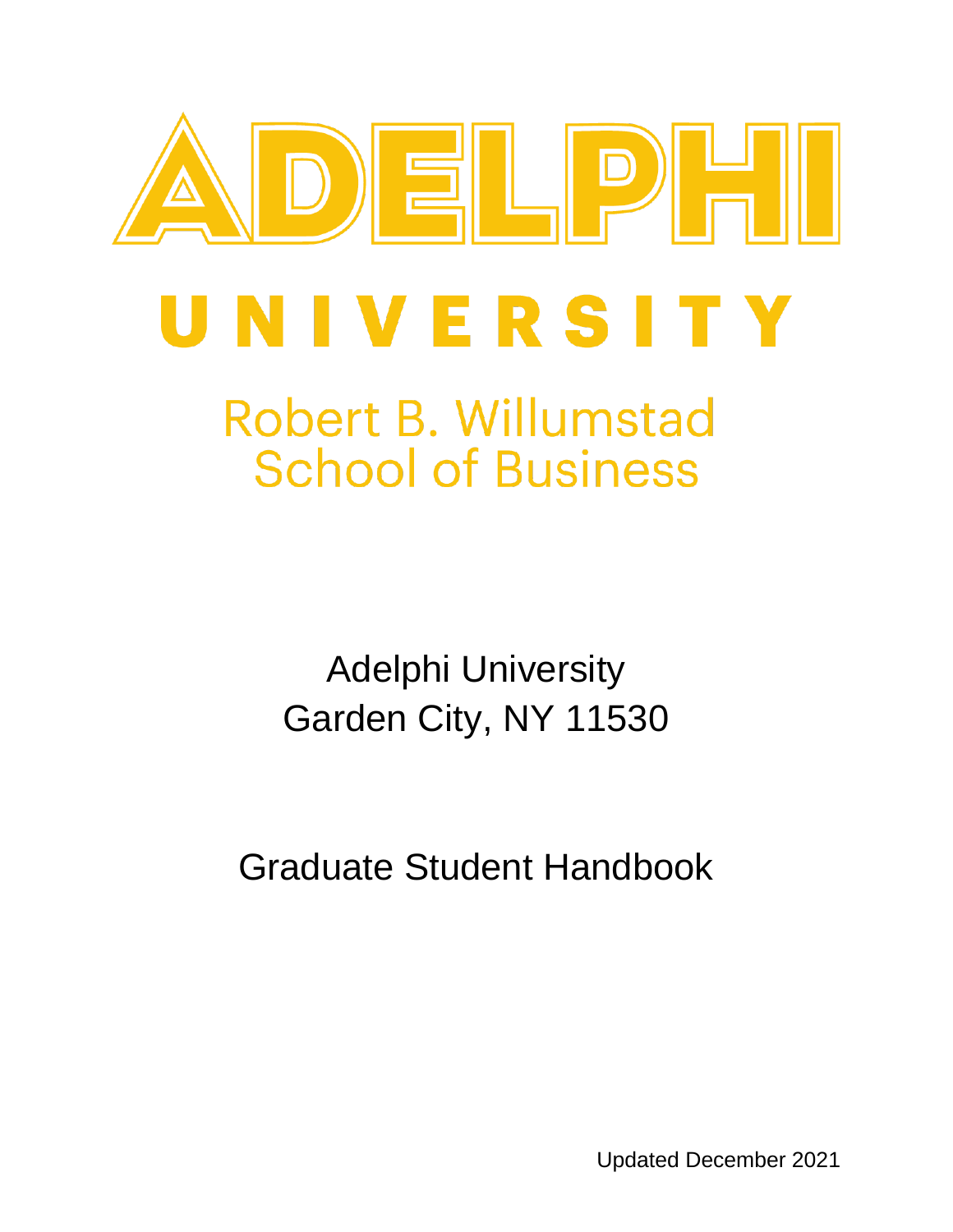### **Table of Contents**

| <b>School of Business Location and Leadership</b>                   | 5              |
|---------------------------------------------------------------------|----------------|
| Robert B. Willumstad School of Business Leadership                  | 5              |
| <b>Academic Advisors</b>                                            | 5              |
| <b>Graduate Business Program Faculty Directory:</b>                 | $\overline{7}$ |
| <b>Departmental Chairs</b>                                          | $\overline{7}$ |
| <b>Academic Program Directors</b>                                   | 8              |
| <b>Vision Statement</b>                                             | 8              |
| <b>Mission Statement</b>                                            | 8              |
| Values                                                              | 9              |
| <b>MBA Plan of Study-33-57 credits</b>                              | 10             |
| <b>Global MBA Plan of Study- 45-48 Credits</b>                      | 14             |
| <b>Accelerated MBA Plan of Study-42 Credits</b>                     | 16             |
| <b>MS in Business Analytics-30 Credits</b>                          | 17             |
| <b>MS in Professional Accounting-30 Credits</b>                     | 18             |
| <b>MS in Supply Chain Management- 30 Credits</b>                    | 19             |
| <b>Advanced Certificate in Business Analytics- 9 Credits</b>        | 21             |
| <b>Advanced Certificate in Digital Marketing 9-12 Credits</b>       | 21             |
| <b>Advanced Certificate in Finance-15 Credits</b>                   | 22             |
| <b>Advanced Certificate in Human Resource Management-15 Credits</b> | 22             |
| <b>Advanced Certificate in Management- 15 Credits</b>               | 23             |
| <b>Advanced Certificate in Marketing Analytics- 9-12 Credits</b>    | 24             |
| <b>Graduate Assistantships</b>                                      | 25             |
| <b>Scholastic Requirements</b><br>Error! Bookmark not defined.      |                |
| <b>Grading System</b>                                               | 25             |
| <b>Waiver and Substitution Policy for the MBA Program</b>           | 25             |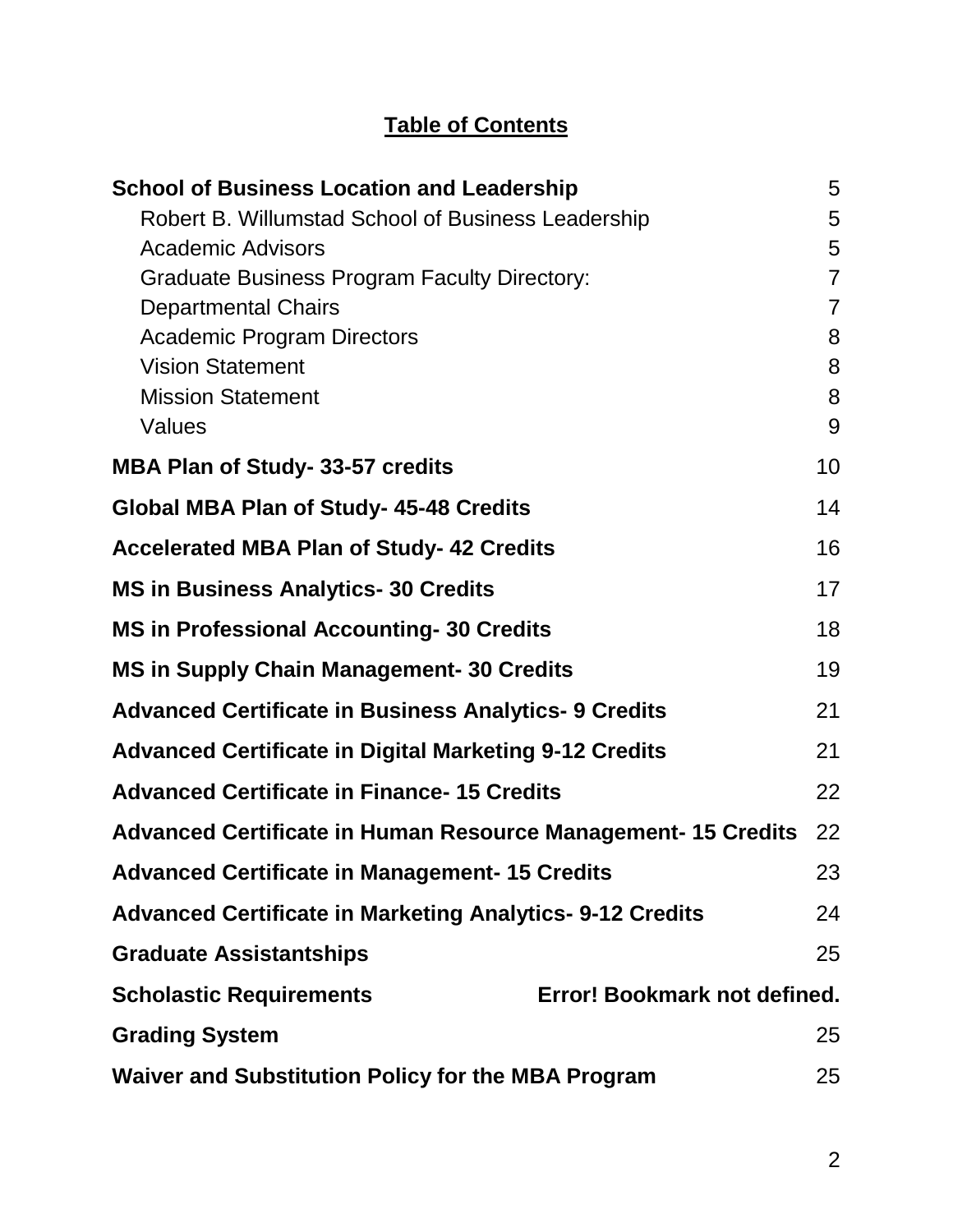| <b>Proficiency Examinations</b>                                                                        | 26 |
|--------------------------------------------------------------------------------------------------------|----|
| <b>Transfer Credit Policy</b>                                                                          | 27 |
| <b>Continuous Matriculation</b>                                                                        | 28 |
| <b>Time Limits</b>                                                                                     | 28 |
| <b>Scholastic</b>                                                                                      | 28 |
| <b>Capstone Course</b>                                                                                 | 29 |
| <b>Graduation with Distinction</b>                                                                     | 29 |
| <b>Graduation Requirements</b>                                                                         | 29 |
| <b>Applying for Graduation</b>                                                                         | 29 |
| <b>Diplomas</b>                                                                                        | 30 |
| <b>Beta Gamma Sigma-International Business Honor Society</b>                                           | 32 |
| <b>Communication About Academic Information</b>                                                        | 32 |
| <b>Grade Changes/Course Related Complaint Process</b>                                                  | 32 |
| Policy concerning the Grade of I (Incomplete):                                                         | 33 |
| <b>Adelphi University Affirmative Action / Equal Employment</b><br><b>Opportunity Policy Statement</b> | 33 |
| <b>Academic Assistance for Students with Disabilities</b>                                              | 34 |
| <b>Willumstad School of Business Graduate Dismissal Policy</b>                                         | 35 |
| <b>Medical Leave of Absence</b>                                                                        | 36 |
| <b>Leave of Absence</b>                                                                                | 36 |
| <b>Readmission</b>                                                                                     | 36 |
| <b>Vehicle Registration</b>                                                                            | 36 |
| <b>Academic Calendar</b>                                                                               | 37 |
| <b>Events Calendar</b>                                                                                 | 37 |
| <b>Emergency Closings</b>                                                                              | 37 |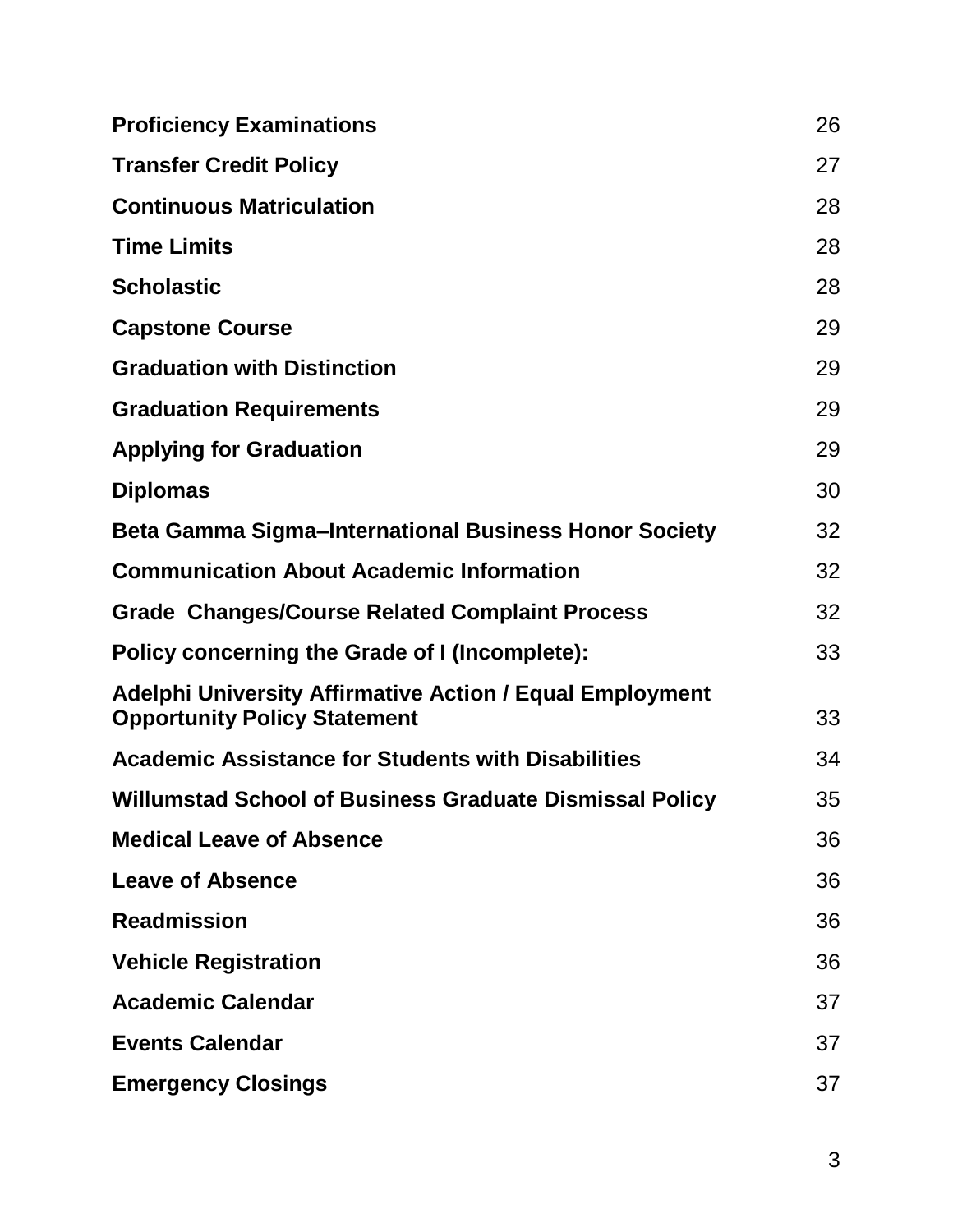| <b>Important Adelphi Contacts</b>                        | 38 |
|----------------------------------------------------------|----|
| <b>WSB Policy on Graduate Student Academic Integrity</b> | 40 |
| I. Policy Description                                    | 40 |
| II. Reason for the Policy                                | 40 |
| III. Policy                                              | 40 |
| <b>IV.</b> Procedures                                    | 41 |
| V. Documentation and Sanctions                           | 42 |
| <b>APPENDIX</b>                                          | 44 |
| <b>Campus Map</b>                                        | 48 |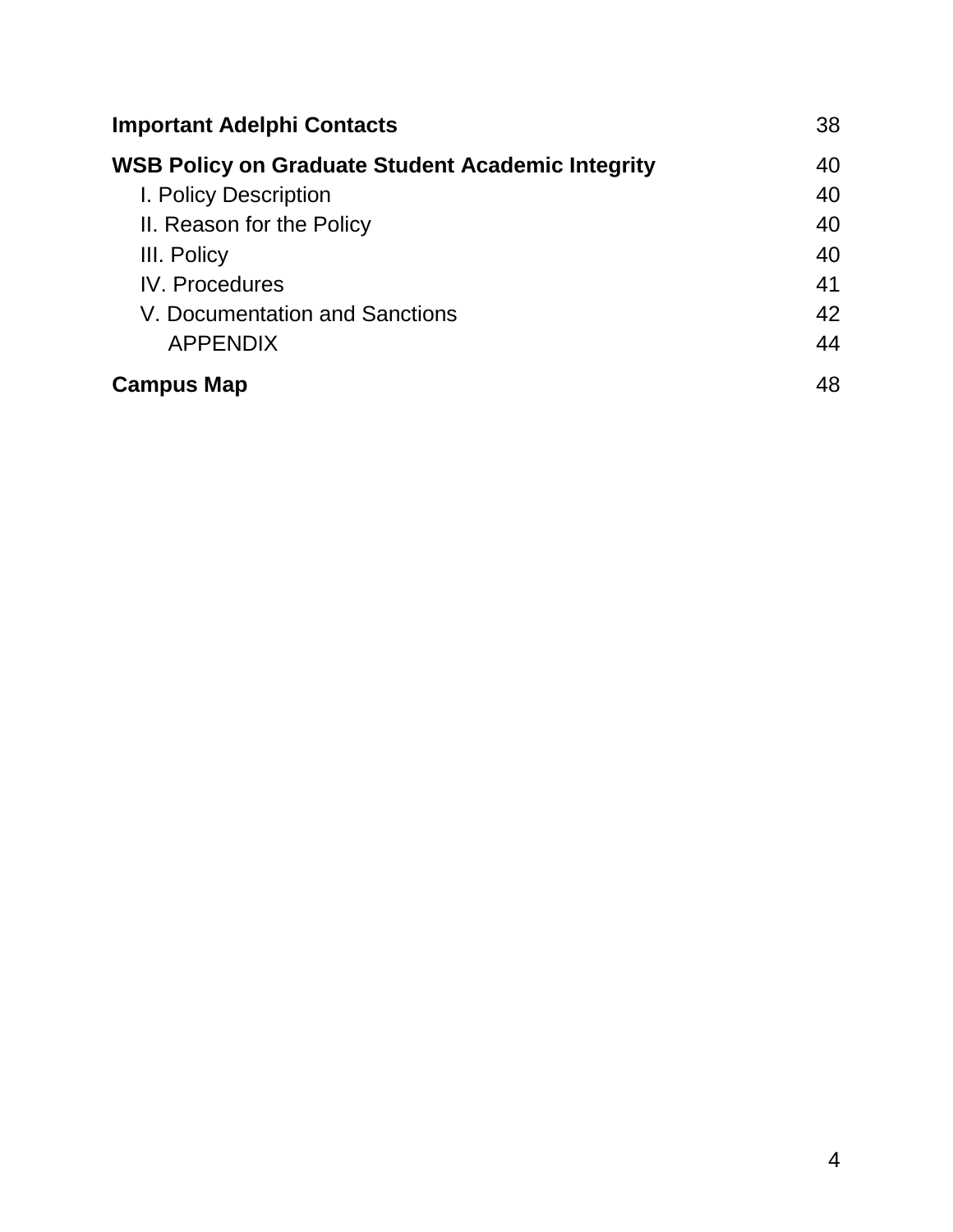### <span id="page-4-0"></span>**School of Business Location and Leadership**

Robert B. Willumstad School of Business Office Adelphi University Hagedorn Hall of Enterprise 1 South Avenue Garden City, New York 11530 516.877.4670

#### <span id="page-4-1"></span>**Robert B. Willumstad School of Business Leadership**

MaryAnne Hyland *Interim Dean* Email: [hyland@adelphi.edu](mailto:hyland@adelphi.edu) Phone: 516-877-4600 Office: Hagedorn Hall of Enterprise, Room 106

Alan Cooper *Associate Dean* Email: [cooper@adelphi.edu](mailto:cooper@adelphi.edu) Phone: 516-877-4600 Office: Hagedorn Hall of Enterprise, Room 106

#### <span id="page-4-2"></span>**Academic Advisors**

Our team of advisors are trained to provide academic assistance to all Graduate Business Program students. However, we ask that you work with your primary advisor that is assigned as that person will be your main contact point for academic advising. Students may meet with advisers from the time of first inquiry through graduation. Considering the individual's interests, desired area of specialization, and time constraints, the student and adviser together formulate a plan of study matching educational needs with the individual's career and professional goals.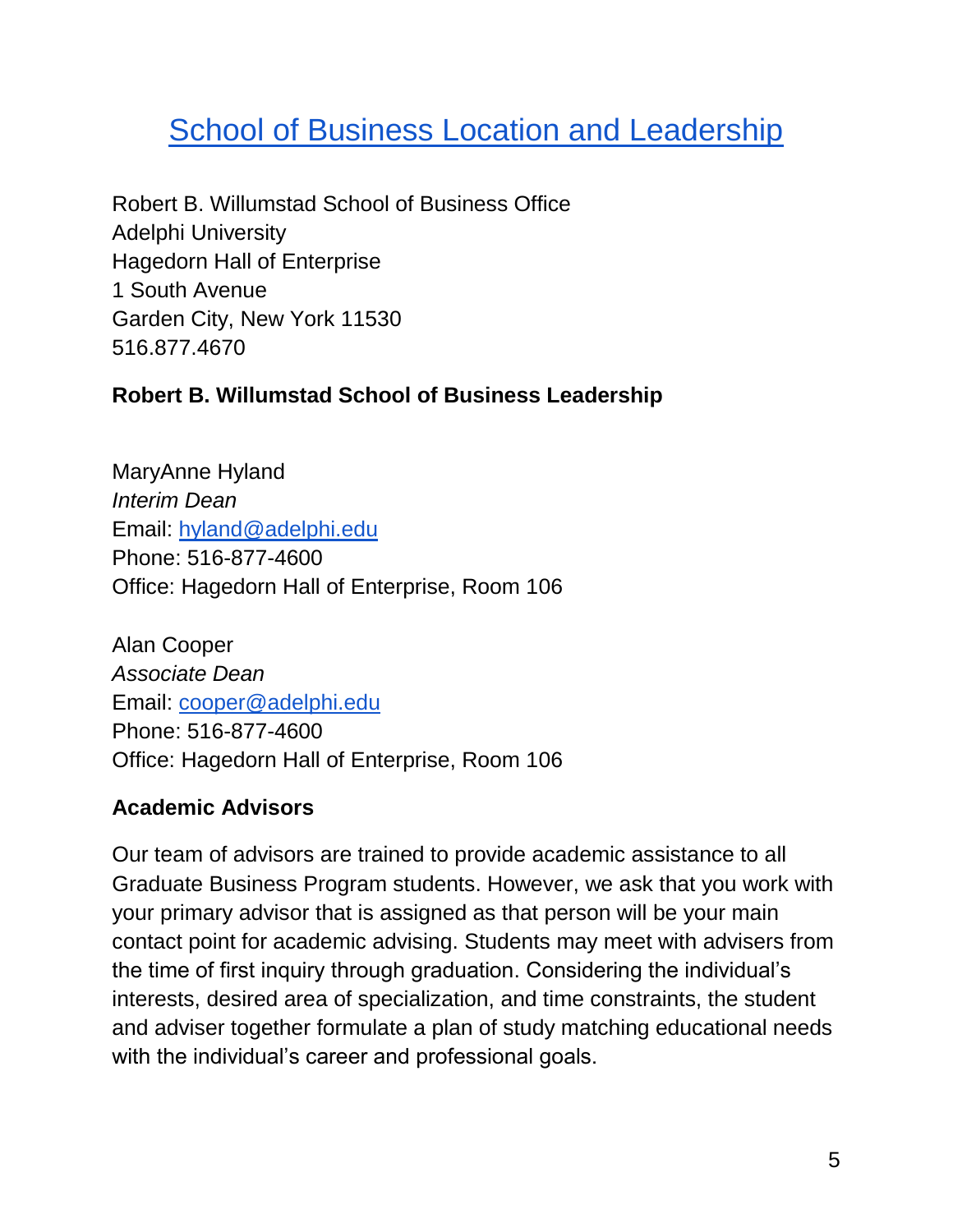Britt'ny Brown *Director of Graduate Programs* Email: [babrown@adelphi.edu](mailto:babrown@adelphi.edu) Phone: 516-877-4670 Office: Hagedorn Hall of Enterprise, Room 106 Advisees: Global MBA, Accelerated MBA, 5 year BBA/MBA, MS in Professional Accounting, NYU/Winthrop and CHS cohorts, & Advanced Certificate programs

Tara Gercke *Graduate Student Advisor* Email: [tgercke@adelphi.edu](mailto:tgercke@adelphi.edu) Phone: 516-877-4670 Office: Hagedorn Hall of Enterprise, Room 106 Advisees: MSBA, Traditional MBA students who have progressed through AUI and all other international students, & MS in Supply Chain Management students who have progressed through AUI and all other international students

To schedule an appointment, please utilize your respective advisor's Calendly.

Britt'ny Brown: [Schedule an appointment here](https://calendly.com/babrown-2/30min) Office hours: Monday-Thursday 10AM-6PM, Friday 8:30AM-4:30PM

Tara Gercke: [Schedule an appointment here](https://calendly.com/tgercke/advisingappointment) Office hours: Monday-Thursday 10AM-6PM, Friday 8:30AM-4:30PM

- Please be respectful of your advisor's time and notify them if you are unable to make your scheduled appointment or need to reschedule at least 24 hours in advance. Please also arrive on time.
- Before your appointment do your homework and come prepared to discuss specific questions you have with your advisors. Consult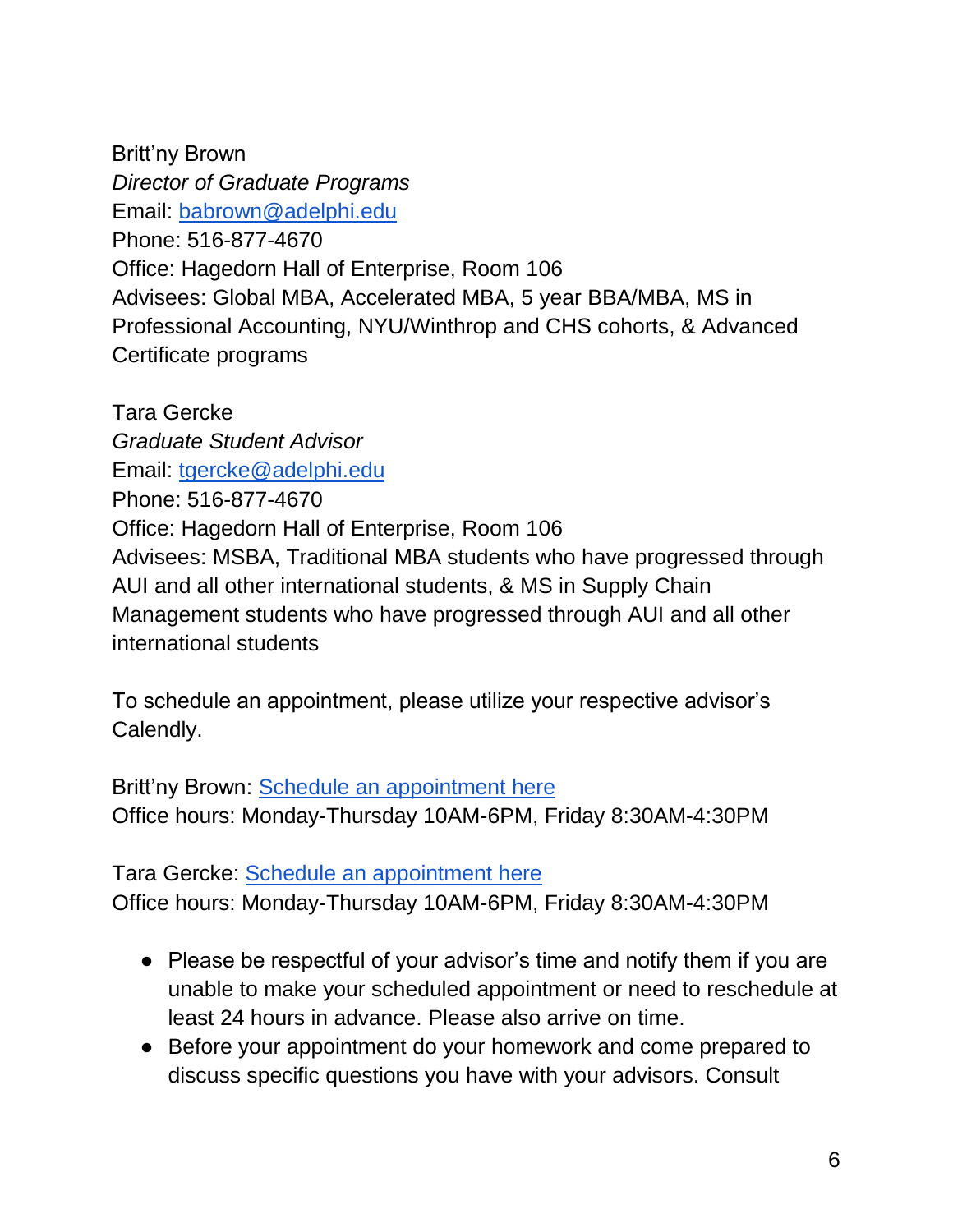academic policies and procedures before appointments so the time can be best utilized.

- It is preferred that you schedule an appointment in advance with your advisor to ensure availability and to discuss any questions or concerns.
- Please be aware of important dates and deadlines found in the Academic Calendar, such as open planning and course registration. Click on the link to access Adelphi's Academic Calendar: [https://registrar.adelphi.edu/academic-calendar/.](https://registrar.adelphi.edu/academic-calendar/)

#### <span id="page-6-0"></span>**Graduate Business Program Faculty Directory:**

Please click on this link to access:<https://business.adelphi.edu/our-faculty/>

#### <span id="page-6-1"></span>**Departmental Chairs**

Grace Conway *Accounting & Law Department Chair* Email: [conway@adelphi.edu](mailto:conway@adelphi.edu) Phone: 516.877.4620 Office: Hagedorn Hall of Enterprise, Room 334

Zhimin Huang, Ph.D *Decision Sciences & Marketing Department Chair* Email: [huang@adelphi.edu](mailto:huang@adelphi.edu) Phone: 516.877.4633 Office: Hagedorn Hall of Enterprise, Room 315

Mariano Torras, Ph.D *Finance & Economics Department Chair* Email: [torrasm@adelphi.edu](mailto:torrasm@adelphi.edu) Phone: 516.877.4644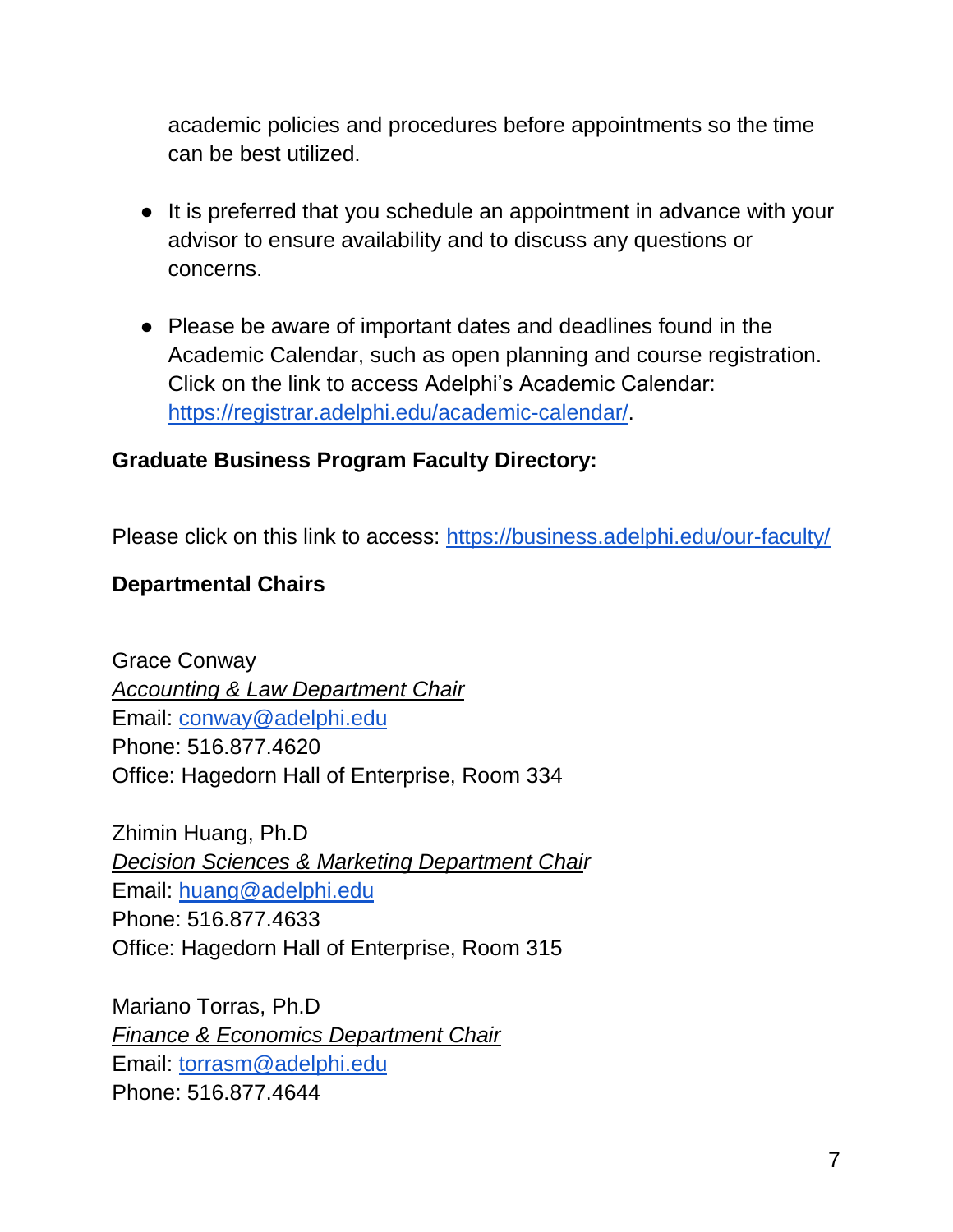Office: Hagedorn Hall of Enterprise, Room 306

Monica Yang, Ph.D *Management Department Chair*  Email: [yang2@adelphi.edu](mailto:yang2@adelphi.edu) Phone: 516.877.4649 Office: Hagedorn Hall of Enterprise Room 335

#### <span id="page-7-0"></span>**Academic Program Directors**

Juan Jaramillo, Ph.D *Academic Program Director for MS Business Analytics*  Email: [jjaramillo@adelphi.edu](mailto:jjaramillo@adelphi.edu) Phone:516.877.3733 Office: Hagedorn Hall of Enterprise, Room 202

Eunji Lim elim@adelphi.edu *Academic Director for MS Supply Chain Management*  Email: [elim@adelphi.edu](mailto:elim@adelphi.edu) Phone: 516.877.3811 Office: Hagedorn Hall of Enterprise 336

#### <span id="page-7-1"></span>**Vision Statement**

We aspire to provide an unparalleled learning environment and to be a highly trusted academic and professional source for socially conscious managerial talent.

#### <span id="page-7-2"></span>**Mission Statement**

We provide students with a distinctive experience focusing on ethics, sustainability, and innovation-aimed at preparing them to be leaders and strategic problem solvers who are ready to meet the rapidly changing needs of today's multicultural society.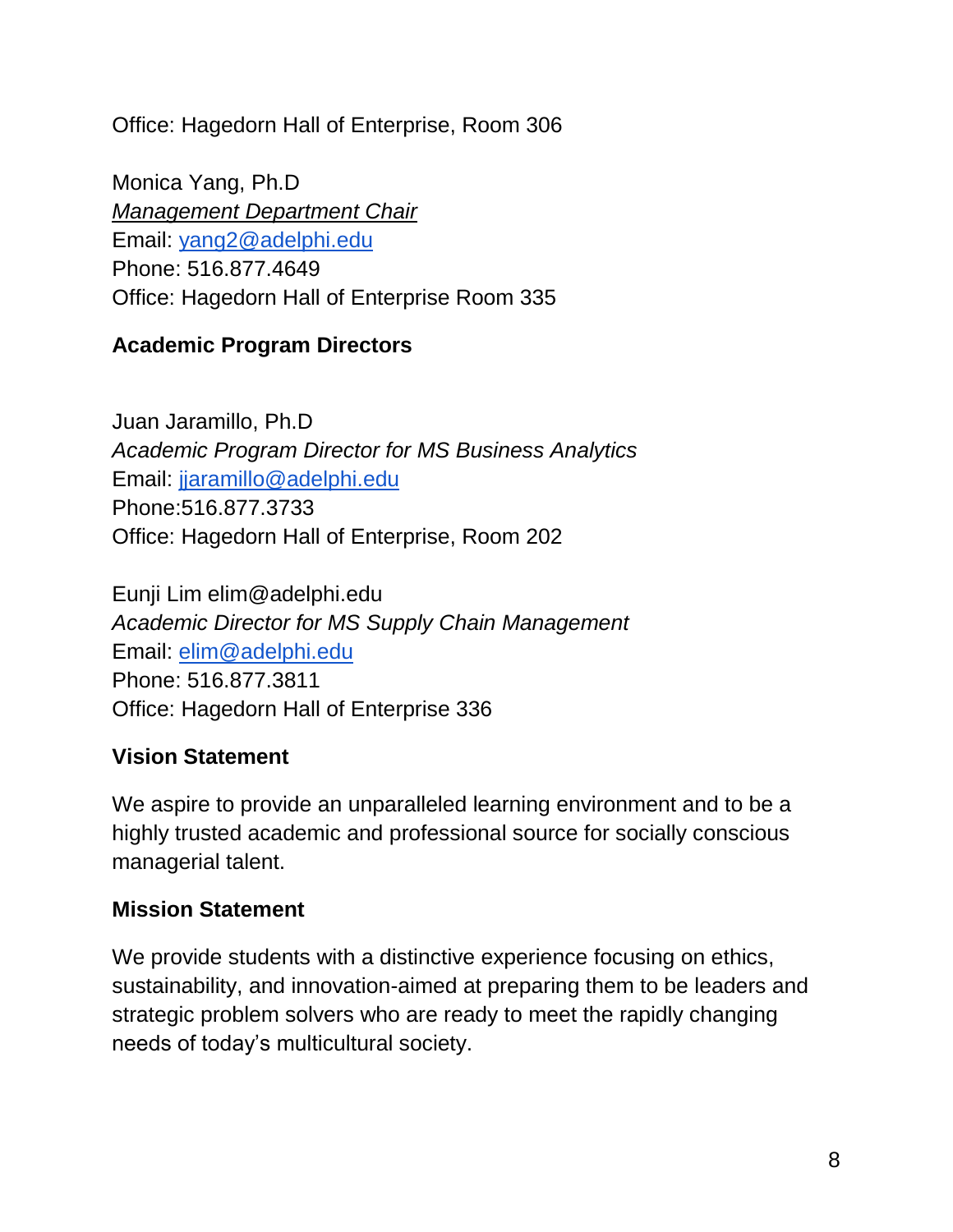We do this through an experience-based and integrated curriculum delivered by a student-centered faculty that is committed to classroom excellence and engaged in peer reviewed scholarship, and through active engagement with alumni and the business community.

### <span id="page-8-0"></span>**Values**

At the Willumstad School of Business we are guided by the following values of:

- Mutual respect, civility and concern for others
- Partnership, collaboration, and cooperation
- Openness to new ways of knowing and doing
- Honesty and transparency
- The importance of an underlying liberal arts education

### **Our School**

Adelphi University's Robert B. Willumstad School of Business is located on Long Island in the New York City metropolitan area, the world's leading business center. Our mission is to prepare our students to be ethical leaders with a global perspective, innovators and problem-solvers. The faculty's wide-ranging expertise and experience informs our teaching so that our students master a body of knowledge and develop proficiencies in analytical, critical thinking, and communication skills, in and out of class.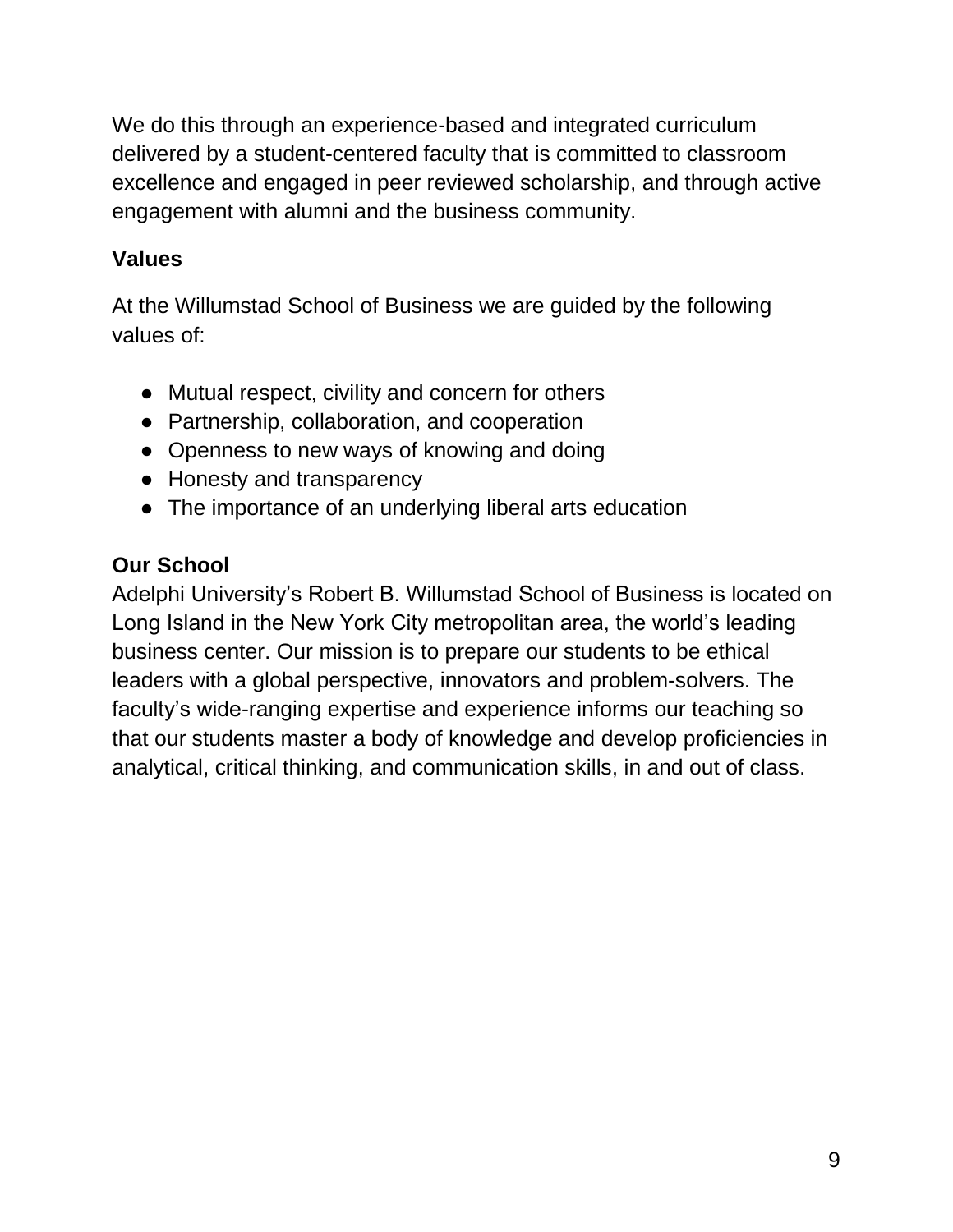## <span id="page-9-0"></span>[MBA Plan of Study-](http://catalog.adelphi.edu/preview_program.php?catoid=25&poid=12123) 33-57 credits

#### **Prerequisites**

(6 credits–may be waived depending on prior academic background)

DSC (0207) 501 - Computer Applications Credits: 3.00 DSC (0207) 507 - Mathematics For Managers Credits: 3.00

#### **Foundation Core (Common Body of Knowledge)**

(18 credits–may be waived depending on prior academic preparation)

ACC (0201) 500 - Financial Accounting Credits: 3.00 BUS (0204) 551 - Legal & Ethical Environment Credits: 3.00 ECA (0203) 520 - Macroeconomics Credits: 3.00 FIN (0209) 630 - Corporate Finance I Credits: 3.00 MGT (0210) 561 - Management Theory/ Organizational Behavior Credits: 3.00 MKT (0212) 580 - Marketing Management Credits: 3.00

### **Advanced Core including a Capstone Course**

(21 credits–required for all students)

DSC (0207) 573 - Management Information Systems and Business Analytics Credits: 3.00 DSC (0207) 670 - Statistical Methods Credits: 3.00 ACC (0201) 600 - Accounting For Managerial Analysis Credits: 3.00 DSC (0207) 678 - Creating Organizational Value with Operations and Supply Chain Management Credits: 3.00 FIN (0209) 734 - Building Shareholder Value Credits: 3.00 MGT (0210) 666 - Leadership & Innovation In Complex Systems Credits: 3.00 BUS (0204) 679 - Strategic Management Credits: 3.00 (Capstone course)

### **Specialization/Electives**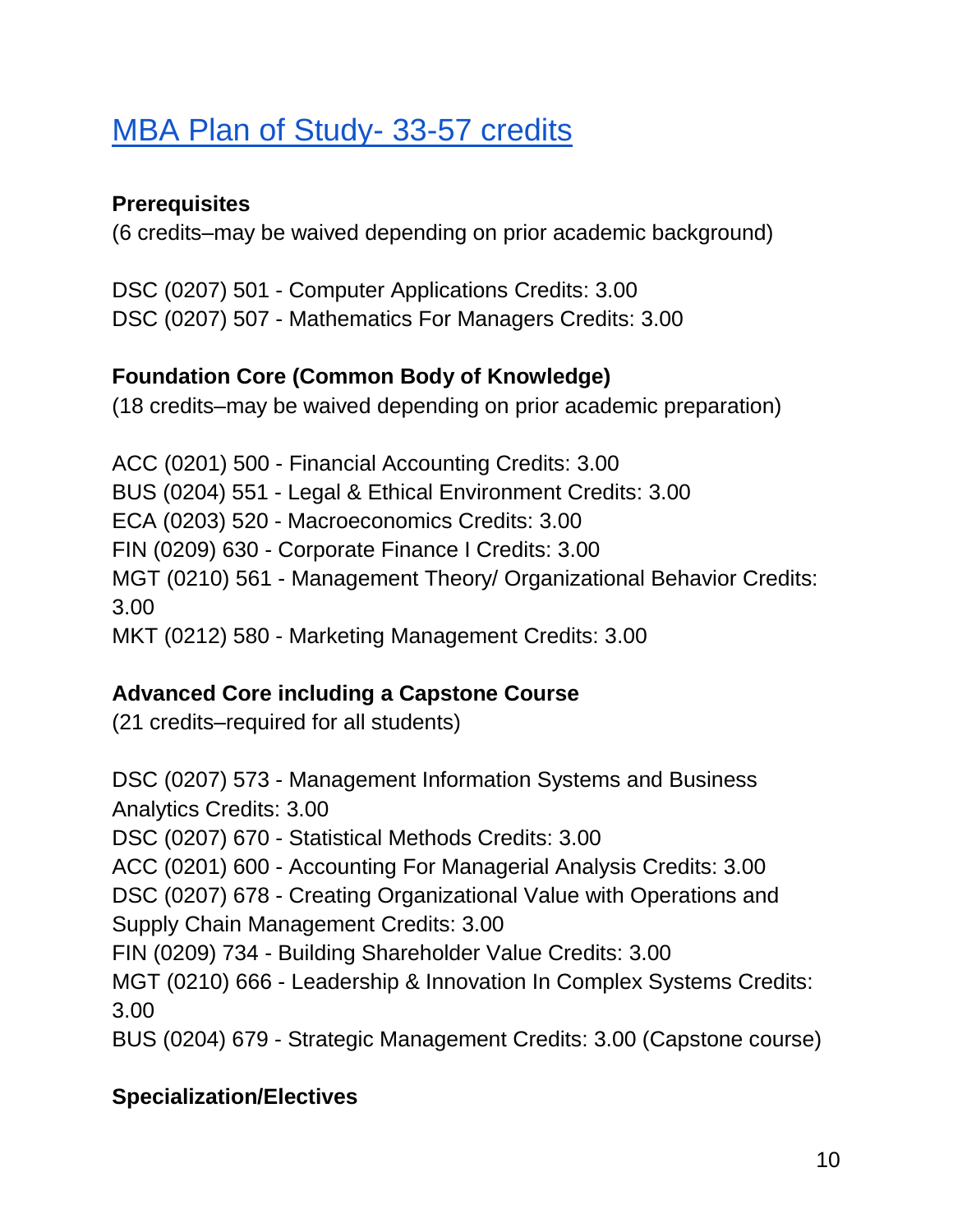#### (12 credits–required for all students)

Depending upon interests and career objectives, students can make the focus of their M.B.A. program as broad or as narrow as they wish. Those seeking a broader course of study can select from advanced elective courses that span the entire spectrum of the business curricula. Specialization is available to those whose interests lie in one of the more traditional management spheres. Students opting for a specialization choose their electives from a prescribed list of courses relating to that specific discipline. Specializations are available in the following areas: Accounting; Finance; Health Services Administration; Human Resource Management; Management; Management Information Systems; Marketing; Sport Management.

All specializations require 12 credits, which are divided into 9-credits within the discipline of the specialization and a 3-credit elective in any area of students' choosing. If a specialization requires additional coursework (i.e. Human Resources Management), students will complete an elective in the area of their specialization or to meet unmet MBA requirements. For students who have not taken marketing within the MBA program (i.e. it was waived), a marketing course replaces this elective.

#### **Specialization Course Options:**

*Please note that specialization courses are not offered every semester. Some are fall or spring only courses.*

Accounting *\*\*requires 24 UG credits in accounting\** ACC (0201) 703 - Advanced Auditing Credits: 3.00 ACC (0201) 704 - Advanced Federal Taxation Credits: 3.00 ACC (0201) 707 - Auditing And The Computer Credits: 3.00 ACC (0201) 708 - Seminar in Accounting Theory Credits: 3.00

Finance ACC (0201) 601 - Financial Statement Analysis Credits: 3.00 FIN (0209) 510 - Securities Markets Credits: 3.00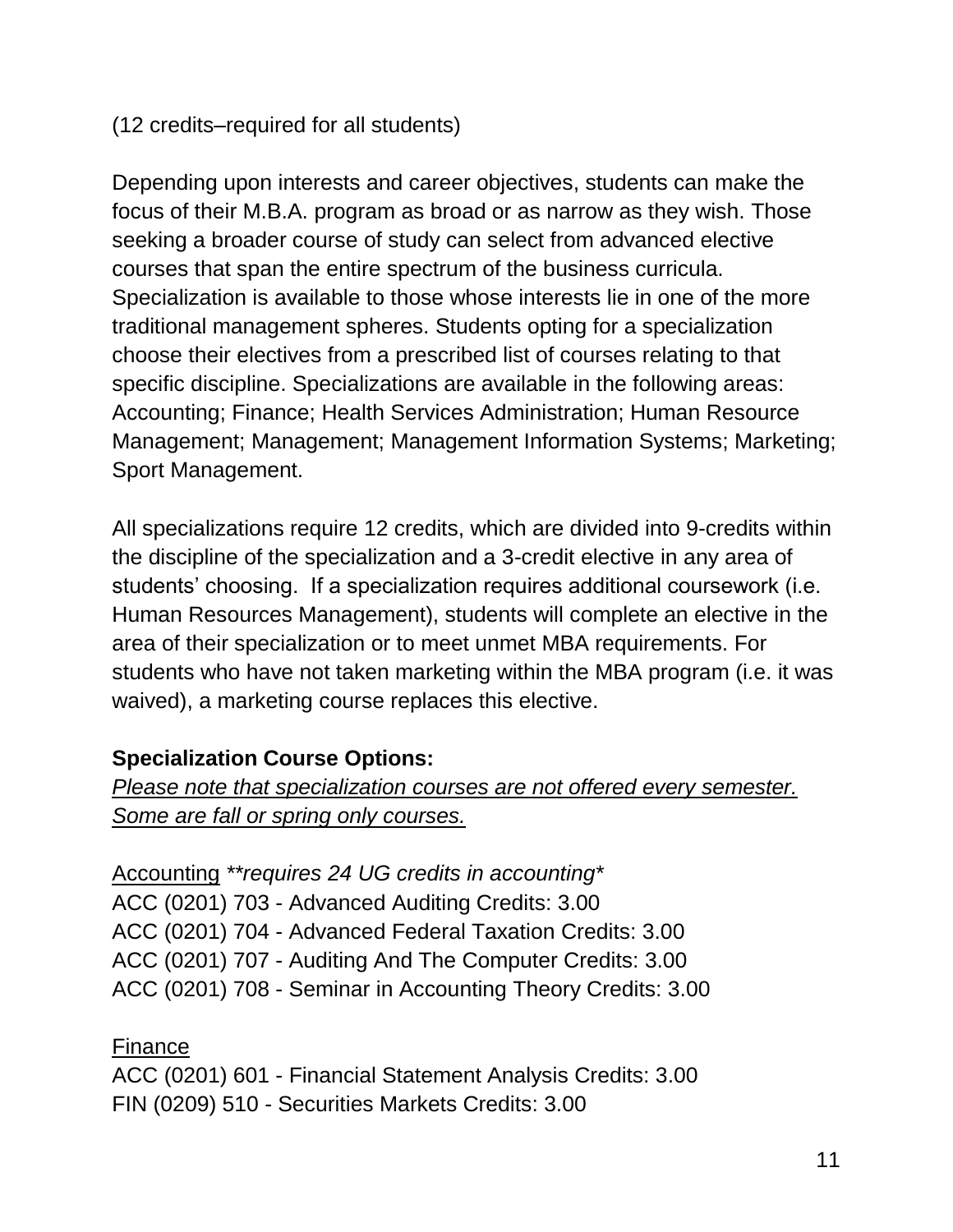FIN (0209) 634 - Corporate Finance II Credits: 3.00 FIN (0209) 713 - Seminar in Finance Credits: 3.00 FIN (0209) 737 - Financial Theory and Practice Credits: 3.00 FIN (0209) 738 - Investment Analysis Credits: 3.00 FIN (0209) 739 - Portfolio Management Credits: 3.00 FIN (0209) 743 - International Financial Management Credits: 3.00

#### Health Services Administration

HSA (0206) 770 - Quality Management and Regulation in Health Care Credits: 3.00

HSA (0206) 771 - Hospital and Health Care Policy and Management Credits: 3.00

HSA (0206) 776 - Hospital & Health Care Finance Credits: 3.00

#### Human Resource Management

HRM (0208) 764 - Selecting for Organizational Excellence Credits: 3.00 HRM (0208) 765 - Developing World Class Human Resources Credits: 3.00 HRM (0208) 766 - Performance Appraisal And Compensation

Administration Credits: 3.00

HRM (0208) 767 - Training and Career Development Credits: 3.00

#### Management

BUS (0204) 651 - Future Trends in Management Credits: 3.00

BUS (0204) 653 - Business Ethics International Perspectives Credits: 3.00

BUS (0204) 662 - Entrepreneurship/ Intrapreneurship Credits: 3.00 \* /ENT

(0215) 662 - Entrepreneurship/Intrapreneurship Credits: 3.00

MGT (0210) 650 - Conflict Management Credits: 3.00

MGT (0210) 791 - Management Styles And Team Building Credits: 3.00

Management Information Systems

DSC (0207) 574 - Information Systems Analysis and Design Methods Credits: 3.00

DSC (0207) 575 - DataBase Management Systems Credits: 3.00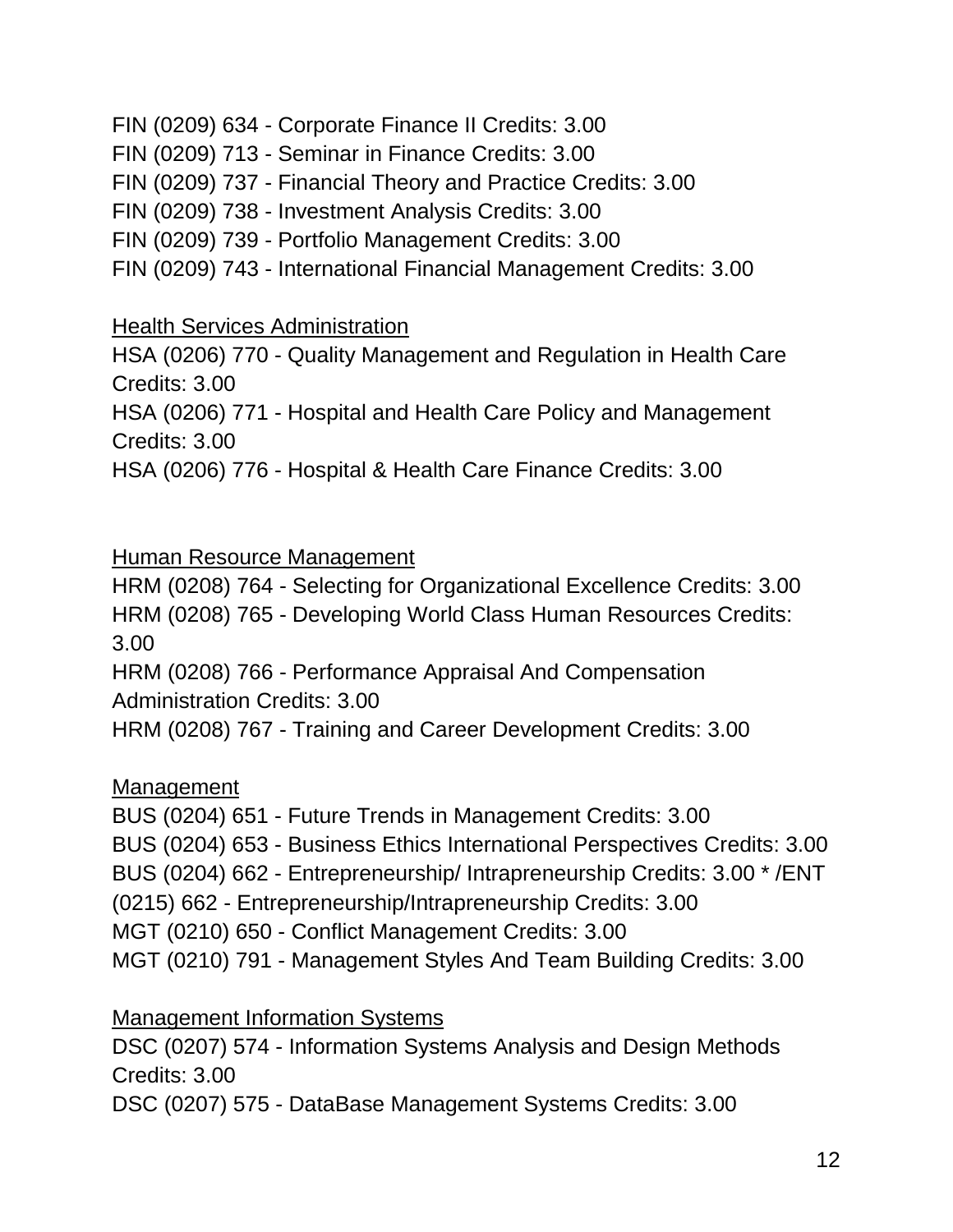DSC (0207) 576 - Data Communications Credits: 3.00

Marketing MKT (0212) 680 - Sales Promotion Credits: 3.00 MKT (0212) 780 - Marketing Research Credits: 3.00 MKT (0212) 781 - Sales Management Credits: 3.00 MKT (0212) 782 - Advertising Management Credits: 3.00 MKT (0212) 785 - New Product Management Credits: 3.00 MKT (0212) 787 - Consumer Behavior Credits: 3.00 MKT (0212) 681 - Digital Content Marketing Credits: 3.00 MKT (0212) 691 - Marketing Using Social Media Credits: 3.00 MKT (0212) 783 - Marketing Analytics Credits: 3.00 MKT (0212) 788 - Digital and Social Media Marketing Analytics Credits: 3.00

Sport Management

SPM (0216) 633 - Sport Marketing Credits: 3.00

SPM (0216) 634 - Sport Alliances and Sponsorships Credits: 3.00

SPM (0216) 644 - Sport Economics Credits: 3.00

SPM (0216) 645 - Sport Licensing and Merchandising Credits: 3.00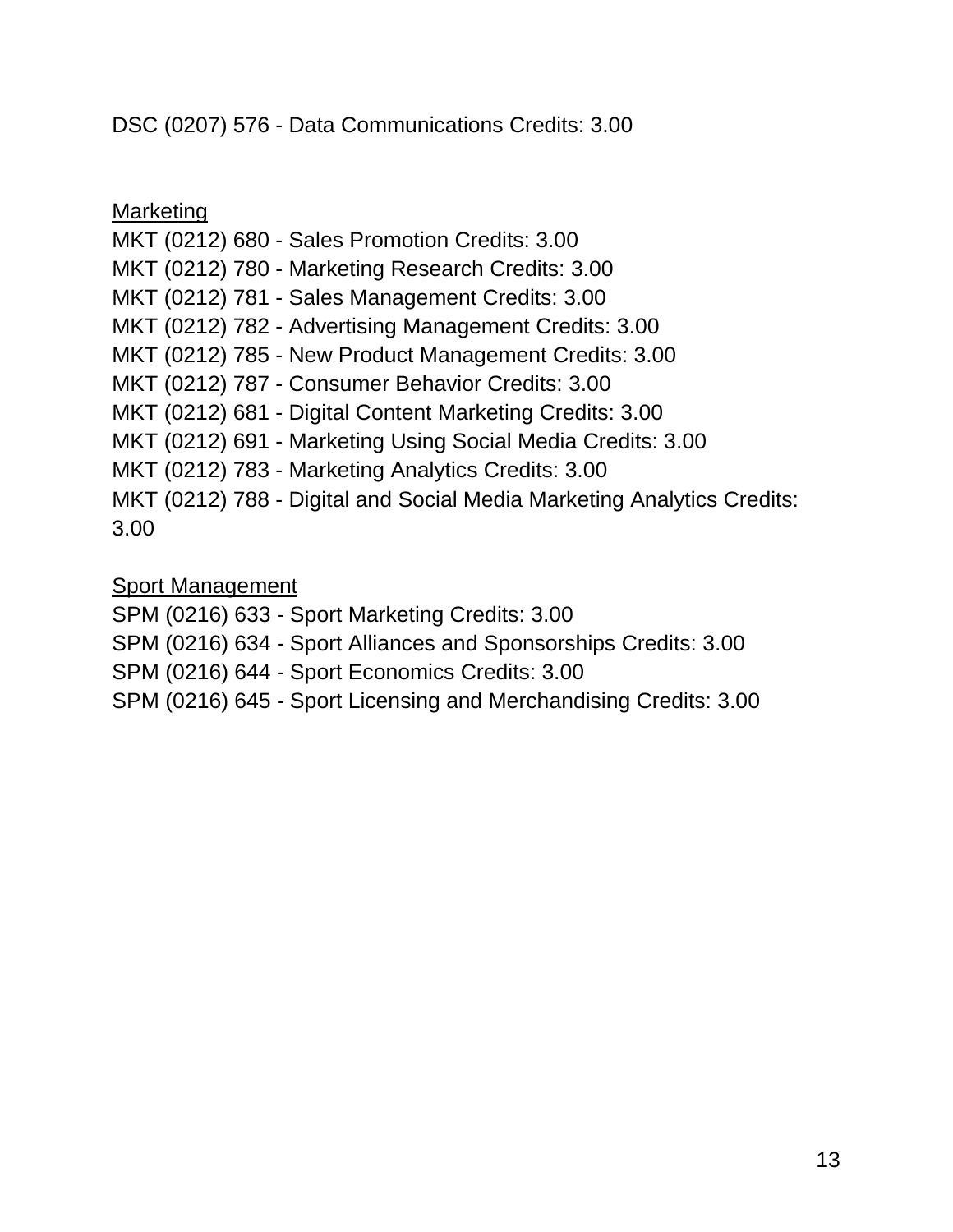## <span id="page-13-0"></span>[Global MBA Plan of Study-](http://catalog.adelphi.edu/preview_program.php?catoid=25&poid=12268) 45-48 Credits

### **Core Courses (30 credits required)**

ACC (0201) 600 - Accounting For Managerial Analysis Credits: 3.00

● Prerequisite: ACC (0201) 500 - Financial Accounting Credits: 3.00 *\*\*Waiver Eligible\*\**

BUS (0204) 694 - Negotiations & Communications in a Global Context Credits: 3.00

DSC (0207) 573 - Management Information Systems and Business Analytics Credits: 3.00

DSC (0207) 670 - Statistical Methods Credits: 3.00

DSC (0207) 678 - Creating Organizational Value with Operations and Supply Chain Management Credits: 3.00

FIN (0209) 630 - Corporate Finance I Credits: 3.00

FIN (0209) 743 - International Financial Management Credits: 3.00

MGT (0210) 666 - Leadership & Innovation In Complex Systems Credits: 3.00

MKT (0212) 790 - Global Marketing Strategy Credits: 3.00

HRM (0208) 765 - Developing World Class Human Resources Credits: 3.00

-or-

FIN (0209) 738 - Investment Analysis Credits: 3.00

### **Specialization (9 credits required for all students)**

Entrepreneurship

ENT (0215) 662 - Entrepreneurship/Intrapreneurship Credits: 3.00

ENT (0215) 663 - Social Entrepreneurship Credits: 3.00

FIN (0209) 730 - Entrepreneurial Finance Credits: 3.00

-or-

Finance

FIN (0209) 634 - Corporate Finance II Credits: 3.00

FIN (0209) 734 - Building Shareholder Value Credits: 3.00

FIN (0209) 739 - Portfolio Management Credits: 3.00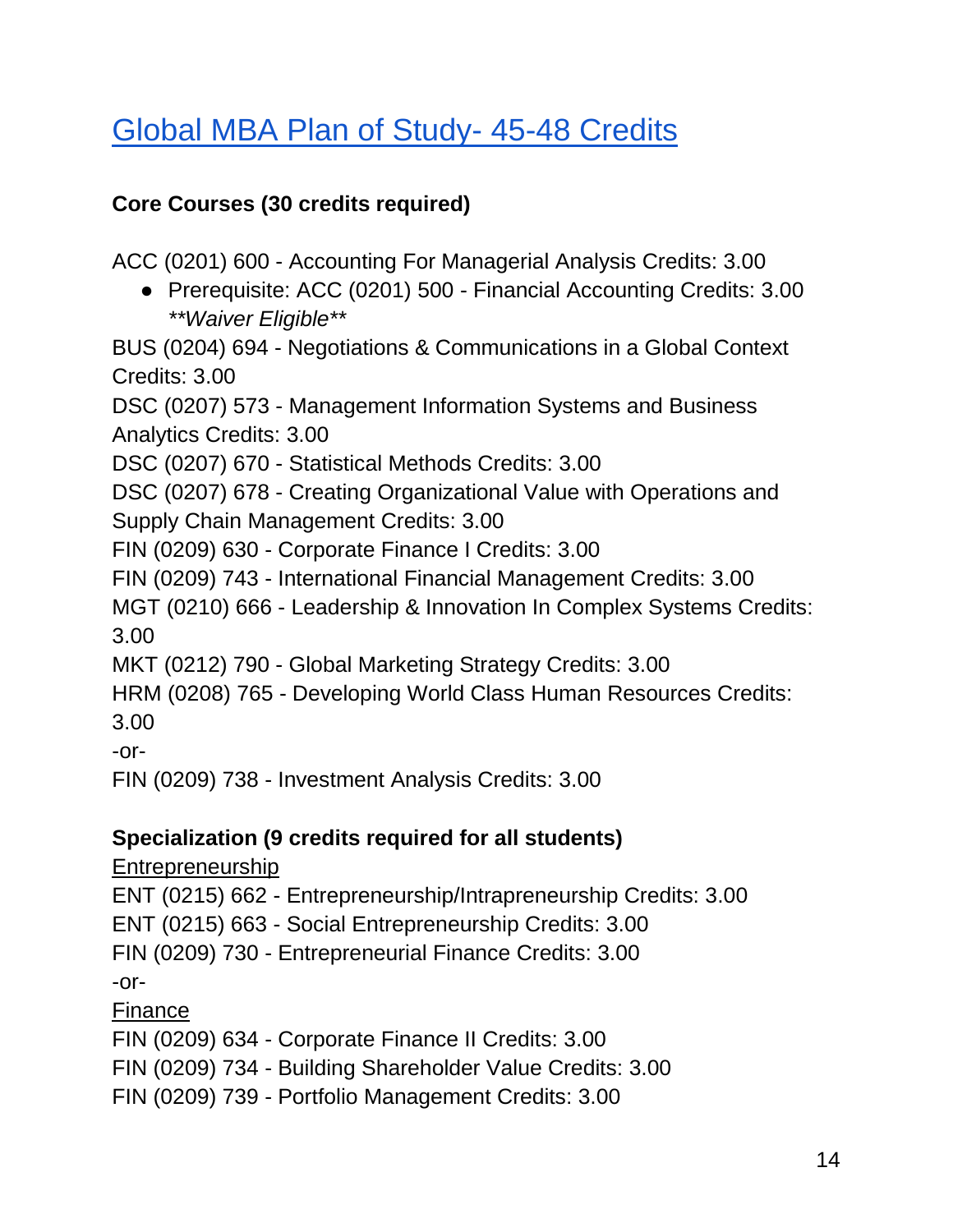#### **Electives**: 1 Required

MGT (0210) 770 - Management of Technology Credits: 3.00 FIN (0209) 510 - Securities Markets Credits: 3.00 MGT (0210) 650 - Conflict Management Credits: 3.00 MKT (0212) 691 - Marketing Using Social Media Credits: 3.00 ENT (0215) 664 - Entrepreneurship and Family Ventures Credits: 3.00

#### **Capstone: Required**

BUS (0204) 679 - Strategic Management Credits: 3.00

### **Since the Global MBA program is offered through our Manhattan Center (an extension center), students are required to enroll in at least one course through our Garden City campus in order to have their degree conferred.**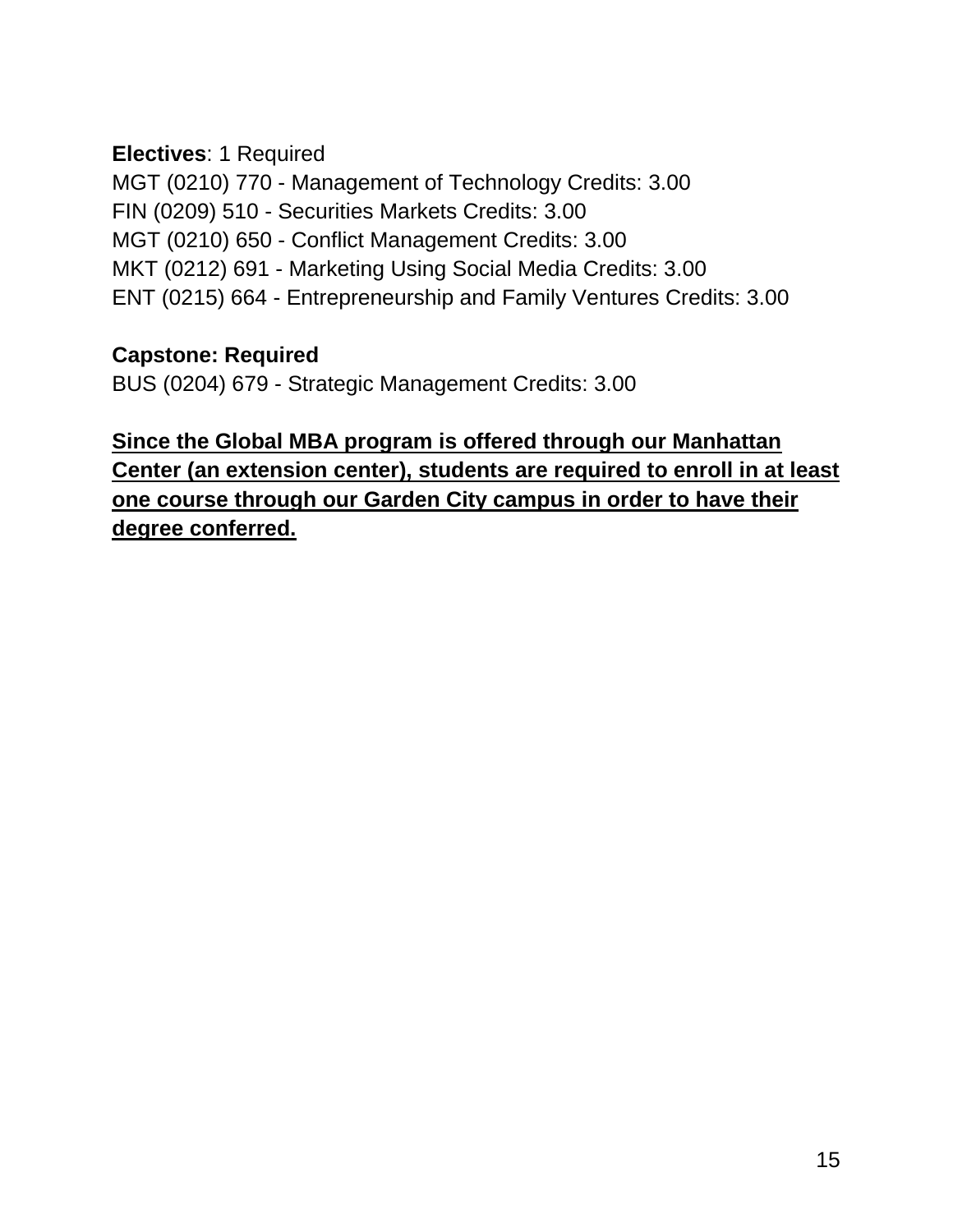## <span id="page-15-0"></span>[Accelerated MBA Plan of Study-](http://catalog.adelphi.edu/preview_program.php?catoid=25&poid=12169) 42 Credits

### **First Term**

MGT (0210) 666 - Leadership & Innovation In Complex Systems Credits: 3.00 MGT (0210) 791 - Management Styles And Team Building Credits: 3.00

### **Second Term**

BUS (0204) 689 - Negotiation for the Business Professional Credits: 3.00 DSC (0207) 670 - Statistical Methods Credits: 3.00

### **Third Term**

DSC (0207) 573 - Management Information Systems and Business Analytics Credits: 3.00 ACC (0201) 600 - Accounting For Managerial Analysis Credits: 3.00

### **Fourth Term**

FIN (0209) 630 - Corporate Finance I Credits: 3.00 HRM (0208) 765 - Developing World Class Human Resources Credits: 3.00

### **Fifth Term**

MKT (0212) 580 - Marketing Management Credits: 3.00 DSC (0207) 678 - Creating Organizational Value with Operations and Supply Chain Management Credits: 3.00

### **Sixth Term**

FIN (0209) 734 - Building Shareholder Value Credits: 3.00 BUS (0204) 662 - Entrepreneurship/ Intrapreneurship Credits: 3.00

### **Seventh Term**

FIN (0209) 738 - Investment Analysis Credits: 3.00 BUS (0204) 679 - Strategic Management Credits: 3.00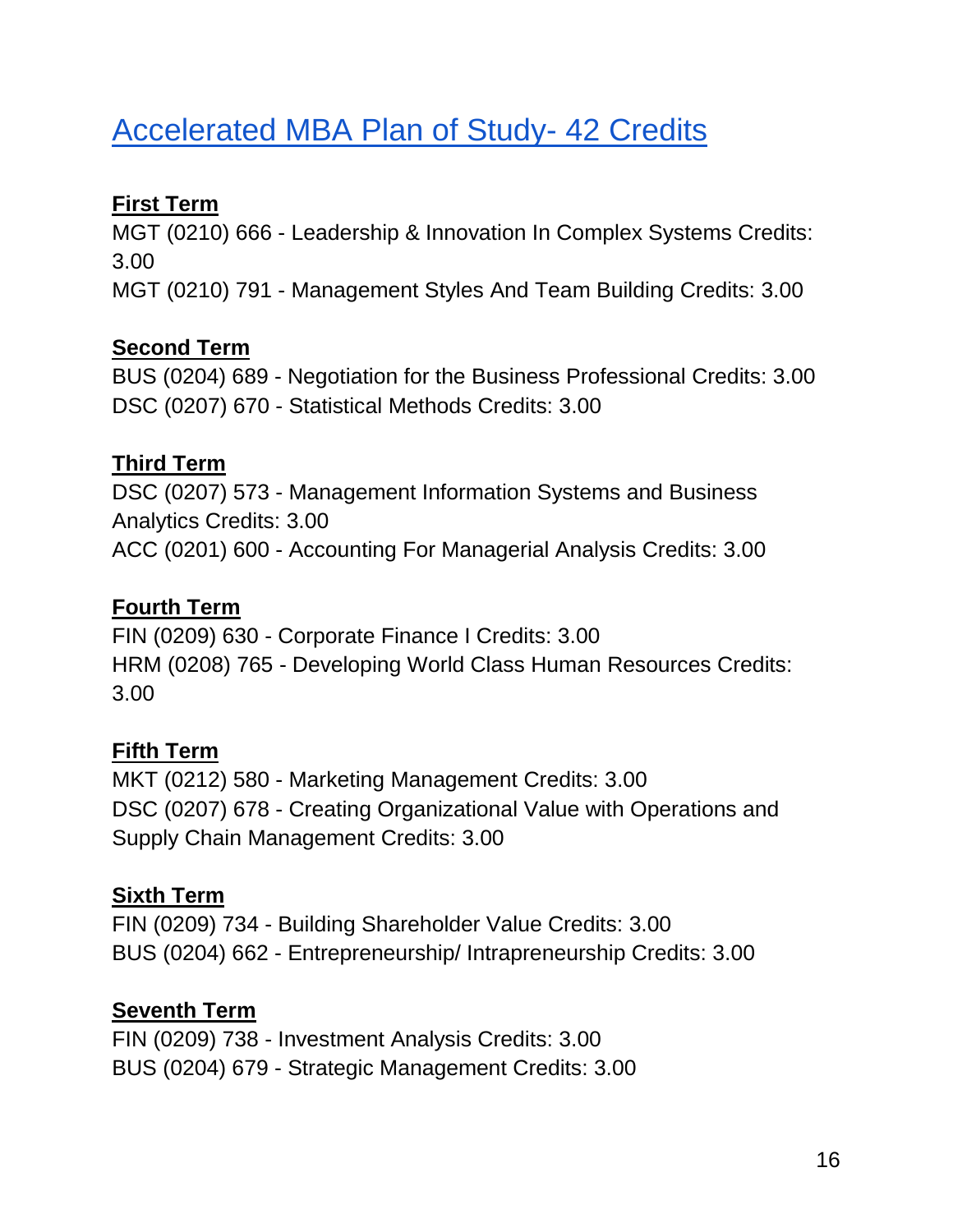### <span id="page-16-0"></span>**[MS in Business Analytics-](http://catalog.adelphi.edu/preview_program.php?catoid=25&poid=12311) 30 Credits**

CSC (0145) 612 - Intro To Computer Programming Credits: 3.00 DSC (0207) 575 - DataBase Management Systems Credits: 3.00 DSC (0207) 670 - Statistical Methods Credits: 3.00 DSC (0207) 681 - Applied Machine Learning Credits: 3.00 DSC (0207) 682 - Data Visualization For Business Analytics Credits: 3.00 MGT (0210) 580 - Uses and Abuses of Data in Business Credits: 3.00 DSC (0207) 783 - Advanced Business Analytics Credits: 3.00 DSC (0207) 784 - Optimization and Prescriptive Models Credits: 3.00 DSC (0207) 785 - Text Analytics Credits: 3.00 DSC (0207) 789 - Strategic Capstone Projects Credits: 3.00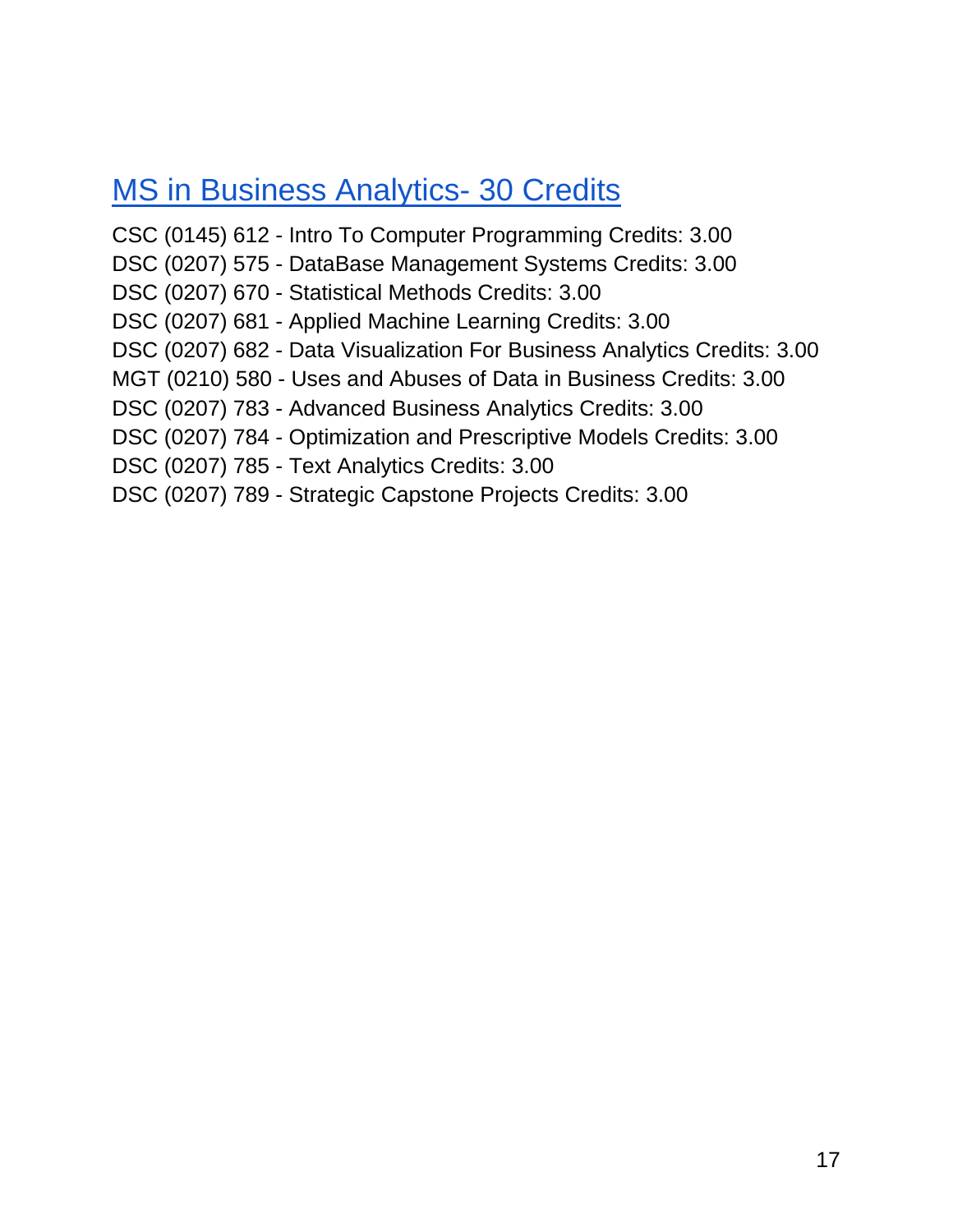## <span id="page-17-0"></span>[MS in Professional Accounting-](http://catalog.adelphi.edu/preview_program.php?catoid=25&poid=12298) 30 Credits

### **Required Accounting Courses (24 credits)**

ACC (0201) 565 - Legal and Professional Responsibilities of Accountants Credits: 3.00 ACC (0201) 650 - Cost Management and Management Control Credits: 3.00 ACC (0201) 675 - Government and Not-For-Profit Accounting Credits: 3.00 ACC (0201) 703 - Advanced Auditing Credits: 3.00 ACC (0201) 704 - Advanced Federal Taxation Credits: 3.00 ACC (0201) 707 - Auditing And The Computer Credits: 3.00 ACC (0201) 708 - Seminar in Accounting Theory Credits: 3.00 ACC (0201) 710 - Financial Reporting Practice Credits: 3.00

### **Required Business Course (3 credits)**

BUS (0204) 679 - Strategic Management Credits: 3.00

### **Business Elective (Choose 1) (3 credits)**

ACC (0201) 601 - Financial Statement Analysis Credits: 3.00 ECA (0203) 520 - Macroeconomics Credits: 3.00 FIN (0209) 630 - Corporate Finance I Credits: 3.00

### **Additional Requirement:(No credit)**

In addition to the above course requirements, the student must register for and complete all four parts of the Becker CPA Review Course as part of the program to qualify for the MS in Professional Accounting Degree.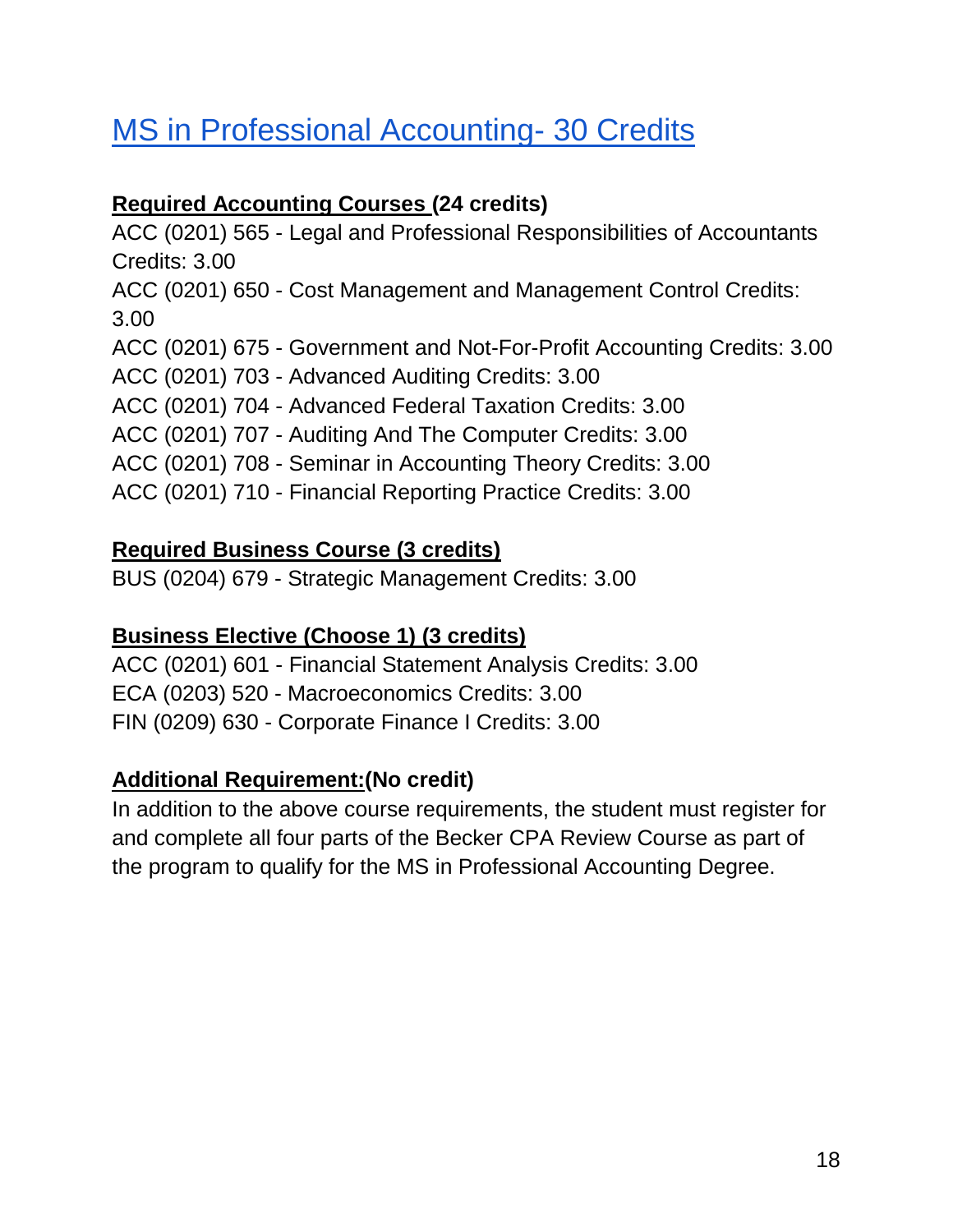## <span id="page-18-0"></span>[MS in Supply Chain Management-](http://catalog.adelphi.edu/preview_program.php?catoid=25&poid=12243) 30 Credits

### **Foundation Courses (6 credits)**

DSC (0207) 507 - Mathematics For Managers Credits: 3.00 DSC (0207) 670 - Statistical Methods Credits: 3.00 *\*\*Foundation core courses may be waived based on prior coursework. If they are waived, they must be replaced by elective courses of the same number of credits waived.\*\**

### **Supply Chain Core(15 credits)**

DSC (0207) 573 - Management Information Systems and Business Analytics Credits: 3.00 DSC (0207) 662 - Supply Chain Management Credits: 3.00 DSC (0207) 663 - Procurement & Global Sourcing Credits: 3.00 DSC (0207) 664 - Logistics Management Credits: 3.00 DSC (0207) 678 - Creating Organizational Value with Operations and Supply Chain Management Credits: 3.00

#### **Recommended Elective Course**

FIN (0209) 630 - Corporate Finance I Credits: 3.00 \*

#### **Electives\*\* (3 or 6 credits)**

Select one or two from the following:

DSC (0207) 574 - Information Systems Analysis and Design Methods Credits: 3.00 DSC (0207) 575 - DataBase Management Systems Credits: 3.00 DSC (0207) 576 - Data Communications Credits: 3.00 MKT (0212) 580 - Marketing Management Credits: 3.00 CSC (0145) 612 - Intro To Computer Programming Credits: 3.00 BUS (0204) 653 - Business Ethics International Perspectives Credits: 3.00 FIN (0209) 634 - Corporate Finance II Credits: 3.00 MGT (0210) 650 - Conflict Management Credits: 3.00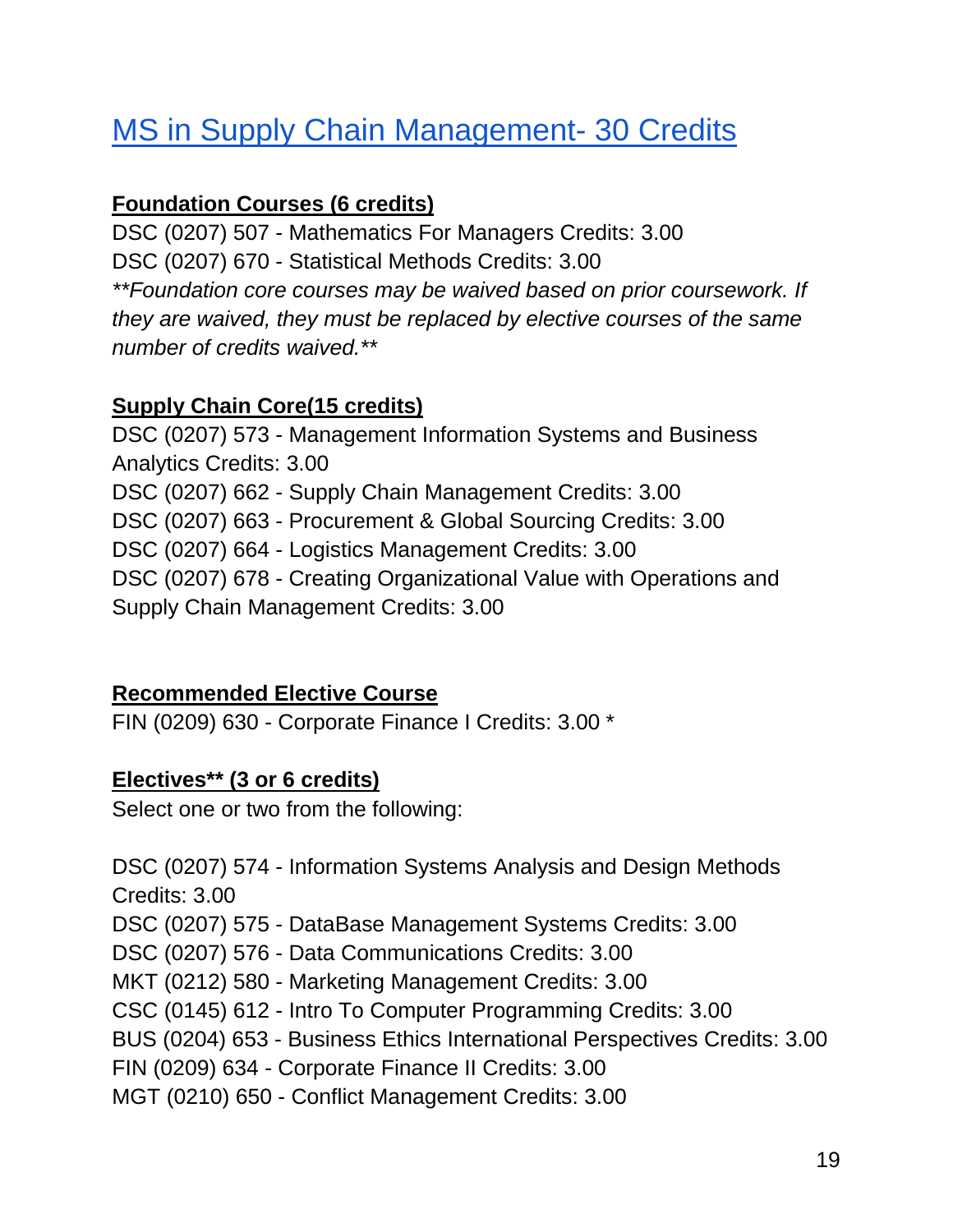DSC (0207) 665 - Service Management Credits: 3.00 MGT (0210) 666 - Leadership & Innovation In Complex Systems Credits: 3.00 DSC (0207) 667 - Supply Chain Risk Management Credits: 3.00 FIN (0209) 738 - Investment Analysis Credits: 3.00 MGT (0210) 770 - Management of Technology Credits: 3.00 DSC (0207) 784 - Optimization and Prescriptive Models Credits: 3.00

### **Capstone**

DSC (0207) 669 - Supply Chain Capstone Credits: 3.00

\*Given the evolution of careers in the Supply Chain field, we recommend that Management and Marketing students take Corporate Finance I (0209- 630), If students take Corporate Finance I they take 3 credits instead of 6 credits of electives.

\*\*If a student has waived or taken any of these electives, they are not permitted to use the course for this degree.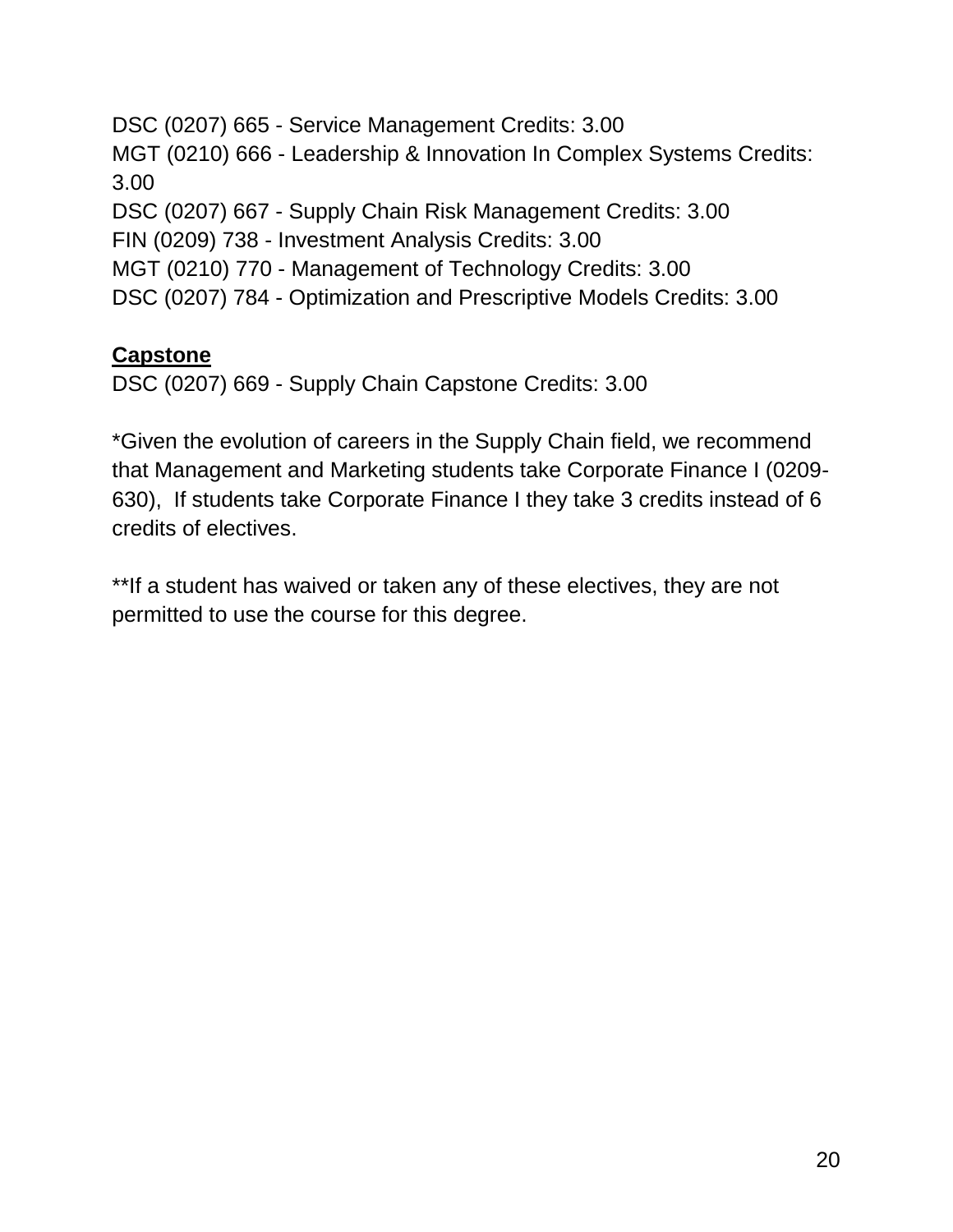## <span id="page-20-0"></span>[Advanced Certificate in Business Analytics-](http://catalog.adelphi.edu/preview_program.php?catoid=25&poid=12333) 9 **Credits**

### **Required Courses**

CSC (0145) 612 - Intro To Computer Programming Credits: 3.00 DSC (0207) 575 - DataBase Management Systems Credits: 3.00 DSC (0207) 681 - Applied Machine Learning Credits: 3.00

## <span id="page-20-1"></span>[Advanced Certificate in Digital Marketing 9-12](http://catalog.adelphi.edu/preview_program.php?catoid=25&poid=12331)  **Credits**

*\*\*MKT580 could be waived for many students so that they will complete the certificate program with 9 credits. (\*The waiver policy for MBA will be applied to the ACDM.)*

#### **Prerequisite (3 credits)**

MKT (0212) 580 - Marketing Management Credits: 3.00 \*This prerequisite can be waived depending on prior coursework.

#### **Required Courses (6 credits)**

MKT (0212) 691 - Marketing Using Social Media Credits: 3.00 MKT (0212) 681 - Digital Content Marketing Credits: 3.00

#### **Elective Courses (3 credits)**

MKT (0212) 782 - Advertising Management Credits: 3.00 MKT (0212) 788 - Digital and Social Media Marketing Analytics Credits: 3.00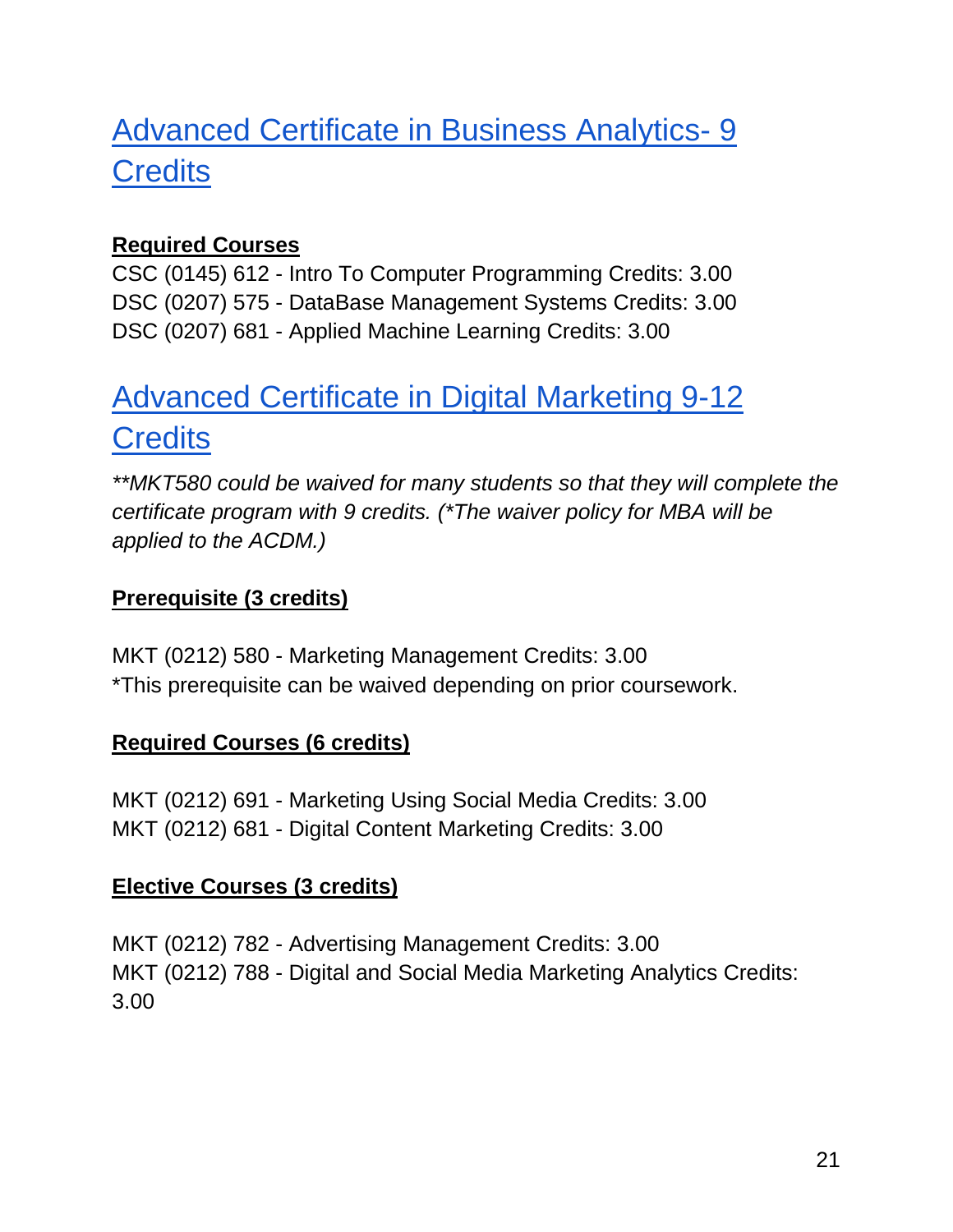## <span id="page-21-0"></span>[Advanced Certificate in Finance](http://catalog.adelphi.edu/preview_program.php?catoid=25&poid=12203)- 15 Credits

### **Required (15 Credits)**

FIN (0209) 630 - Corporate Finance I Credits: 3.00 FIN (0209) 634 - Corporate Finance II Credits: 3.00 FIN (0209) 738 - Investment Analysis Credits: 3.00 FIN (0209) 739 - Portfolio Management Credits: 3.00 FIN (0209) 743 - International Financial Management Credits: 3.00

## <span id="page-21-1"></span>[Advanced Certificate in Human Resource](http://catalog.adelphi.edu/preview_program.php?catoid=25&poid=12013)  [Management-](http://catalog.adelphi.edu/preview_program.php?catoid=25&poid=12013) 15 Credits

### **Required (15 Credits)**

MGT (0210) 561 - Management Theory/ Organizational Behavior Credits: 3.00 HRM (0208) 764 - Selecting for Organizational Excellence Credits: 3.00 HRM (0208) 765 - Developing World Class Human Resources Credits: 3.00 HRM (0208) 766 - Performance Appraisal And Compensation Administration Credits: 3.00 HRM (0208) 767 - Training and Career Development Credits: 3.00

Students who have taken MGT 561 or HRM 765 at Adelphi within the prior five years may apply the credits for those courses to fulfill the requirements for the ACHR. Students who have taken undergraduate courses in organizational behavior or organizational theory may request that the requirement for MGT 561 be replaced with either BUS (0204) 689 - Negotiation for the Business Professional or MGT (0210) 791 - Management Styles And Team Building instead. Students who completed the undergraduate HR Minor or undergraduate HR Specialization satisfy the HRM 765 requirement and can substitute an alternative 3-credit independent study or internship.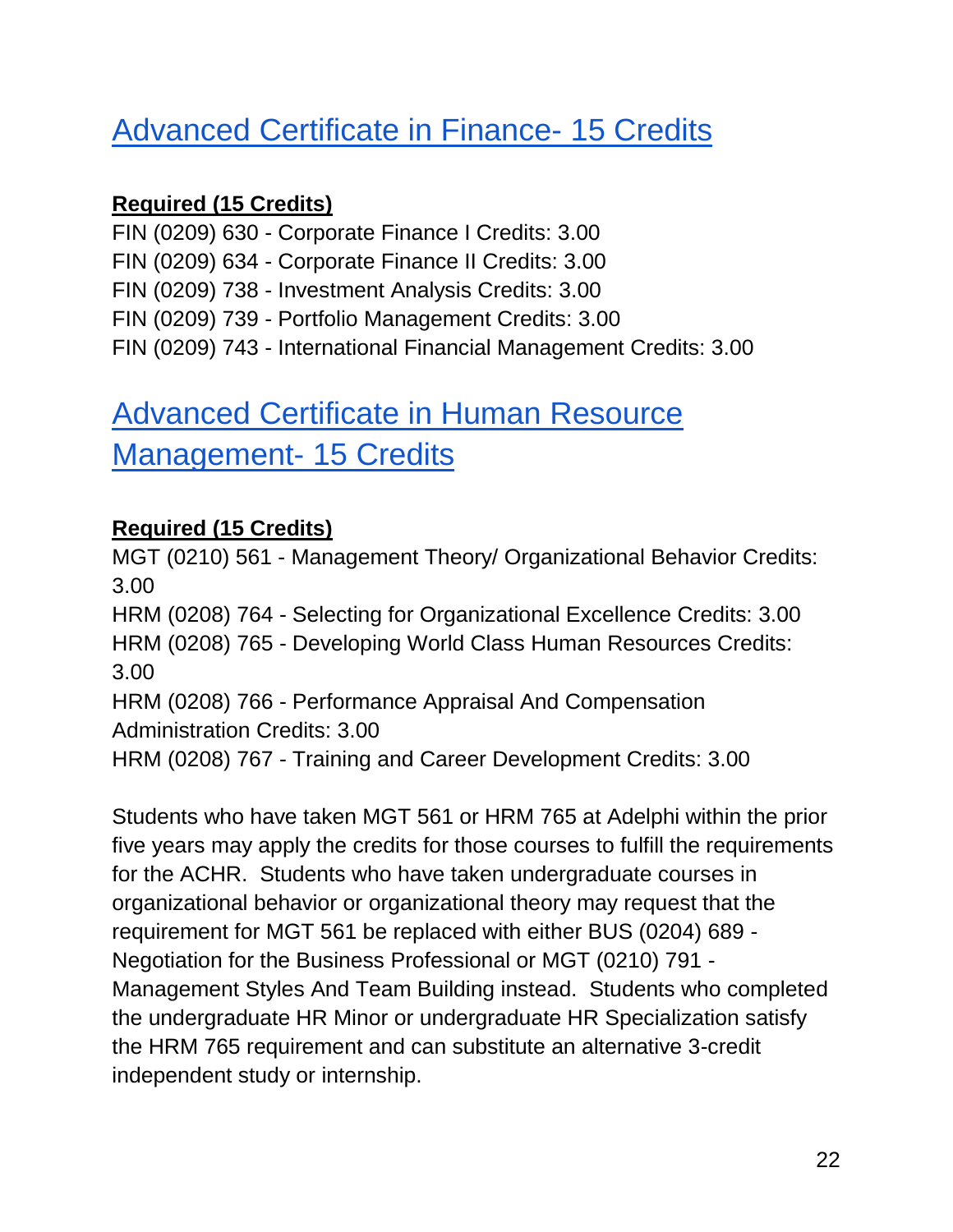School of Social Work: Students currently enrolled in the MSW program who are interested in earning the ACHR must apply to the Robert B. Willumstad School of Business prior to beginning the courses. If accepted, they may apply the credits for SWK (0404) 722 - Organization Context For Professional Practice to fulfill the MGT 561 requirement.

## <span id="page-22-0"></span>[Advanced Certificate in Management-](http://catalog.adelphi.edu/preview_program.php?catoid=25&poid=12246) 15 Credits

### **Required Courses(12 credits)**

BUS (0204) 689 - Negotiation for the Business Professional Credits: 3.00 MGT (0210) 561 - Management Theory/ Organizational Behavior Credits: 3.00 \* MGT (0210) 666 - Leadership & Innovation In Complex Systems Credits: 3.00 MGT (0210) 791 - Management Styles And Team Building Credits: 3.00

\*Students enrolled in the MSW program in the School of Social Work may apply credits for SWK (0404) 722 (Organization Context for Professional Practice) to fulfill the MGT 561 requirement.

### **Elective Course (3 credits)**

*Choose any one of the following\*\** ACC (0201) 600 - Accounting For Managerial Analysis Credits: 3.00 BUS (0204) 662 - Entrepreneurship/ Intrapreneurship Credits: 3.00 /ENT (0215) 662 - Entrepreneurship/Intrapreneurship Credits: 3.00 BUS (0204) 679 - Strategic Management Credits: 3.00 DSC (0207) 573 - Management Information Systems and Business Analytics Credits: 3.00 FIN (0209) 630 - Corporate Finance I Credits: 3.00 HRM (0208) 765 - Developing World Class Human Resources Credits: 3.00 HSA (0206) 771 - Hospital and Health Care Policy and Management Credits: 3.00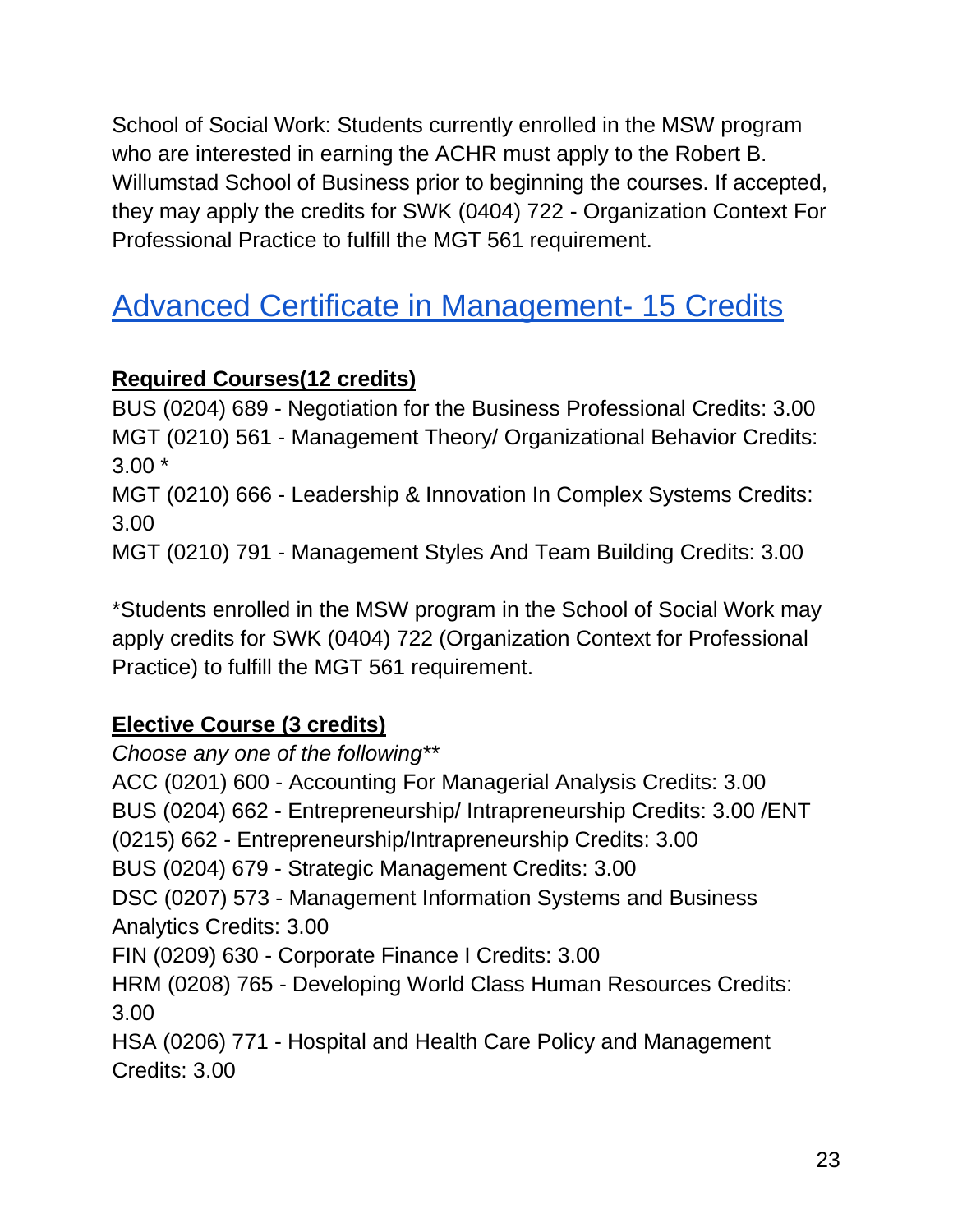MGT (0210) 591 - Independent Study Credits: 1.00 to 6.00 (under the direction of a full-time faculty member in the WSB, with approval of the department chair for the management area).

MGT (0210) 650 - Conflict Management Credits: 3.00

MGT (0210) 770 - Management of Technology Credits: 3.00

MKT (0212) 580 - Marketing Management Credits: 3.00

MKT (0212) 781 - Sales Management Credits: 3.00

<span id="page-23-0"></span>MKT (0212) 782 - Advertising Management Credits: 3.00

## [Advanced Certificate in Marketing Analytics-](http://catalog.adelphi.edu/preview_program.php?catoid=25&poid=12332) 9-12 **Credits**

*\*\*MKT580 could be waived for many students so that they will complete the certificate program with 9 credits. (\*The waiver policy for MBA will be applied to the ACDM.)*

### **Prerequisite (3 credits)**

MKT (0212) 580 - Marketing Management Credits: 3.00

### **Required Courses (9 credits)**

MKT (0212) 780 - Marketing Research Credits: 3.00 MKT (0212) 783 - Marketing Analytics Credits: 3.00 MKT (0212) 788 - Digital and Social Media Marketing Analytics Credits: 3.00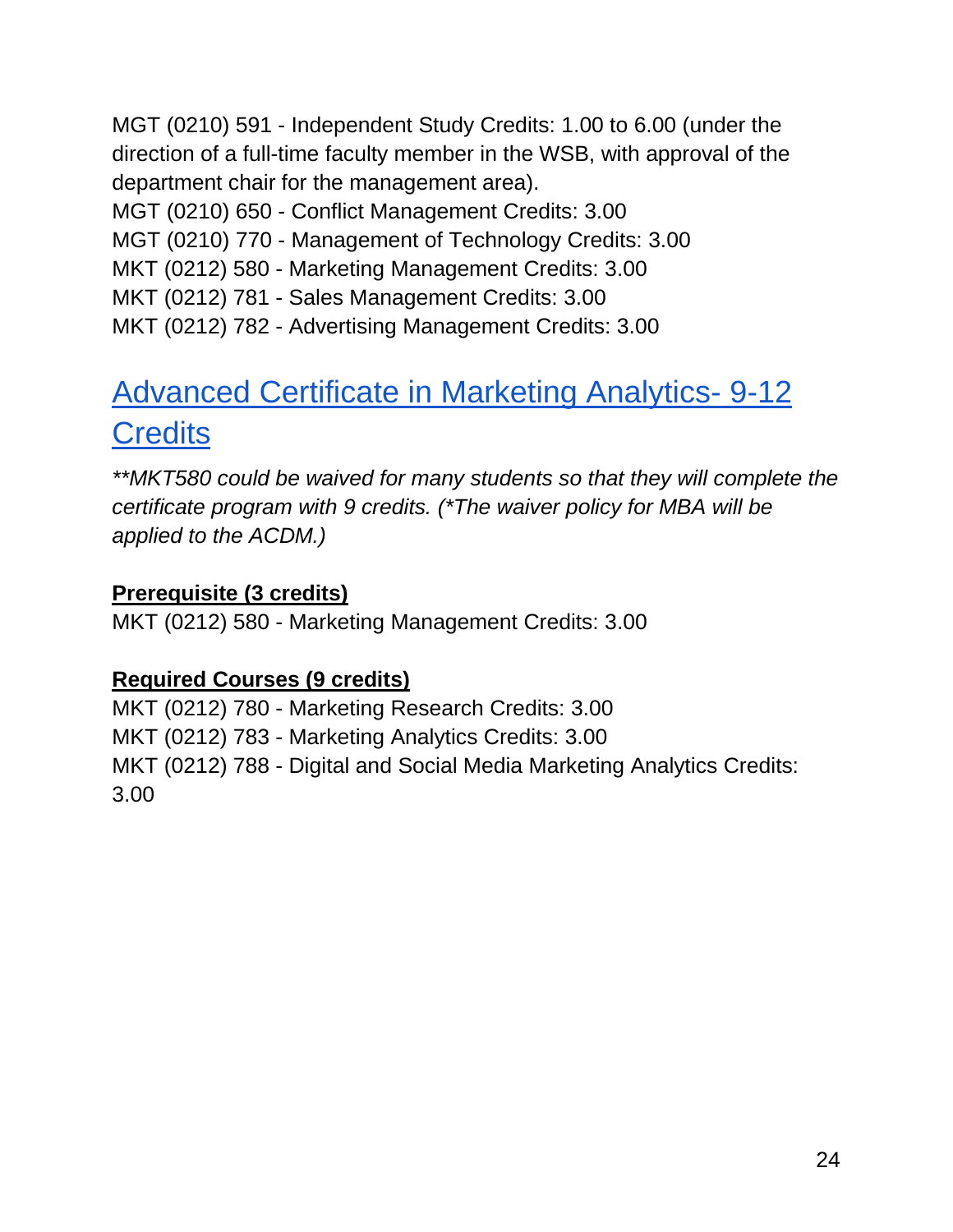## <span id="page-24-0"></span>Graduate Assistantships

Assistantships help graduate students of the Robert B. Willumstad School of Business earn up to six credits of tuition waiver per semester, depending on the faculty's recommendation. Assistantships are very competitive and will be awarded to the most qualified candidates. To apply, download the [Application for Graduate Assistantship](https://www.adelphi.edu/business/wp-content/uploads/sites/18/2020/05/application.pdf) and email your completed application to [babrown@adelphi.edu](mailto:babrown@adelphi.edu) along with a copy of your resume and a letter of recommendation (optional).

For more information, click on the following link:

[https://business.adelphi.edu/academics/graduate-degree-programs/m-b](https://business.adelphi.edu/academics/graduate-degree-programs/m-b-a/graduate-assistantship/)[a/graduate-assistantship/](https://business.adelphi.edu/academics/graduate-degree-programs/m-b-a/graduate-assistantship/)

## <span id="page-24-1"></span>Grading System

Each candidate for a master's degree must complete all graduate course requirements with a minimum GPA of 3.0 on a scale of 4.0. A student who fails to maintain a 3.0 cumulative GPA is placed on academic probation and is subject to possible dismissal. If a student has not withdrawn from a course, or has not completed the course requirements and made no arrangements with the instructor for an Incomplete, the instructor must issue the grade of A, B, C (including plus or minus grades if applicable), or F.

## <span id="page-24-2"></span>Waiver and Substitution Policy for the MBA & MS in Supply Chain Management Program

Depending upon the student's previous academic background, waivers or substitutions for certain courses may be granted, reducing the total number of overall credits needed to complete a degree program. The Graduate Programs Office will advise as to whether the student qualifies for any course waivers or substitutions upon acceptance into a degree program. **Waivers can only be petitioned for and granted during the first semester as a matriculated student in the Robert B. Willumstad School of Business.**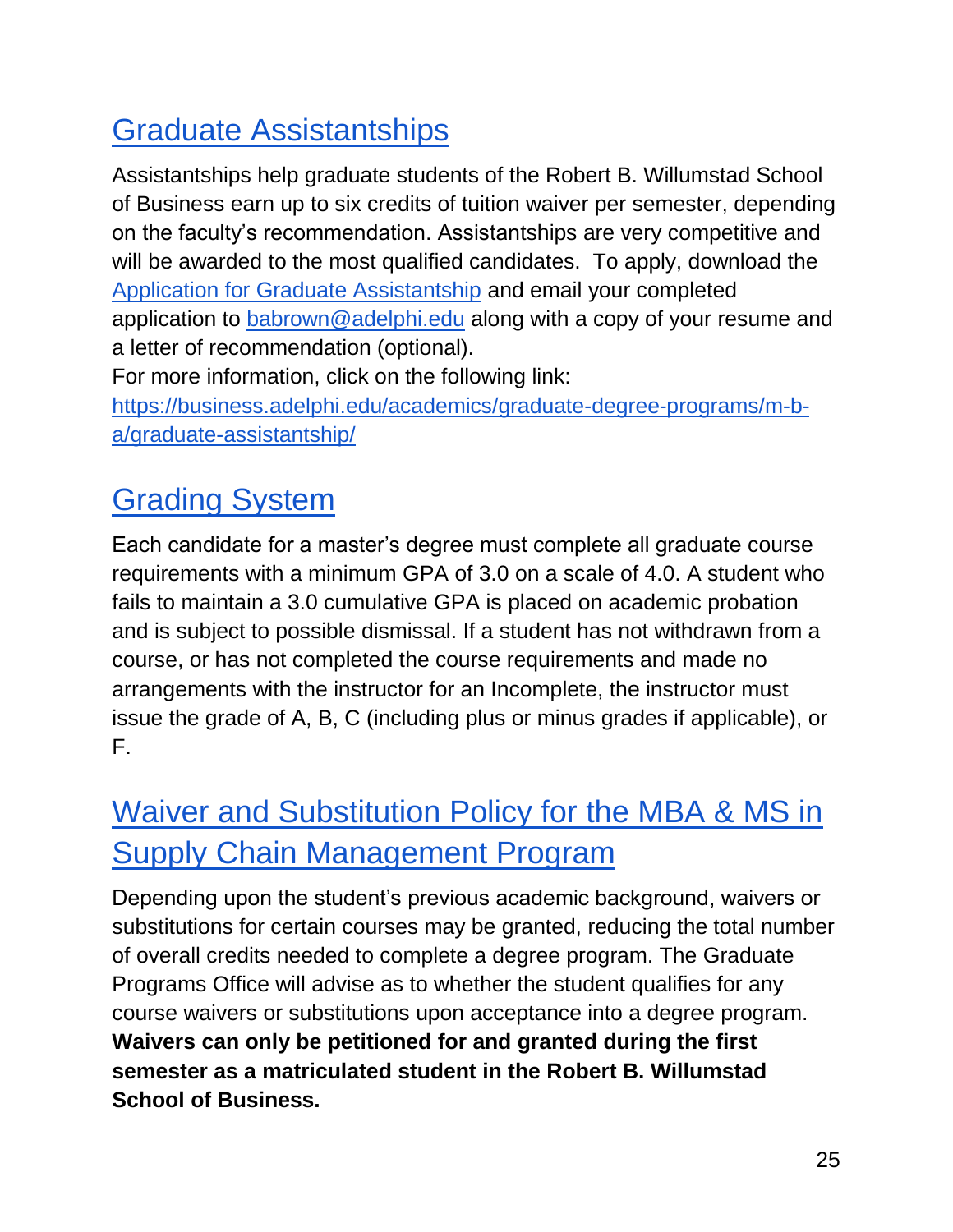Waivers appear with the (WV) designation next to the applicable course in a student's unofficial transcript on CLASS. No academic credit is granted for waivers. For example, if a student has Macroeconomics waived, it will appear in CLASS as "Credits" (3.00) and "Grade" (WV).

### <span id="page-25-0"></span>Proficiency Examinations

Students who do not meet the criteria to be considered for course waivers and substitutions may be granted permission to take a proficiency examination in prerequisite course requirements. : Students are eligible to take the proficiency exams if: (1) they have received between a B- and Cin noted pre-requisite and foundation level courses at the undergraduate level (2) have discussed their program of study with their advisor and have been told they qualify for the exam (3) have not already taken the exam or failed the exam. Please review your program plan to determine if your program has waiver eligibility.

If you meet the eligibility requirements (see below), you may have the opportunity to take proficiency exams. Proficiency exams are exams offered by the Graduate Business Office to determine if waivers should be applied to your program plans. Exam dates with a registration form link will be provided via your Adelphi University email account when announced. Students may not register for more than two exams per exam date. Obtaining a passing grade on the exam will allow the student to waive the applicable course in their program. No academic credit is granted for course waivers.

Students are eligible to take proficiency exams if they meet ALL of the following conditions:

(1) have received between a B- and C- in any of the courses listed below (2) have discussed their program of study with their advisor and have been told they qualify for the exam

(3) have not already taken, failed, or missed the exam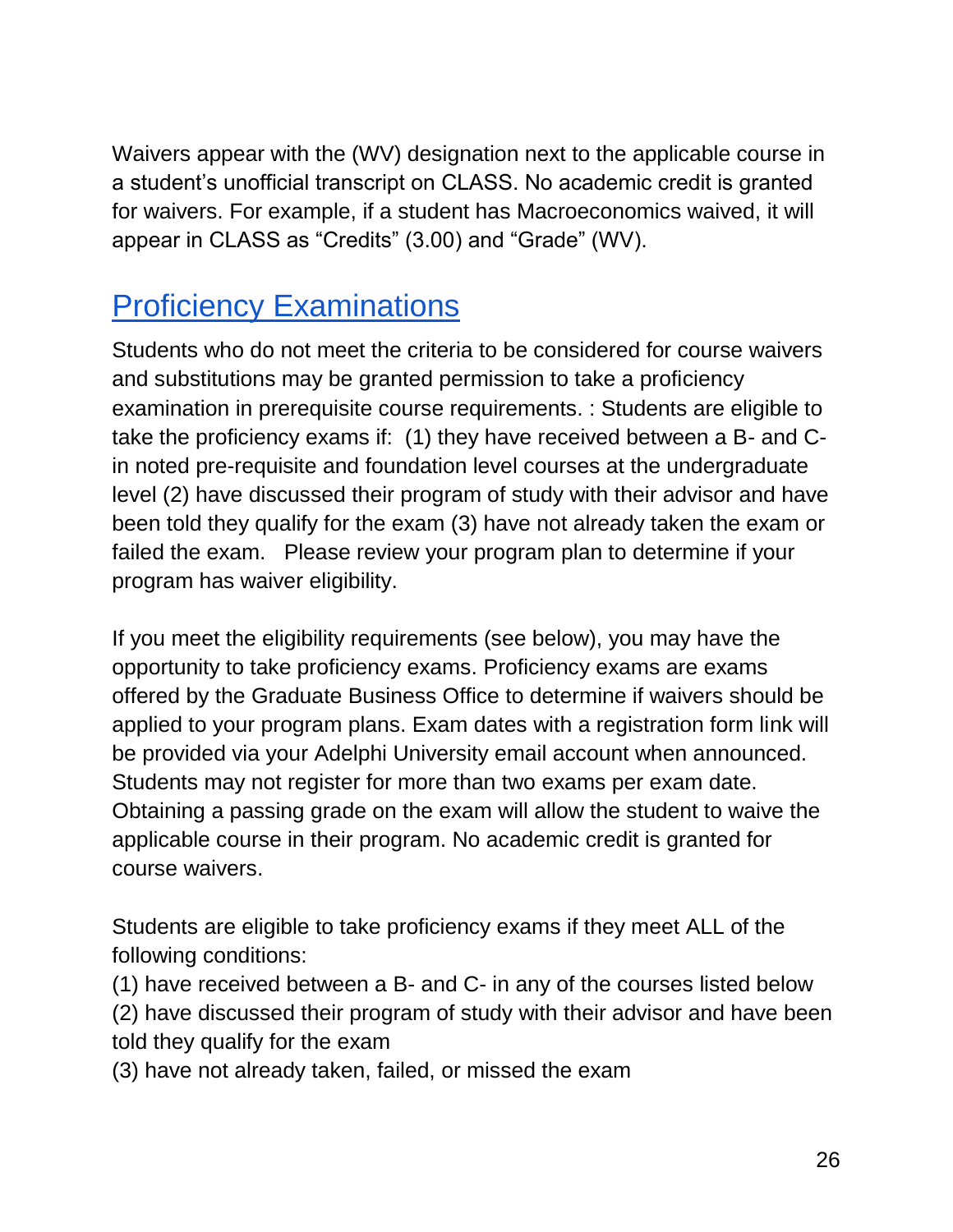Proficiency exams are currently offered for the following courses: Financial Accounting (0201 ACC 500) Computer Applications (0207 DSC 501) Math for Managers (0207 DAC 507) Macroeconomics (0203 ECA 520) Statistical Methods (0207 DSC 670) - MS Supply Chain Management only

## <span id="page-26-0"></span>Transfer Credit Policy

The transfer of advanced graduate courses should be rare and limited up to six credit hours (2 courses). These courses shall not be counted towards any elective courses. The graduate student should get approval of transfer of advanced courses taken prior to enrollment in the graduate program no later than first semester of admission in the program by the Assistant Dean. The policy on transfer of advanced graduate courses is as follows:

A maximum of six graduate credits hours may be transferred to meet advanced course requirements provided they have been:

- Taken in an AACSB accredited graduate program
- Completed within the last five years prior to entering Adelphi University's Robert B. Willumstad School of Business
- Completed with a grade of B or better
- Comparable to content in courses offered by the Willumstad School of Business

Transfer requests of advanced graduate courses after enrolling in the program should be petitioned to the Director of Graduate Programs and approved by the Academic Standards Committee. The graduate student will petition to the Director of Graduate Programs who shall forward the petition to the respective department chair. If the petition is reviewed and approved by the department chair, it shall then be forwarded to and reviewed by the Academic Standards Committee for final approval. The Academic Standards Committee shall review the transfer of advanced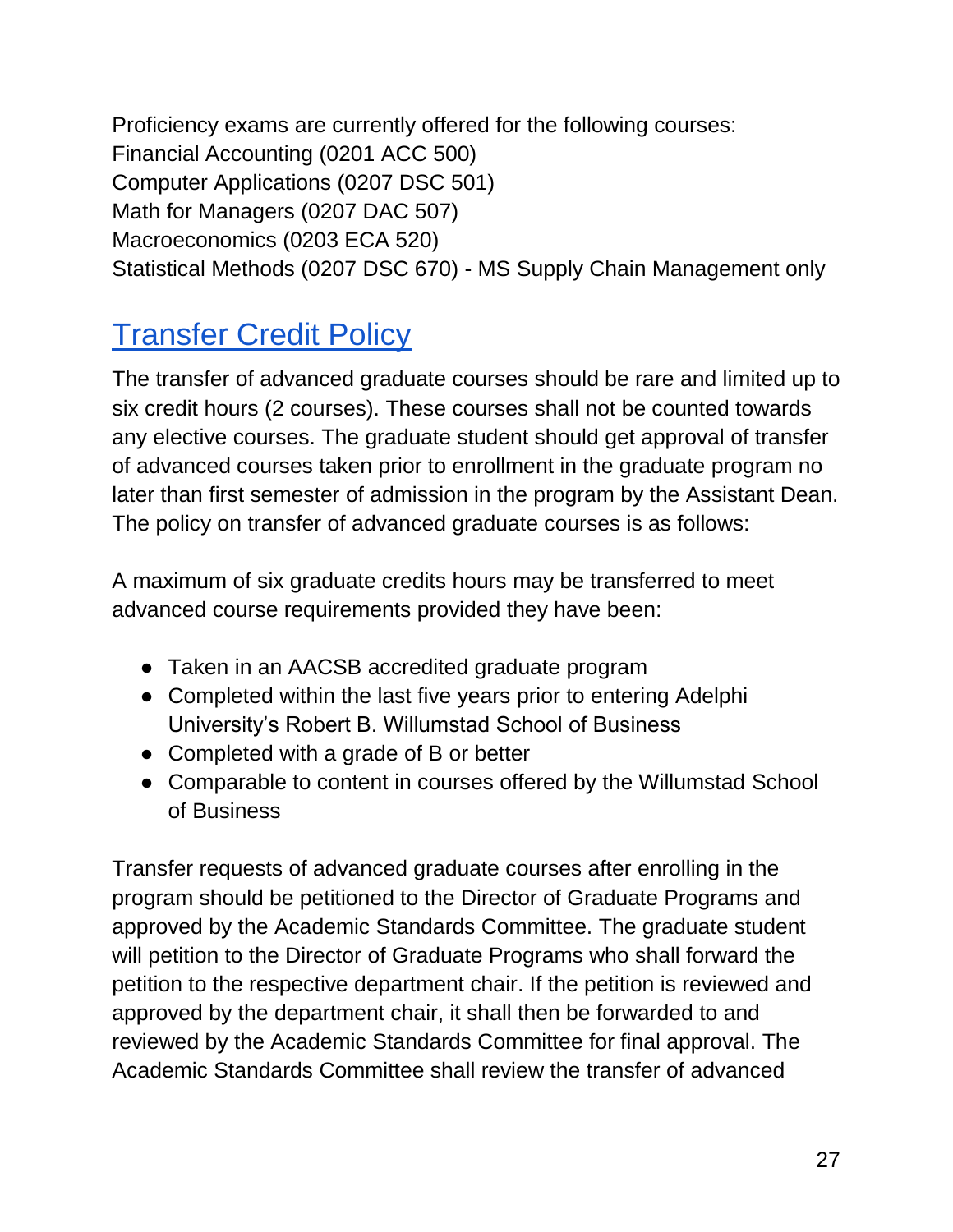courses only in extenuating cases. The student is required to complete a minimum of thirty graduate credit hours at Adelphi University to graduate.

## <span id="page-27-0"></span>Continuous Matriculation

For domestic students, continuous matriculation may be maintained by the completion of at least one course during the calendar year. For international students' continuous matriculation may be maintained by the completion of at least three courses (9 credits) during each of the Fall and Spring semesters. For additional information regarding matriculation for International Students, please contact International Student Services. Degree requirements existing at the time of admission will remain in force if the student maintains continuous matriculation. A candidate who discontinues their enrollment for one year or more must apply for readmission. The student will then need to meet any new requirements for admission as well as any new requirements for the degree.

## <span id="page-27-1"></span>Time Limits

It is believed to be in the interest of the student as well as the school to set a time limit within which the original conditions of matriculation will remain in force. Time limit extensions must be formally approved in writing by the Office of the Dean. Master's degree candidates will be permitted six years (6) within which to complete the requirements for the degree.

## <span id="page-27-2"></span>**Scholastic**

Each candidate for the degree must have completed all course requirements with a grade point average of no less than 3.0 (on a 4.0 scale). The method of determining this average is explained by the University Bulletin. Two consecutive semesters with a GPA less than 3.00 will result in dismissal from the program. *Additional information included in Willumstad School of Business Graduate Dismissal Policy section.*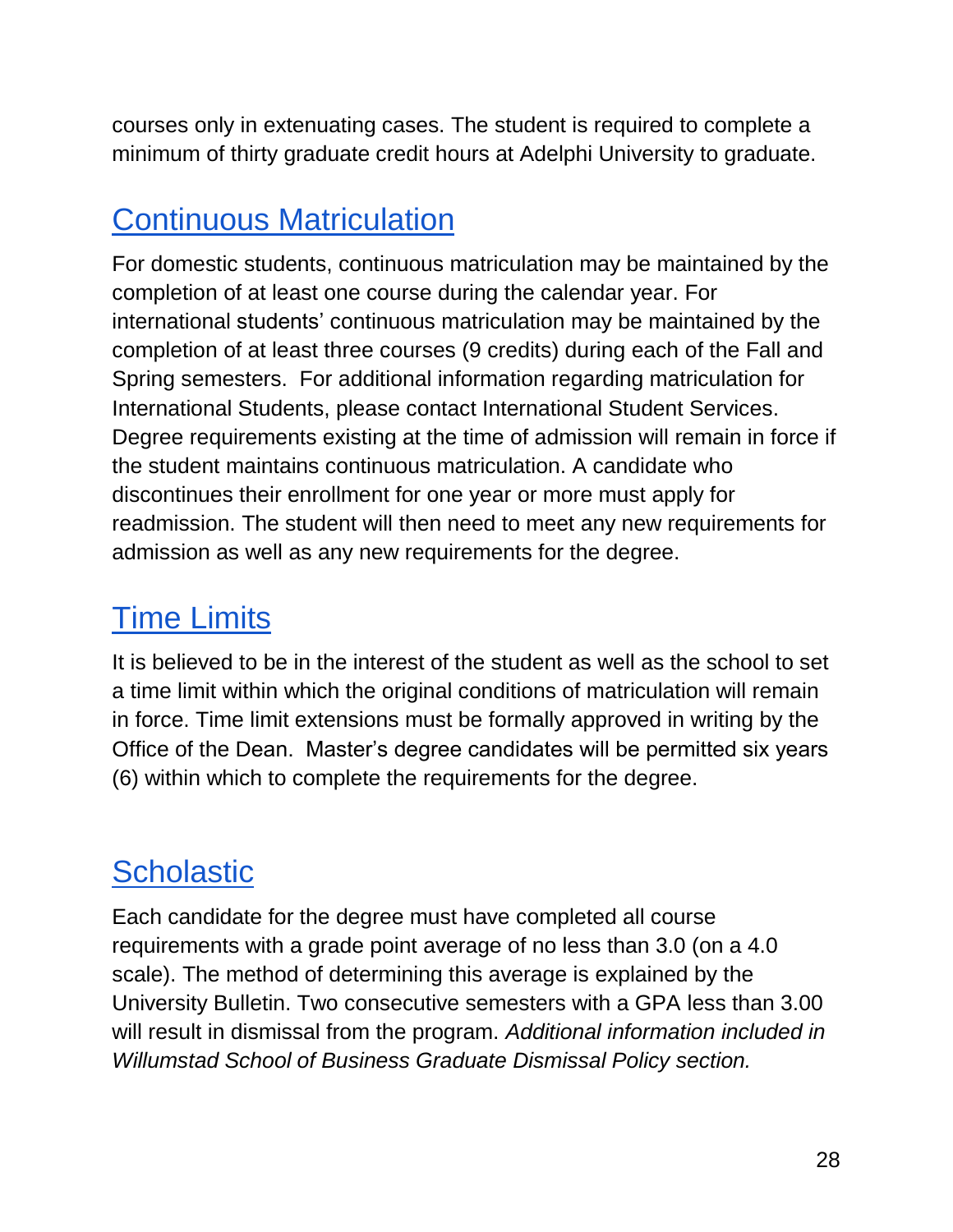## <span id="page-28-0"></span>Capstone Course

As part of the capstone course (BUS 679), all MBA students are required to complete two assessment exams: a discipline-specific major field test (MFT) and a School of Business learning goal assessment. Students who do not take the MFT or learning goal assessment will receive an Incomplete (I) in the capstone course and have their graduation application held until completed.

## <span id="page-28-1"></span>Graduation with Distinction

Graduate degrees are awarded with distinction to outstanding graduate students who have achieved a cumulative GPA of 3.9 or higher. The cumulative GPA is based only on graduate courses taken at the Robert B. Willumstad School of Business.

## <span id="page-28-2"></span>Graduation Requirements

It is the responsibility of each student to make certain that all the course requirements for graduation listed on their Degree Audit have been met. The student, in accordance with the deadline established in the Official University Calendar, must file a formal application for conferral of the degree or certificate on the Office of the Registrar's website.

## <span id="page-28-3"></span>Applying for Graduation

Students that are credit eligible for graduation will receive an alert when they log on to eCampus. They will then have access to the online graduation application which they can submit to start the graduation check process[-https://commencement.adelphi.edu/timeline/.](https://commencement.adelphi.edu/timeline/) Graduate applications are also available in the Office of the University Registrar, or students can download the Graduation Application from the website: [https://commencement.adelphi.edu/apply/.](https://commencement.adelphi.edu/apply/) Students who have completed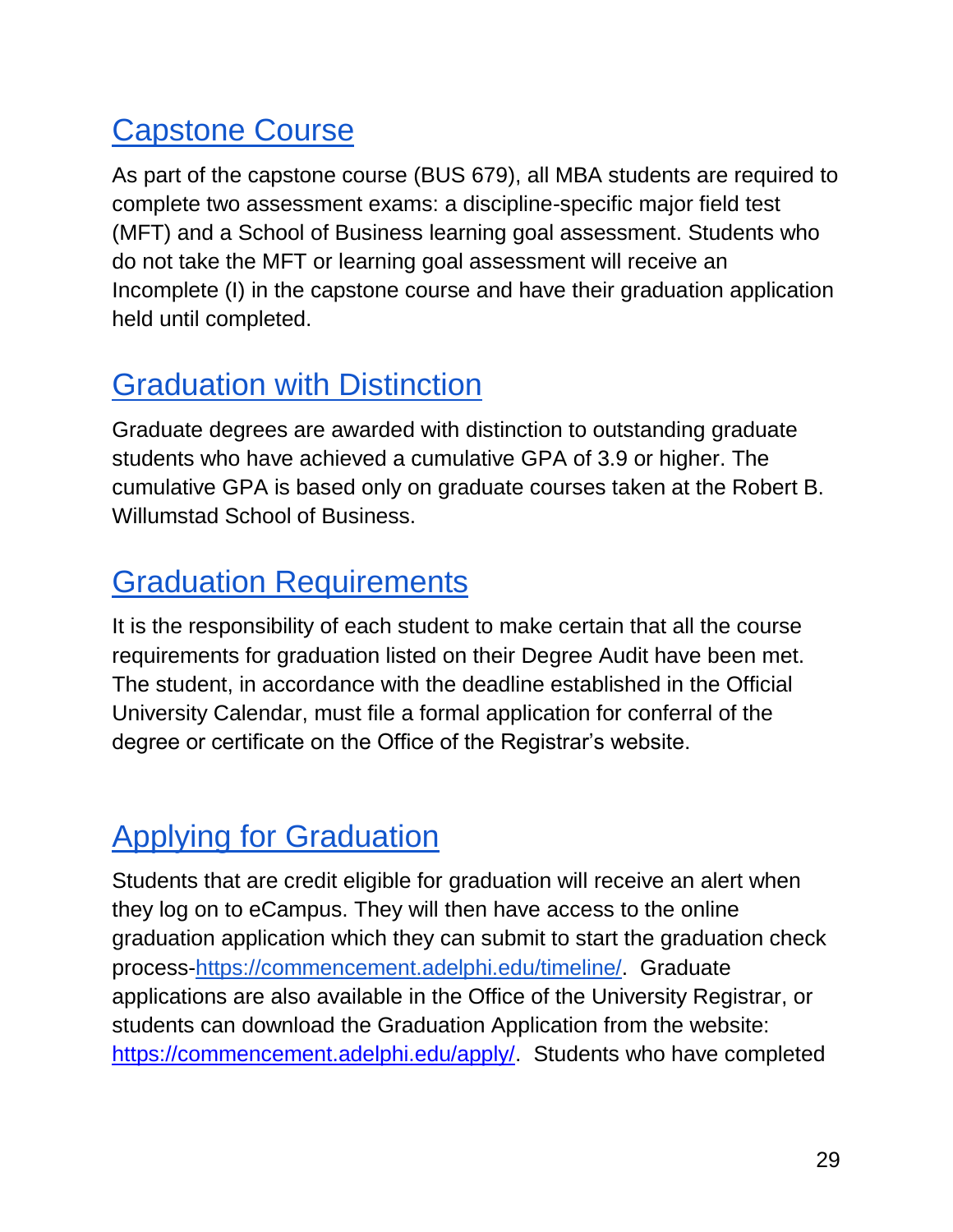degree requirements but who have not applied for graduation will not receive a diploma nor will the degree be conferred.

Conferring of Degrees: Degrees are conferred on May 31, August 31, or January 31. The formal conferring of degrees takes place annually at Commencement in May. Students who will complete their program in August may participate in the Commencement ceremonies but will not receive their degree until they have completed all degree requirements.

Graduation caps and gowns are ordered online: <https://commencement.adelphi.edu/caps-and-gowns/>

<span id="page-29-0"></span>For further information, please contact: [commencement@adelphi.edu](mailto:commencement@adelphi.edu)

### **Diplomas**

Students who are awarded degrees are mailed diplomas certifying that all degree requirements have been met. Diplomas will not be issued to students who have outstanding obligations to the University. The name of the school/college and the degree awarded will appear on the diploma, along with distinction earned. Diplomas do not indicate majors, minors, concentrations, specializations, or tracks; that information is reflected on the official transcript. Lost or damaged diplomas can be replaced by submitting a Diploma Replacement form.

You can also order a certified electronic diploma here: <https://registrar.adelphi.edu/electronic-diplomas/>

For more information visit https://registrar.adelphi.edu/graduation/.

Listed below are some common questions you may have about your diploma. All information can be found on this webpage: <https://registrar.adelphi.edu/graduation/>

Q: When can I receive my diploma?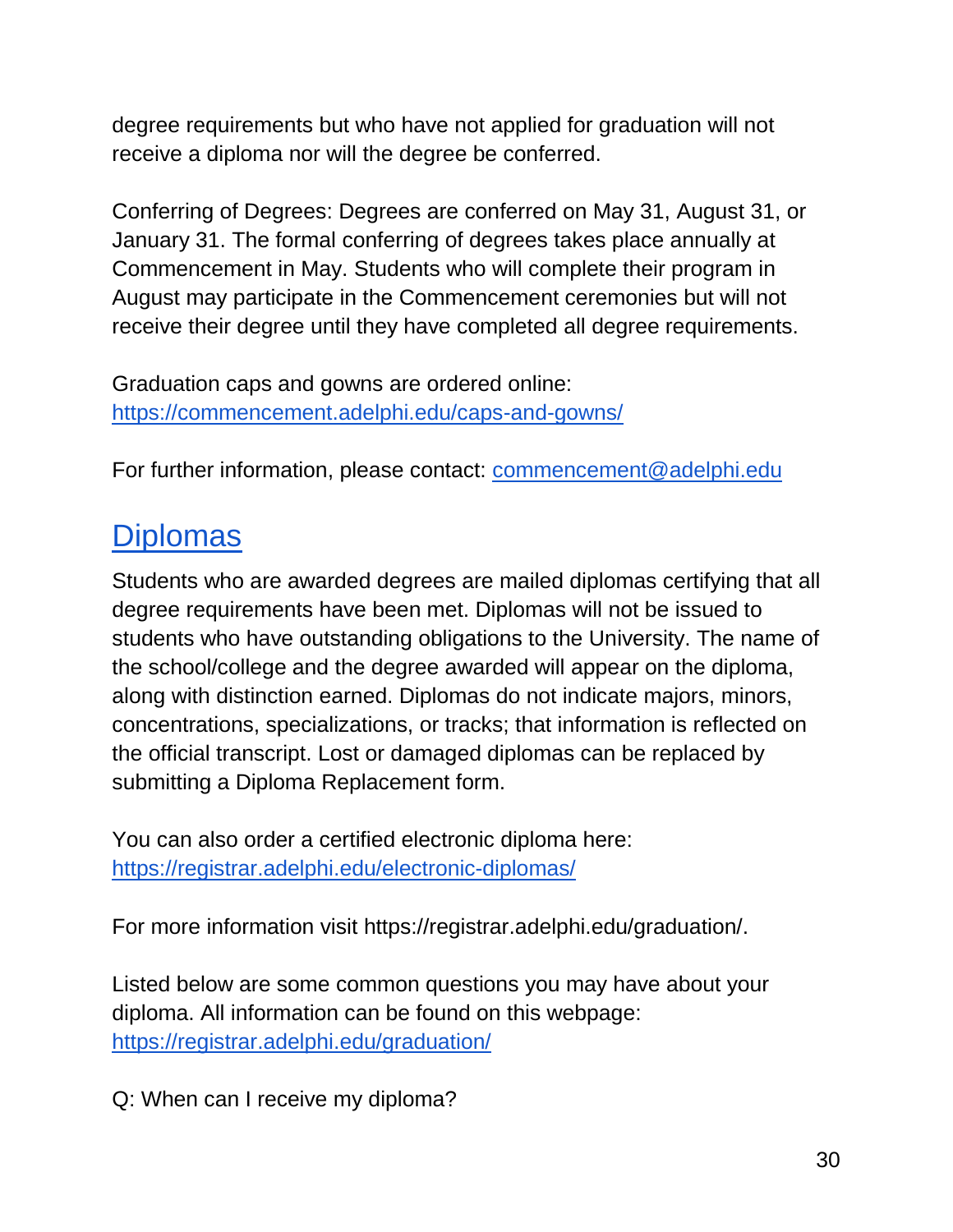A: Diplomas are mailed to graduates eight to ten weeks after the official date of degree conferral. You can also order a certified electronic diploma: https://registrar.adelphi.edu/electronic-diplomas/. Diplomas will not be issued to students who have outstanding obligations to the University.

Q: What will appear on the diploma?

A: The name of the school/college and the degree awarded will appear on the diploma, along with Latin honors earned. Diplomas do not indicate majors, minors, concentrations, specializations, or tracks; that information is reflected on the official transcript.

Q: I need to change my mailing address. Who do I contact?

A: Please contact the Registrar's Office: <https://registrar.adelphi.edu/contact/>

Q: What is a Certified Electronic Diploma?

A: Visit this webpage for more information: https://registrar.adelphi.edu/electronic-diplomas/.

Q: Can I pick up the diploma from your office?

A: Diplomas are issued by the Registrar's Office; you cannot pick them up from the School of Business department. Please visit the Registrar's website for information on their availability.

Q: What if I lose my diploma?

A: Lost or damaged diplomas can be replaced by submitting a Diploma Replacement form.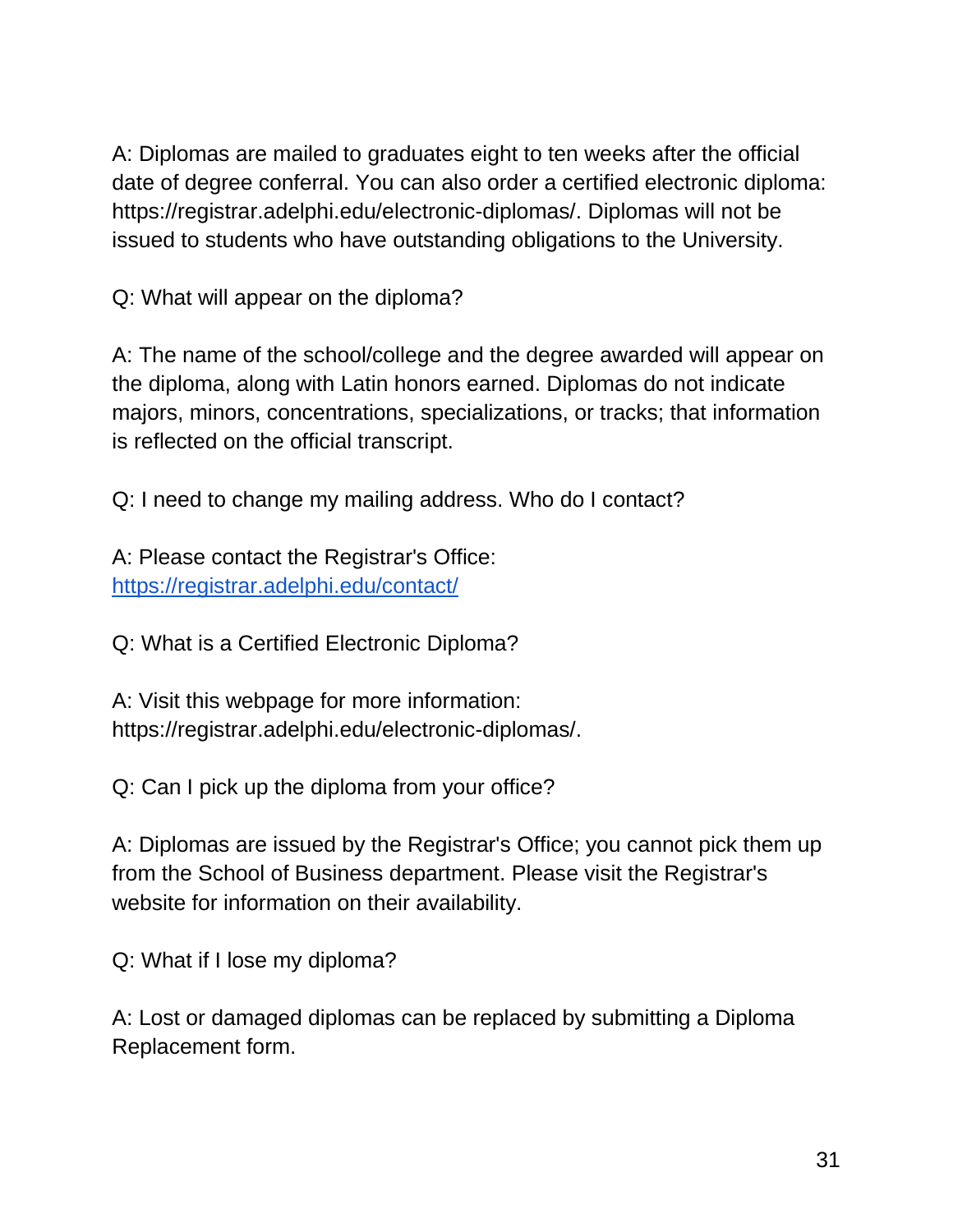## <span id="page-31-0"></span>Beta Gamma Sigma–International Business Honor **Society**

Beta Gamma Sigma is the international honor society for schools accredited by AACSB International. It recognizes and rewards superior academic achievement and is limited to students who have completed at least one half of their graduate business program, and are in the top 20% of their class. Membership advantages include the Student Leadership Forum, the Scholarship Program, Alumni Chapter Network and the Career Central Job Board.

## <span id="page-31-1"></span>Communication About Academic Information

The University considers e-mail a formal communication, and the primary method of communicating information to students is through the @mail.adelpi.edu email account. Faculty, staff and students are expected to check their official Adelphi University email account on a frequent and consistent basis in order to stay current with University and/or facultystudent related communications. If using another personal email please forward your @mail.adelpi.edu email address to an email account you check regularly. This includes summer communication.

## <span id="page-31-2"></span>Grade Changes/Course Related Complaint Process

Grades are submitted only by the instructor of the course. Any change of grade must be approved by that instructor. A grade may be changed only if there is unequivocal evidence that it was the result of computational or mechanical error. Students who believe their grades are incorrect or unfair should:

- 1. Discuss their course work with the instructor.
- 2. Review with the course instructor the grading policies for the course
- 3. If still dissatisfied, disputes concerning grades should be brought to the chair of the department.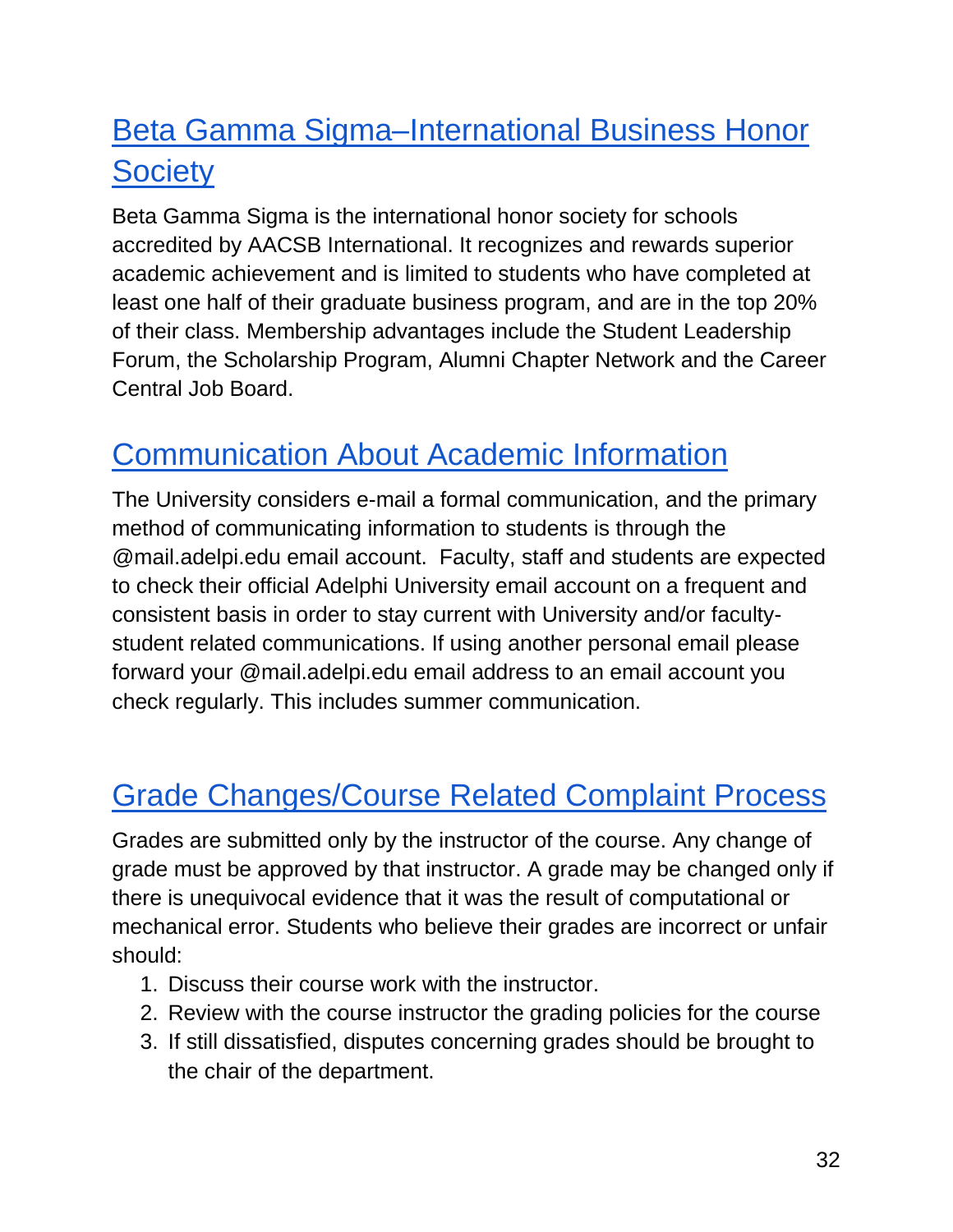- 4. The chair may choose to discuss the matter with the instructor to try to resolve the issues.
- 5. If still dissatisfied, students should bring their concerns to the associate dean of the school responsible for the course.
- 6. The dean may choose to discuss the matter with the chair and/or the instructor to try to resolve the issues.

All disputes concerning the accuracy of a grade must be raised within one calendar year. Grade changes must first be signed by the instructor and then by the department chair and the appropriate dean before being submitted to the Registrar.

## <span id="page-32-0"></span>Policy Concerning the Grade of I (Incomplete):

Students who cannot complete all the requirements in a class can request a grade of Incomplete. The designation "I" (Incomplete) will be issued when the student has not completed the course requirements by the end of the semester and has obtained permission from the instructor to take additional time to complete the course work. The incomplete designation "I" may be used by instructors only if a student has been excused from the completion of course requirements because of illness or other exceptional, compelling circumstances. Students may have no more than one calendar year after the end of the semester in which the grade was given to resolve Incompletes. Unresolved Incompletes convert to Fs after this time. This then becomes the final grade.

## <span id="page-32-1"></span>Adelphi University Affirmative Action / Equal Employment Opportunity Policy Statement

Adelphi University is committed to a policy of equal opportunity and nondiscrimination regarding all educational, student programs and employment actions and further commits not to discriminate against any individual on the basis of an individual's race, creed, color, national origin, ethnicity, gender, gender identity, sexual orientation, disability, genetic predisposition or carrier status, age, religion, marital status, veteran status, family status,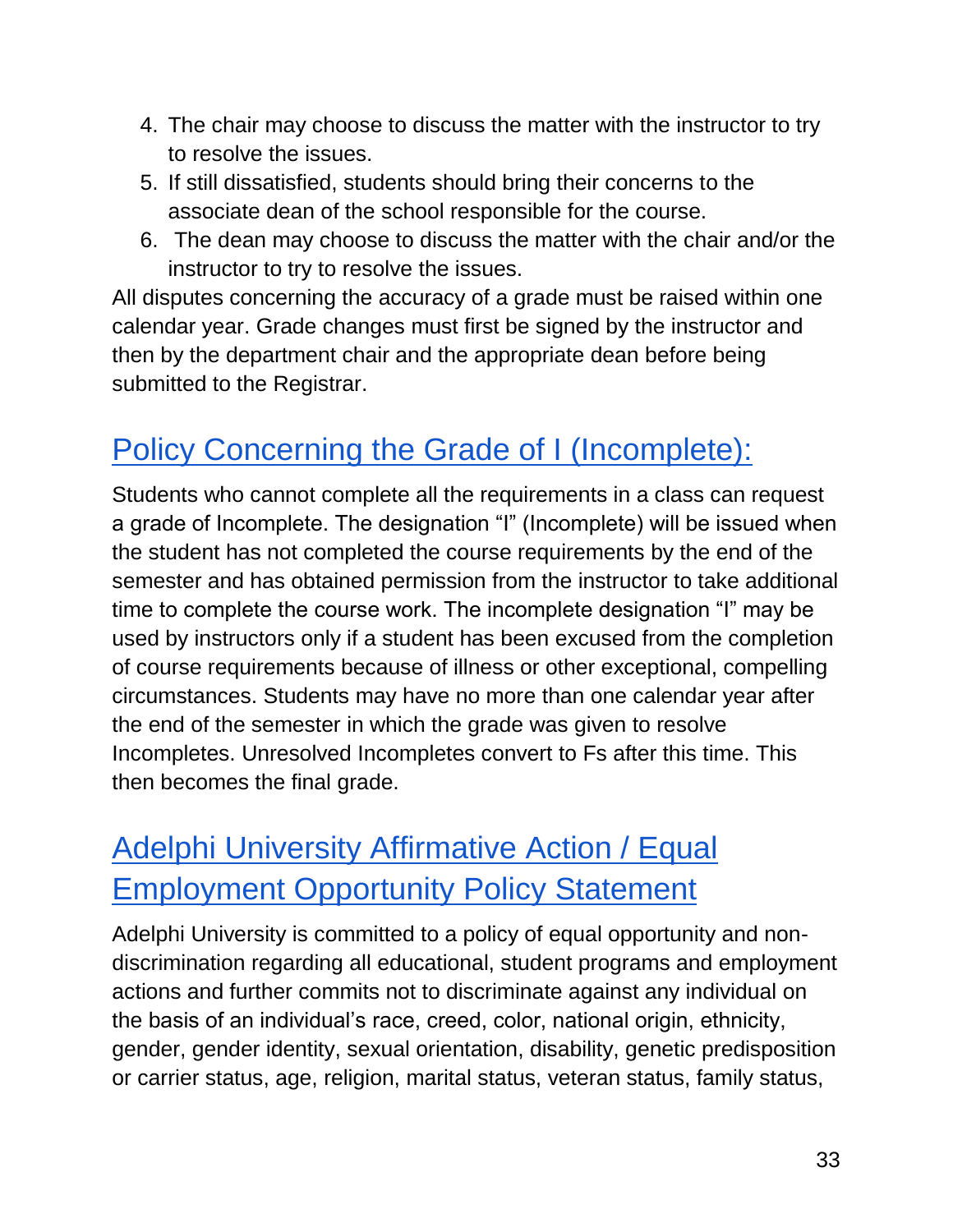domestic violence victim status or any other basis protected by applicable local, state or federal laws.

### <span id="page-33-0"></span>Academic Assistance for Students with Disabilities

Graduate students who have a documented disability may be eligible for cost-free reasonable accommodations and academic assistance. Students with disabilities who need accommodations must contact the Student Access Office Post Hall Room 107 Phone: 516-877-3806 Email: sao@adelphi.edu Website- https://access-office.adelphi.edu/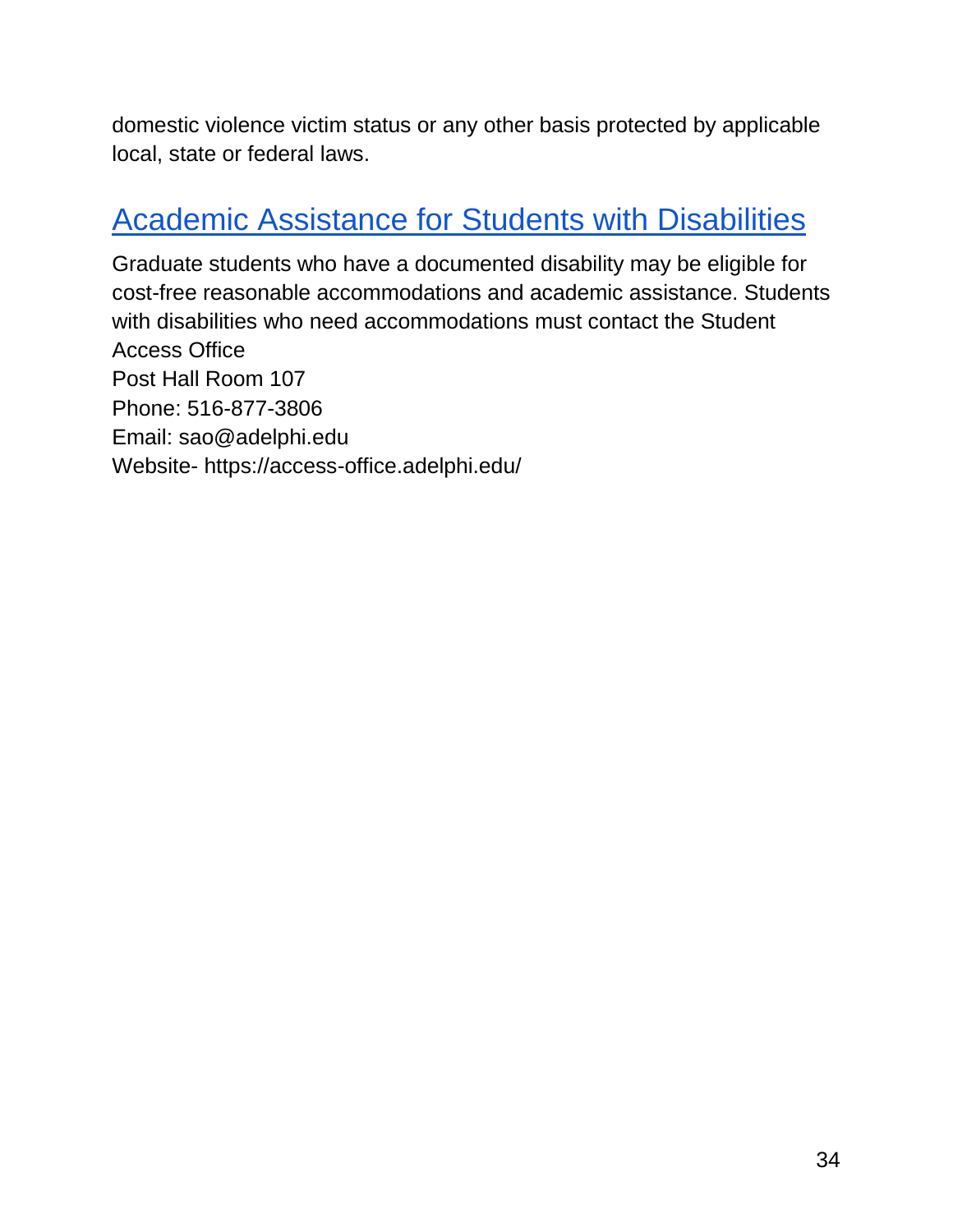## <span id="page-34-0"></span>Willumstad School of Business Graduate Dismissal **Policy**

### Scholastic Requirements

Students who are accepted to all graduate business programs must maintain a 3.0 GPA while completing the course work. Failure to comply with the conditions of acceptance may result in probation and/or dismissal from the program.

Graduate student performance will be evaluated by the Director of Graduate Programs each semester to assist a student who is falling below the minimum cumulative GPA requirement of  $(≥ 3.0)$  or risk probation or dismissal.

#### Procedure:

- 1. If a student's cumulative GPA falls below a 3.0 in a given semester, a letter from the dean's office by the Director of Graduate Programs will be sent to the student. The student will be placed on academic probation with a warning of being dismissed if the student does not raise their GPA to the required minimum of 3.0.
- 2. If the student has heeded the warning and raised their GPA to a 3.0, a letter will be sent to the student stating that they are in good academic standing by the dean's office
- 3. If the student has failed to bring up their GPA to a 3.0, then a second formal letter will be sent as a final warning of dismissal for the program by the dean's office.
- 4. If the student has failed after the second warning to bring up their GPA to a 3.0, then a letter will be sent by the dean's office informing them that they are dismissed from the program.

The Department reserves the right to dismiss any student who maintains a GPA below a 3.0. Students may be dismissed from the program for ethical violations (e.g., plagiarism) or an ethical violation.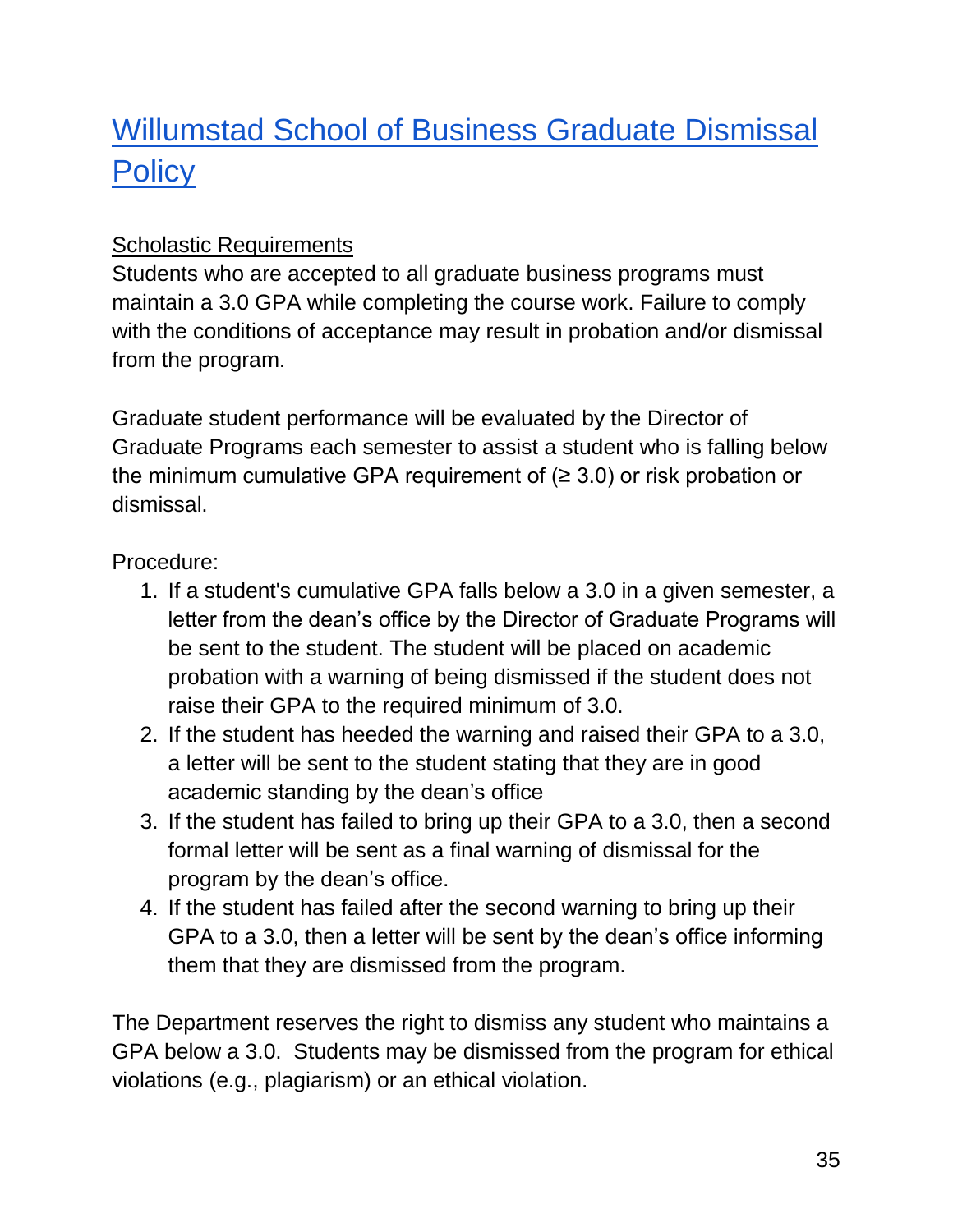## <span id="page-35-0"></span>Medical Leave of Absence

Students requesting a withdrawal from the University because of medical reasons must submit the appropriate medical documentation and a letter requesting a medical withdrawal to the Office of Academic Services and Retention. This must be done during the semester for which the leave is requested. Students approved for Medical Withdrawal might have a credit posted to their account to be applied toward future semesters. All unused credit will be forfeited after one year of issuance and tuition and fee charges will not be refunded. Students who withdraw from the University for Medical Reasons will be dropped from all of their courses. Students wishing to return after a Medical Withdrawal must submit medical documentation clearing them for return to the Office of Academic Services and Retention. Please refer to the website for additional instructions, http://academics.adelphi.edu/asr/pdf/medical-leave.pdf

## <span id="page-35-1"></span>Leave of Absence

If a graduate business student would like to take a semester or more off, please notify your advisor to seek approval. If approved, contact the Office of Academic Services and Retention <OASR@adelphi.edu> to have your LOA formally recorded. Without such notice, students will be dropped from the official roster of degree candidates.

## <span id="page-35-2"></span>**Readmission**

Readmission to the University, except from a medical leave, is sought in writing from the Program Director of the appropriate school or college and is subject to the particular readmission policies of that graduate program.

## <span id="page-35-3"></span>Vehicle Registration

In order to park on campus, you must obtain a parking permit. Bring the following items to the Office of Public Safety and Transportation, Levermore Hall, Room 113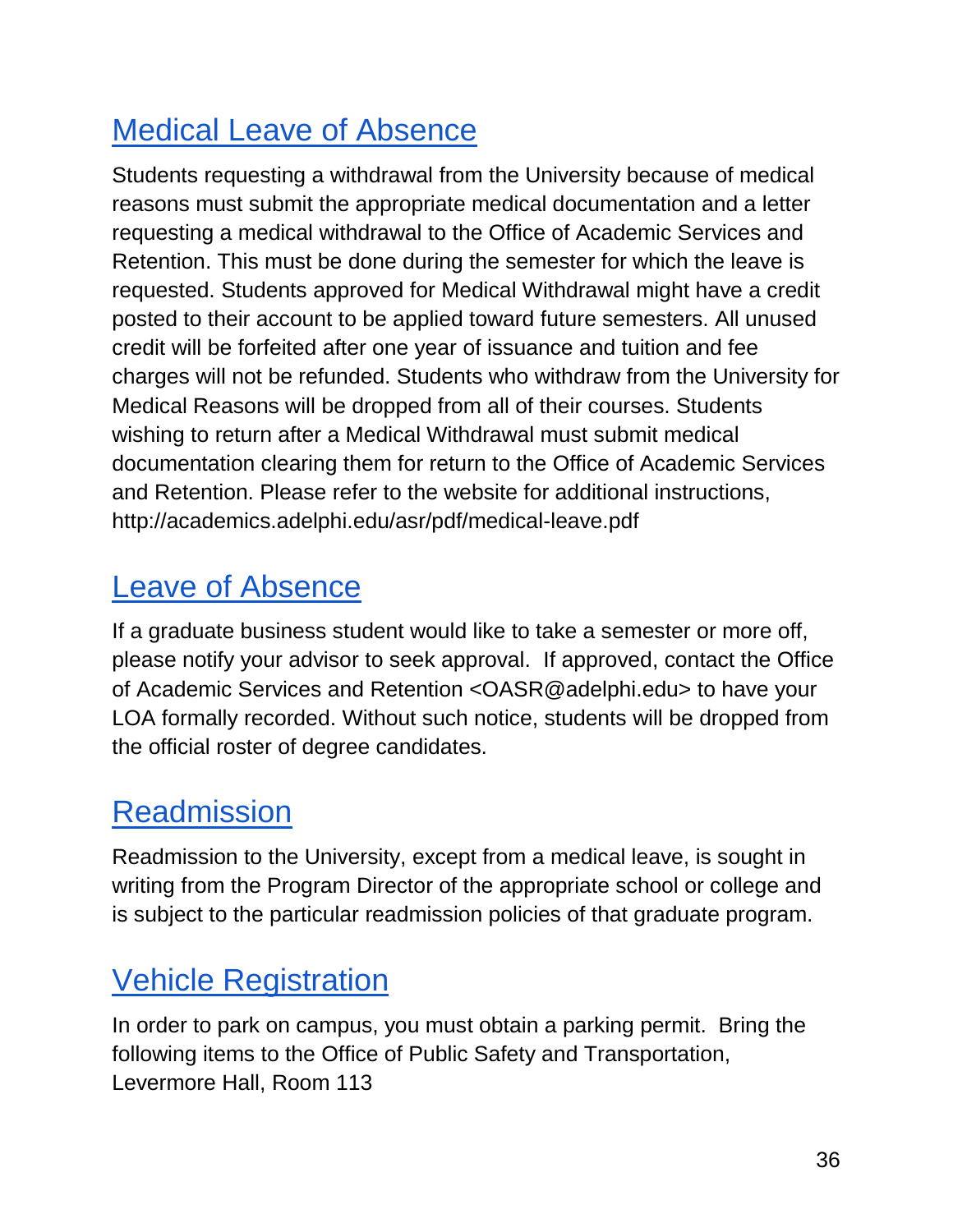- 1. University I.D. with current validation sticker
- 2. Valid vehicle registration showing plate number and description of vehicle
- 3. Bursar's receipt or other proof that you are a registered student or employee

Parking Decals must be affixed to the rear bumper, driver's (left) side, or taped to the left rear windshield. All vehicles must be registered with the Office of Public Safety and Transportation annually.

## <span id="page-36-0"></span>Academic Calendar

Keep track of important academic dates and deadlines by reviewing the University academic Calendar:

<https://www.adelphi.edu/academics/academic-calendar/>

Please note that all dates are subject to change at the university's discretion. This calendar does not apply to Special Sessions courses. Please see the Special Sessions calendar for details:

<span id="page-36-1"></span><https://registrar.adelphi.edu/academic-calendar/>

## Events Calendar

Stay up to date on Adelphi event by accessing out Events Calendar: <https://www.adelphi.edu/events/>

## <span id="page-36-2"></span>Emergency Closings

Adelphi students, faculty and staff are encouraged to sign-up for the University Mass Notification System to receive instant alerts and closing information. Call the University Alert Hotlines for vital campus alerts, emergency information, and announcements regarding inclement weather, delays, closings, or power outages.

Website:<http://about.adelphi.edu/campus-locations/closing/> Garden City Campus:516.877.6870 Manhattan Center:516.877.6872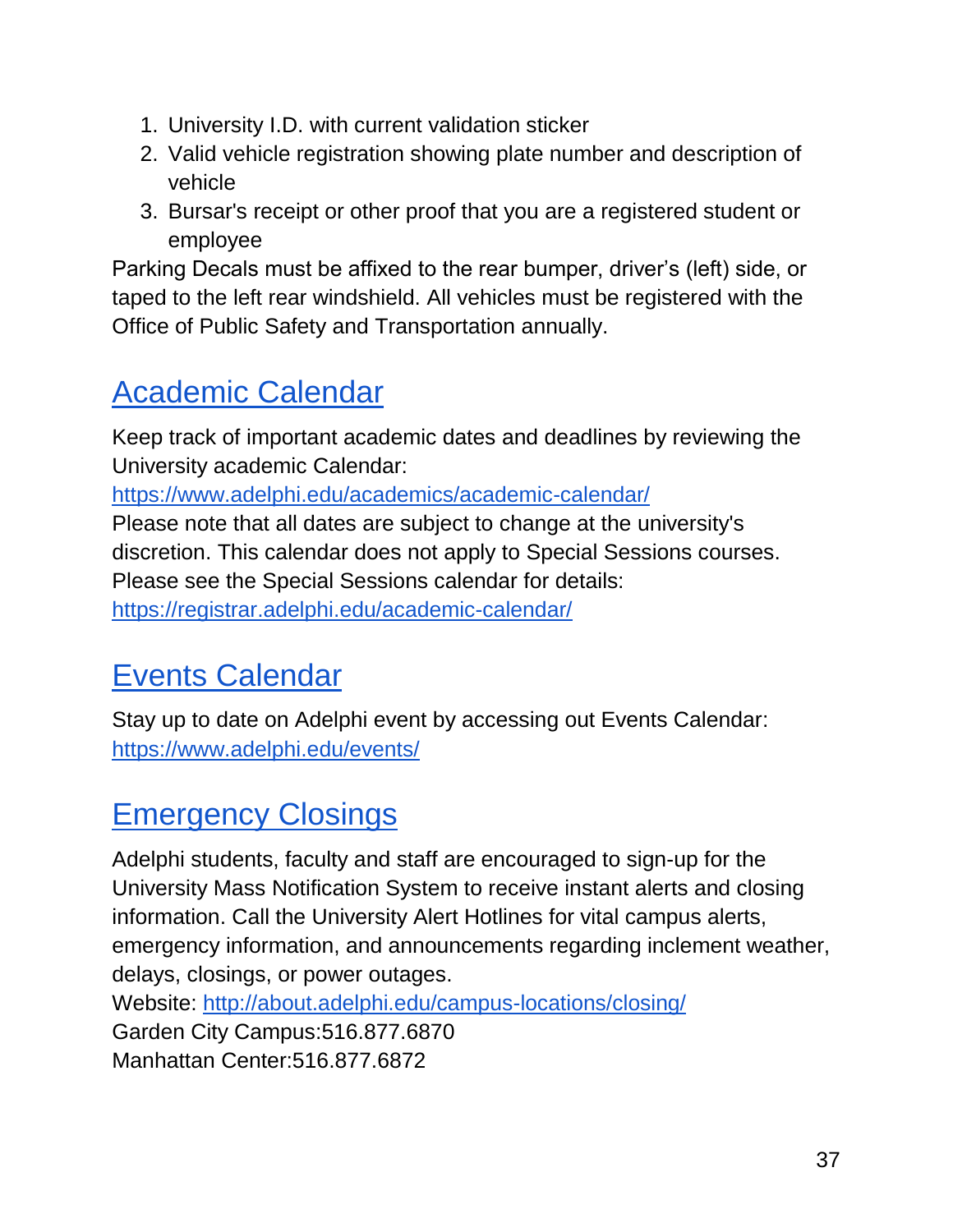Adelphi will also use the RAVE Alert emergency notification system to instantly broadcast urgent messages and deliver instructions to the campus community. You can change or update your registered devices through the RAVE Manage Profile Dashboard accessible through eCampus.

### <span id="page-37-0"></span>Important Adelphi Contacts

Office of the University Registrar Levermore Hall, Lower Level Room 8 Phone: (516)877-3300 Phone: (516)877-2210 (on-campus only) Email: registrar@adelphi.edu Website:<http://ecampus.adelphi.edu/registrar/>

Office of Student Financial Services Levermore Hall, Lower Level Room 1 Phone: (516)877-3080 Email: financialservices@adelphi.edu Website[:http://ecampus.adelphi.edu/sfs/graduate.php](http://ecampus.adelphi.edu/sfs/graduate.php)

Swirbul Library Phone:(516)-877-3570 Email: simpson@adelphi.edu Website: <http://libraries.adelphi.edu/>

Adelphi University Bookstore Ruth S. Harley University Center Phone: (516) 877-3900 Email-adelphi@bkstr.com Website: <https://www.bkstr.com/adelphistore/home>

Center for Career and Professional Development Nexus Building, Room 225 Phone: (516) 877-3130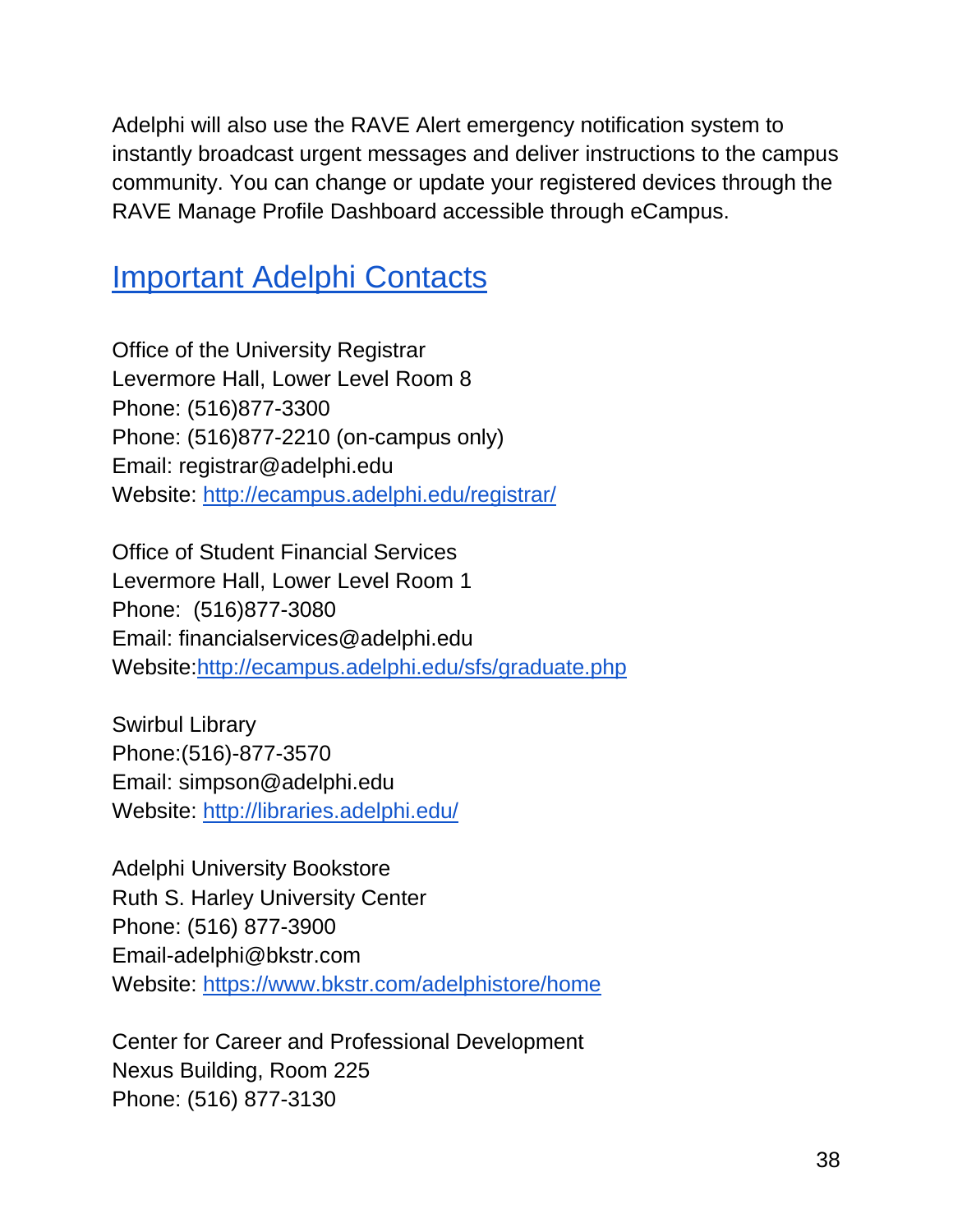Email: careercounselor@adelphi.edu Website: <https://career-center.adelphi.edu/>

The Writing Center Nexus Building, Room 129 Phone: (516) 877-3296 Email: writingcenter@adelphi.edu Website: <http://writing.adelphi.edu/>

The Learning Center Nexus Building, First Floor Phone: (516) 877-3200 Email: learningcenter@adelphi.edu Website: <http://learning.adelphi.edu/about/>

Academic Services and Retention Nexus Building, Room 145 Phone: (516)-877-3150 Email: baltimor@adelphi.edu website: <http://academic-services.adelphi.edu/about/>

IT Help Desk Swirbul Library Information Commons, 2nd Floor Phone: (516) 877-3340 Email:helpdesk@adelphi.edu Website:<https://www.adelphi.edu/it/support/>

International Student Services Post Hall, Room 203 Phone: (516) 877-4990 Email: internationalstudentservices@adelphi.edu Website: <https://www.adelphi.edu/international-services/>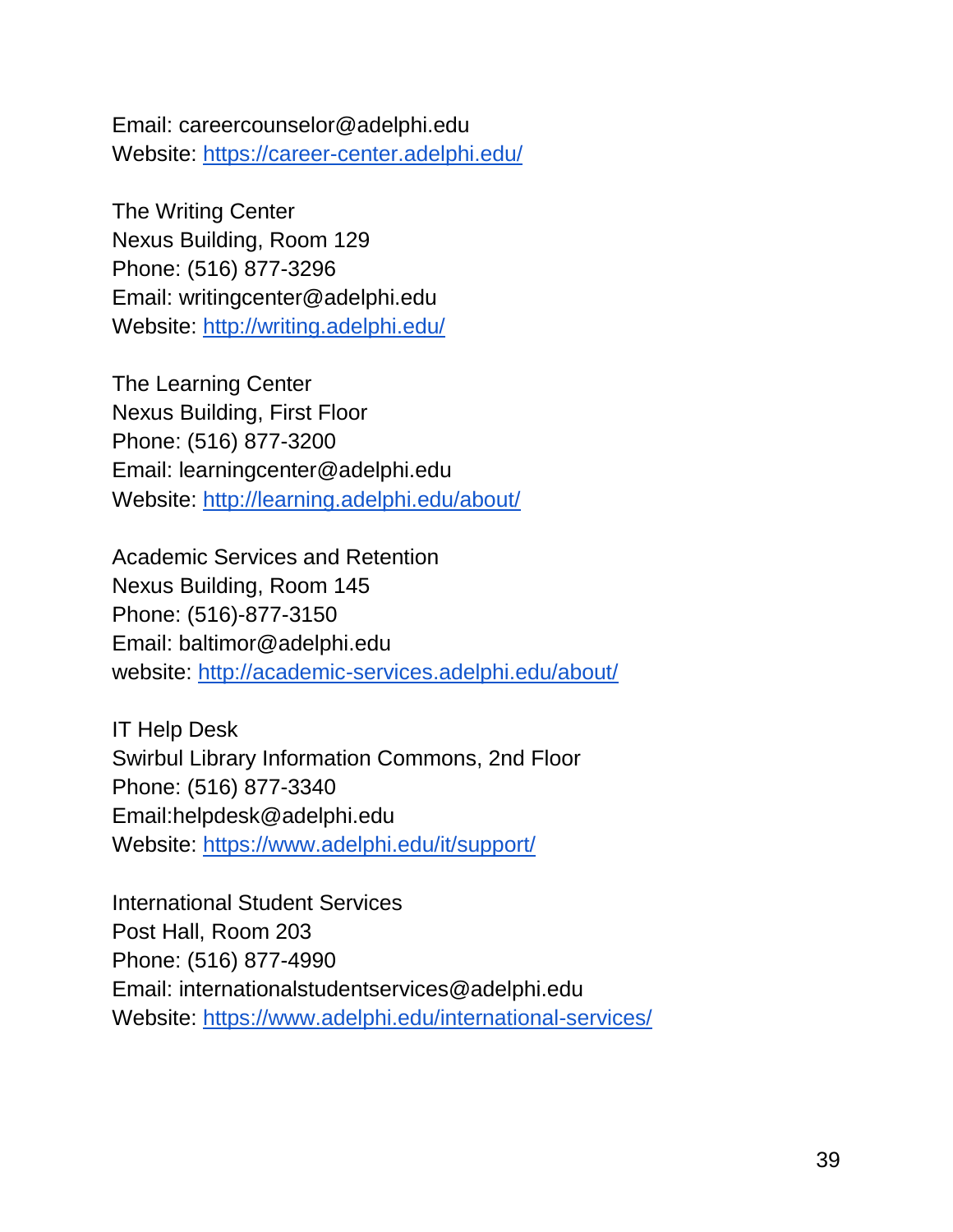## <span id="page-39-0"></span>WSB Policy on Graduate Student Academic Integrity

### <span id="page-39-1"></span>**I. Policy Description**

This document describes the process through which issues of academic integrity as they apply to graduate students in the Willumstad School of Business will be addressed.

### <span id="page-39-2"></span>**II. Reason for the Policy**

Adelphi University calls for issues of academic integrity involving graduate students to be resolved at the academic unit level. Hence, this policy document.

#### <span id="page-39-3"></span>**III. Policy**

1. All members of the School are responsible to familiarize themselves and abide by all rules and procedures related to academic honesty outlined in this policy.

2. The following statement will be communicated to all graduate students in the Willumstad School by faculty and staff and by inclusion in the Student **Handbook** 

*The School is an academic community devoted to the pursuit of knowledge. Fundamental to this pursuit is academic integrity. In joining the Willumstad School of Business, I accept the School's Policy on Academic Integrity and*  pledge to uphold the principles of honesty and civility embodied in it. I will *conduct myself in accordance with ideals of truth and honesty and I will forthrightly oppose actions which would violate these ideals.*

3. Examples of academic misconduct must be communicated to all graduate students at the start of their program of study by the School and at the start of the semester by the faculty members teaching the course. The Appendix to this policy provides such a list.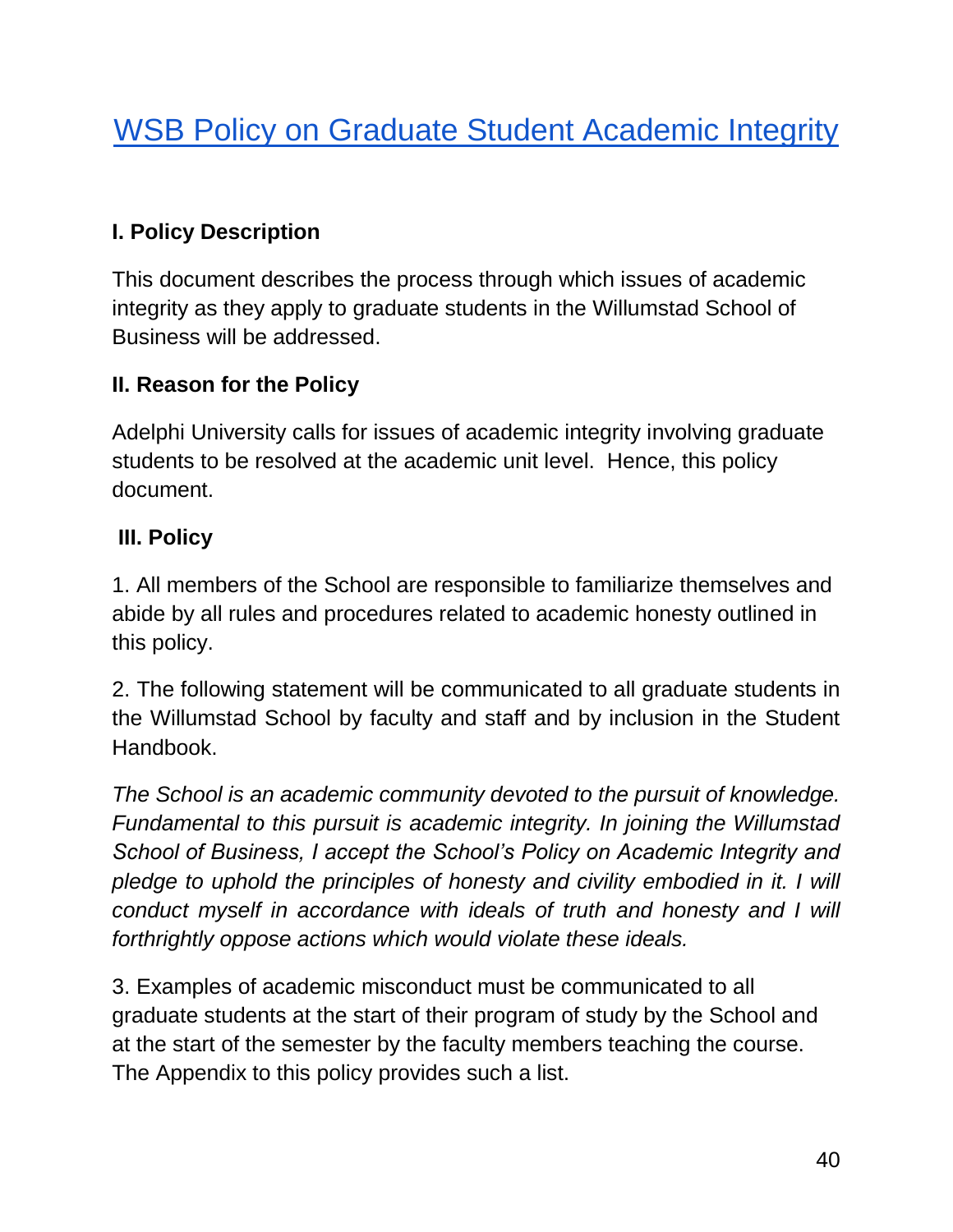4. It will be the goal of the School to settle all cases within 8 weeks of their occurring.

### <span id="page-40-0"></span>**IV. Procedures**

The general procedures for dealing with allegations of academic misconduct involve a two-step process: informal resolution and formal resolution.

Many cases may be appropriately addressed by informal resolution between the student suspected of misconduct and his/her instructor/department chair. If the case is not resolved, it has to be addressed formally through the Dean's Office.

### Informal resolution

1. If a graduate student is suspected of misconduct outside a course, the department chair (and appropriate faculty members) may review the evidence and the facts of the case promptly with the student, and settle the case directly with the student. If the case is not settled, the department must submit the case in writing to the Dean's Office.

2. If a graduate student is suspected of misconduct within a specific course, the faculty member responsible for the course shall review the evidence and the facts of the case promptly with the student, and may settle the case directly with the student. The faculty member may consult with the department chair to resolve the case. If the case is not settled this way, the department must submit the case, in writing, to the Dean's Office for resolution, with a copy to the department chair.

### Formal resolution

The resolution of allegations of misconduct not resolved by the informal procedure includes two principal phases: (1) an inquiry and (2) a hearing.

1. After the Dean's Office receives the case from the faculty member/department chair, the Dean (or his/her appointee) will conduct an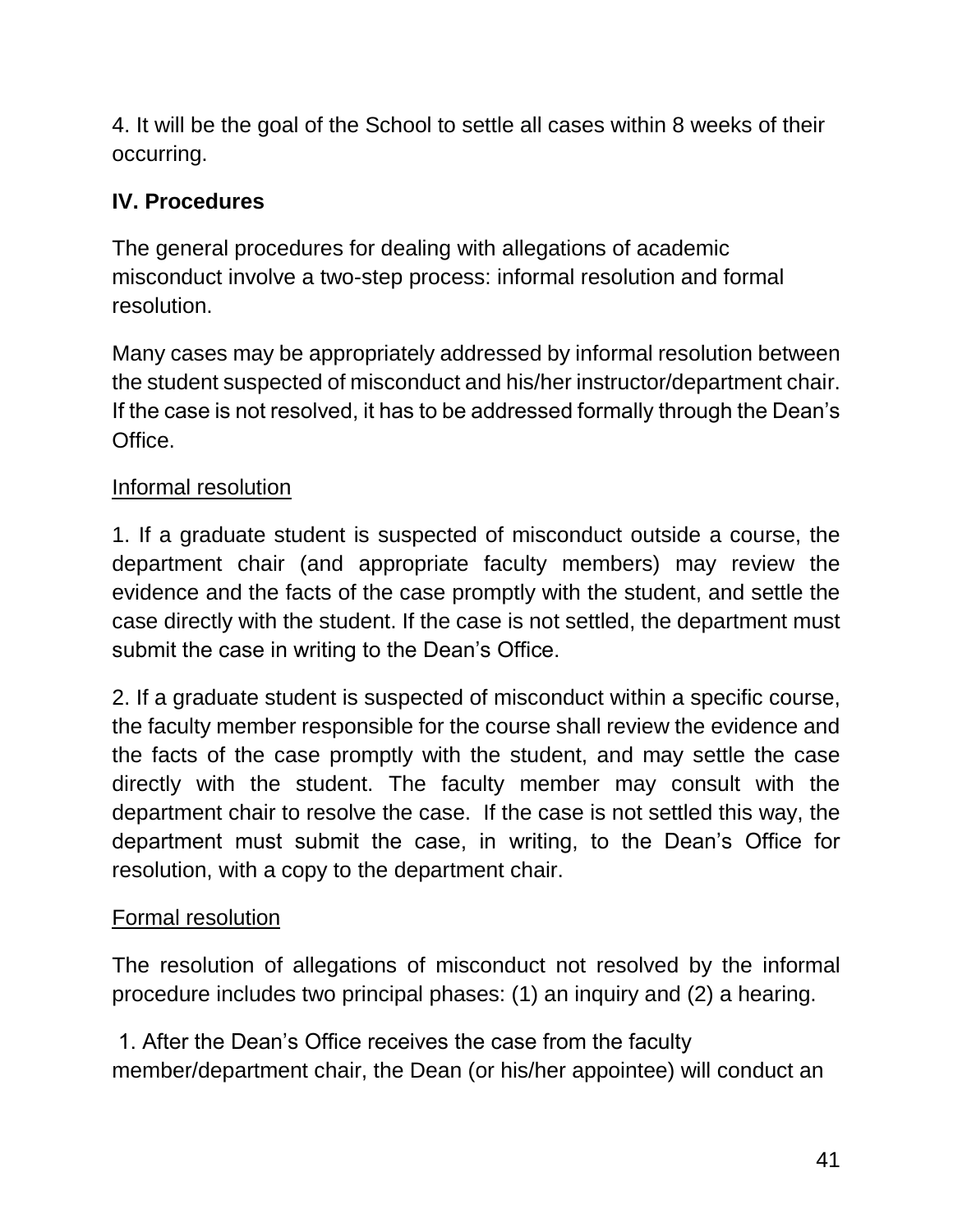enquiry which may include, among others, interviewing the accused student and witnesses, and examining pertinent documents.

The enquiry process will start within 7 working days of receiving the written complaint.

If the inquiry finds that the allegation against the student is without merit, all parties will be informed within 7 working days of that determination.

If the inquiry finds that the allegation has a reasonable basis, the Dean's office may settle the case with the student in consultation with the department chair/faculty member and impose an appropriate penalty. A report to this effect will be appended in the student's file.

2. Where a settlement is not possible, the Dean's Office will convene a Hearing Panel to review the case. The Panel will consist of two graduate students, two faculty members from outside the department in question, and a representative of the Graduate Office of the School/Office of Student Affairs on campus. The Hearing Panel can question the student, the faculty member, and any other person relevant to the case and examine any documents. The decision of the Hearing Panel will be communicated to the Dean, the student, the faculty member/department chair along with any recommended penalty, if appropriate.

In the absence of any appeal of the decision of the Hearing Panel by the student within 14 days of being notified, it will be presumed that the findings of misconduct have been accepted by the accused student.

Any appeal by the accused student of the decision of the Hearing Panel must be in writing to the Dean and can only be on procedural grounds.

The decision of the Dean will be final.

### <span id="page-41-0"></span>**V. Documentation and Sanctions**

Formal documentation about academic misconduct cases will be maintained in the Dean's Office. All previous cases will be considered in determining an appropriate sanction(s) if the student is found responsible.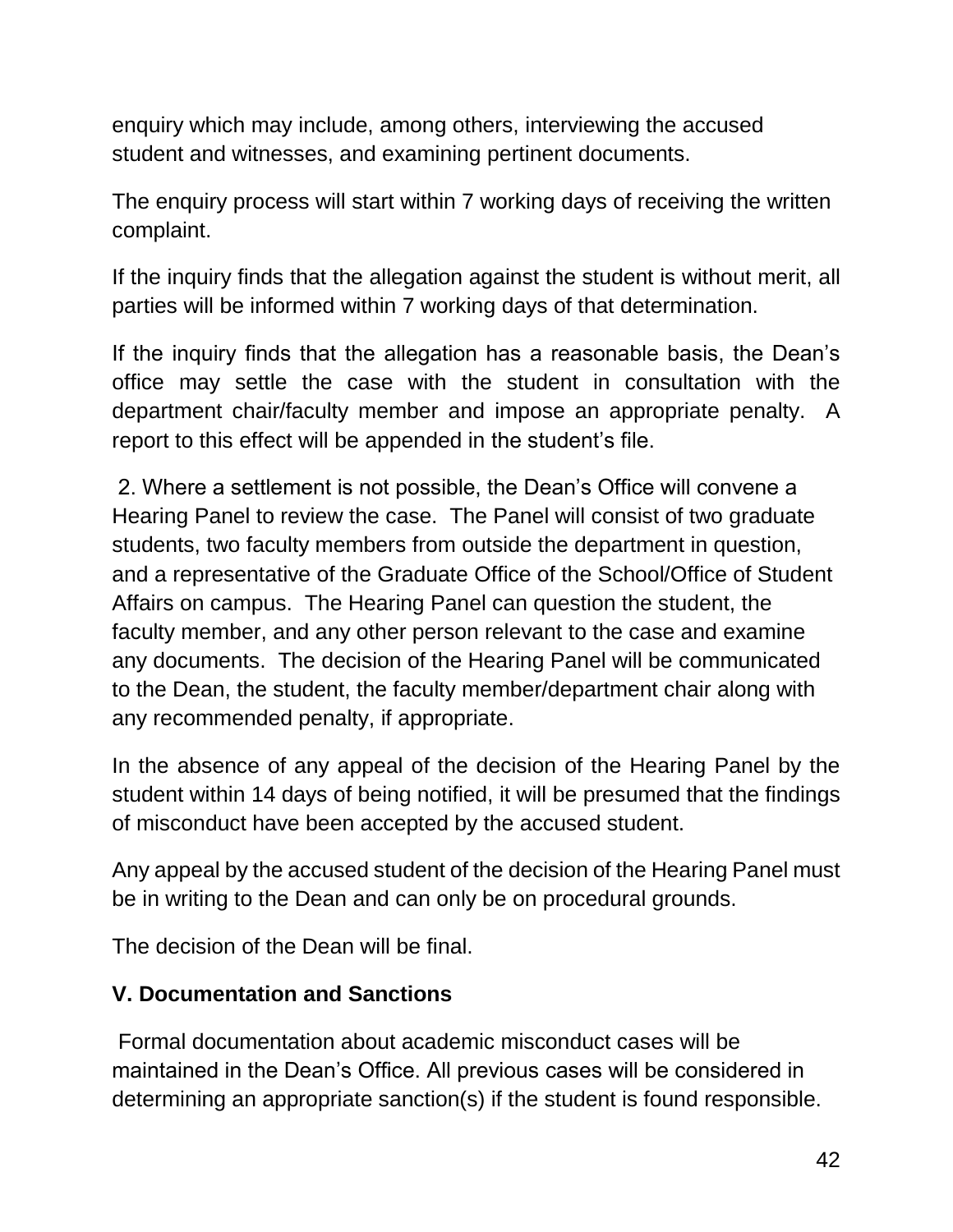Sanctions for additional violations will be more severe than first violations.

Sanctions for violations will be determined by the faculty member in consultation with the Department Chair and may include – redoing of assignments, completing additional assignments, retaking of exams, lowering of grade, and expulsion from course.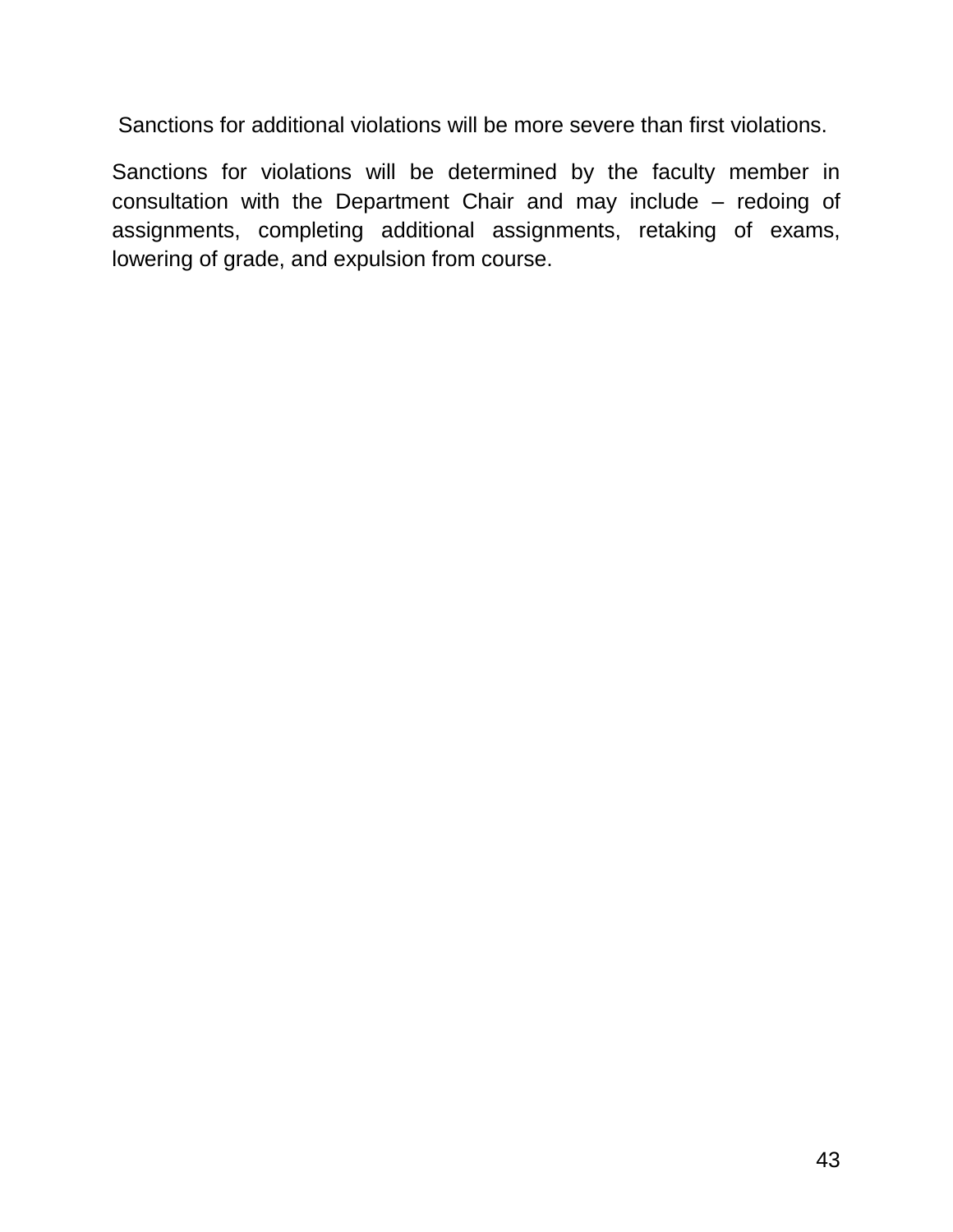#### **APPENDIX**

<span id="page-43-0"></span>Academic misconduct includes, but is not limited to, the following:

- 1. Cheating on examinations
- 2. Plagiarism

3. Reuse of the same or substantially similar assignments for more than one course

- 4. Improper use of the Internet
- 5. Improper use of electronic devices
- 6. Unauthorized collaboration
- 7. Alteration of graded assignments
- 8. Forgery and falsification
- 9. Lying
- 10. Facilitating academic dishonesty
- 11. Unfair competition

Examples of the above are provided below:

### **CHEATING ON EXAMINATIONS**

• Use of unauthorized materials (e.g., notes, books) during an in-class or take-home examination

• Consultation of unauthorized materials while being excused (e.g., on a restroom break) from an examination room

- Discussion of an exam's contents during its administration
- Copying answers from another student

• Obtaining an examination or answers to an examination prior to its administration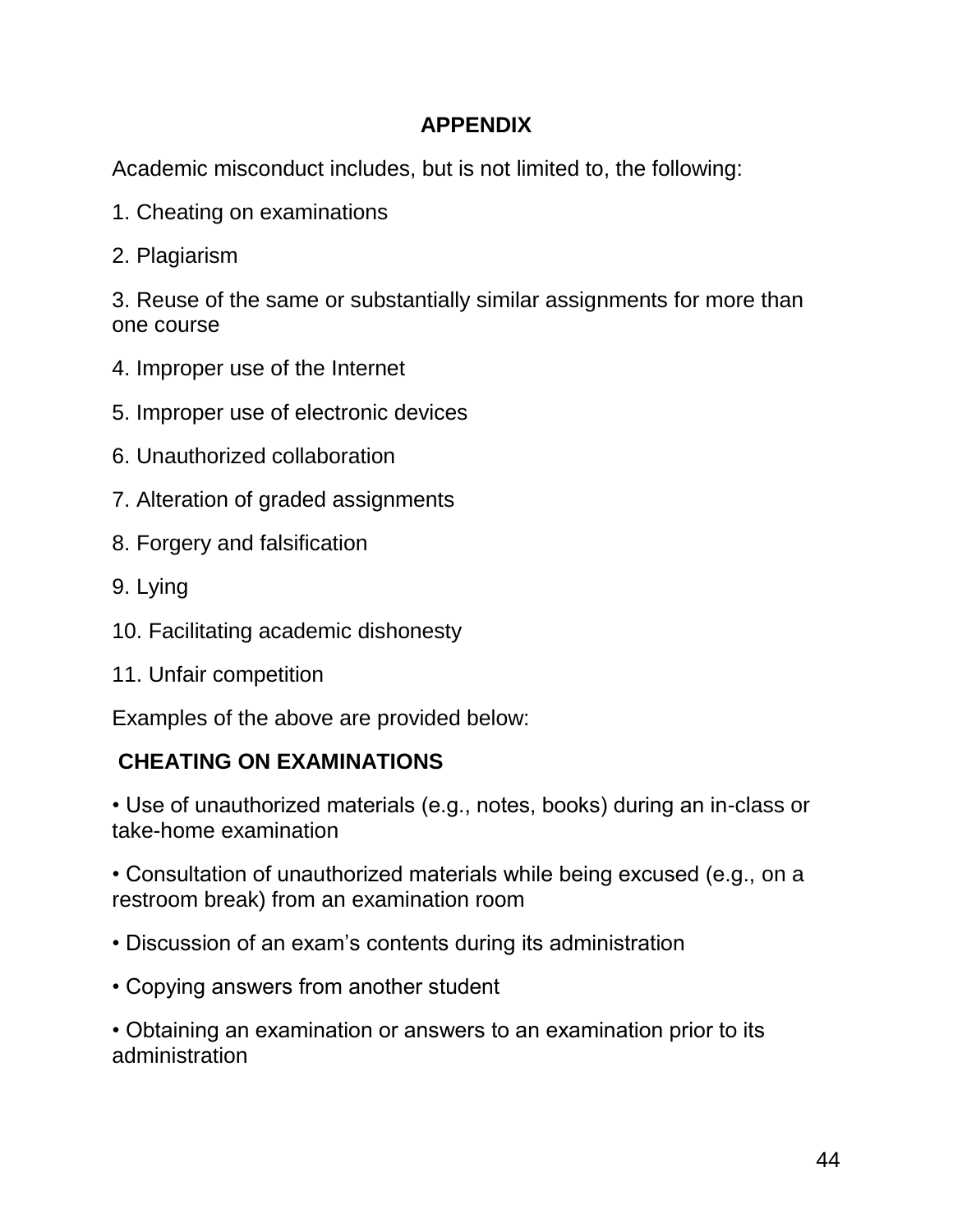• Studying from an old exam whose circulation was prohibited by the instructor

#### **PLAGIARISM**

• Submission of the same or substantially similar work of another person, such as an author or classmate

• Use of the results of another student's work (e.g., exam, homework, computer code, lab report) while representing it as your own

• Improper documentation of quotations, words, ideas, or paraphrased passages taken from published or unpublished sources

### **REUSE OF ASSIGNMENTS**

• Submission of the same or substantially similar assignment to fulfill the requirements of more than one course

#### **IMPROPER USE OF THE INTERNET**

- Plagiarism from a published or unpublished Internet source
- Improper documentation of an Internet source
- Use of paper writing services or paper databases on the Internet

#### **IMPROPER USE OF ELECTRONIC DEVICES**

• Consultation of unauthorized electronic devices (e.g., calculators, cellular phones, computers,

PDAs) during examinations

• Use of electronic devices to communicate within or outside an examination room (i.e., use of cellular phones is not permitted during an exam)

• Storage of test answers, class notes, and other references in electronic devices for use during examinations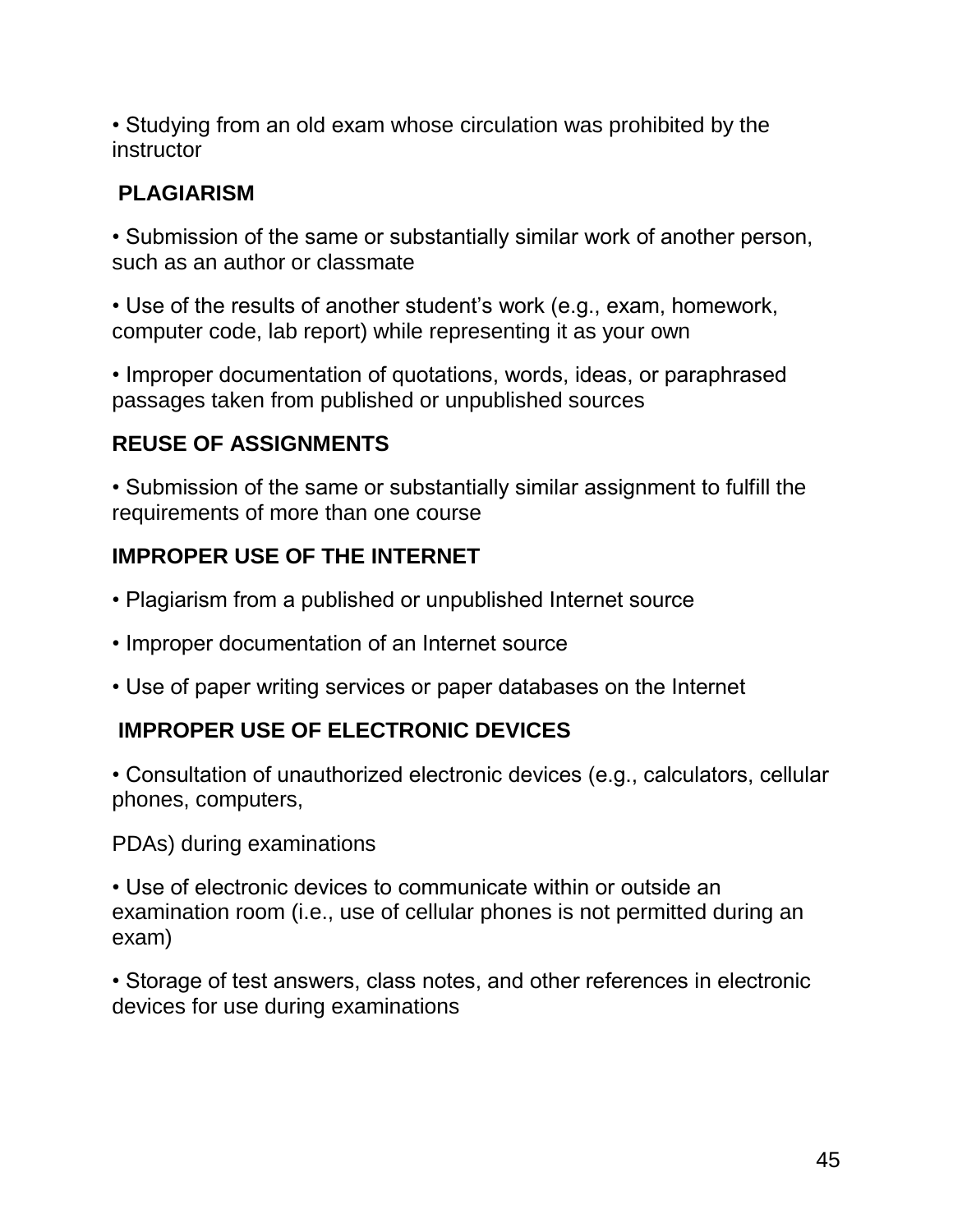### **UNAUTHORIZED COLLABORATION**

• Collaboration when solving homework problems or writing lab reports, computer programs, or papers unless explicitly approved by the professor

### **ALTERATION OF GRADED ASSIGNMENTS**

• Submission of an examination or assignment for a regrade after making changes to the original answers or text

### **FORGERY AND FALSIFICATION**

- Falsification or invention of data in a laboratory experiment
- Citation of nonexistent sources or creation of false information in a written assignment
- Attributing to a source ideas or information that is not included in the source
- Forgery of university documents, such as letters and transcripts
- Impersonating a faculty member

### **LYING**

• Request for special consideration from professors or university officials based upon false information or deception

• Fabrication of a medical or emergency excuse as a reason for needing an extension on an assignment or for missing an examination

- Claiming falsely to have completed and/or turned in an assignment
- Falsely reporting an ethics violation by another student

### **FACILITATING ACADEMIC DISHONESTY**

• Intentionally or knowingly aiding another student to commit a violation of academic conduct

• Allowing another student to copy from one's own examination paper during its administration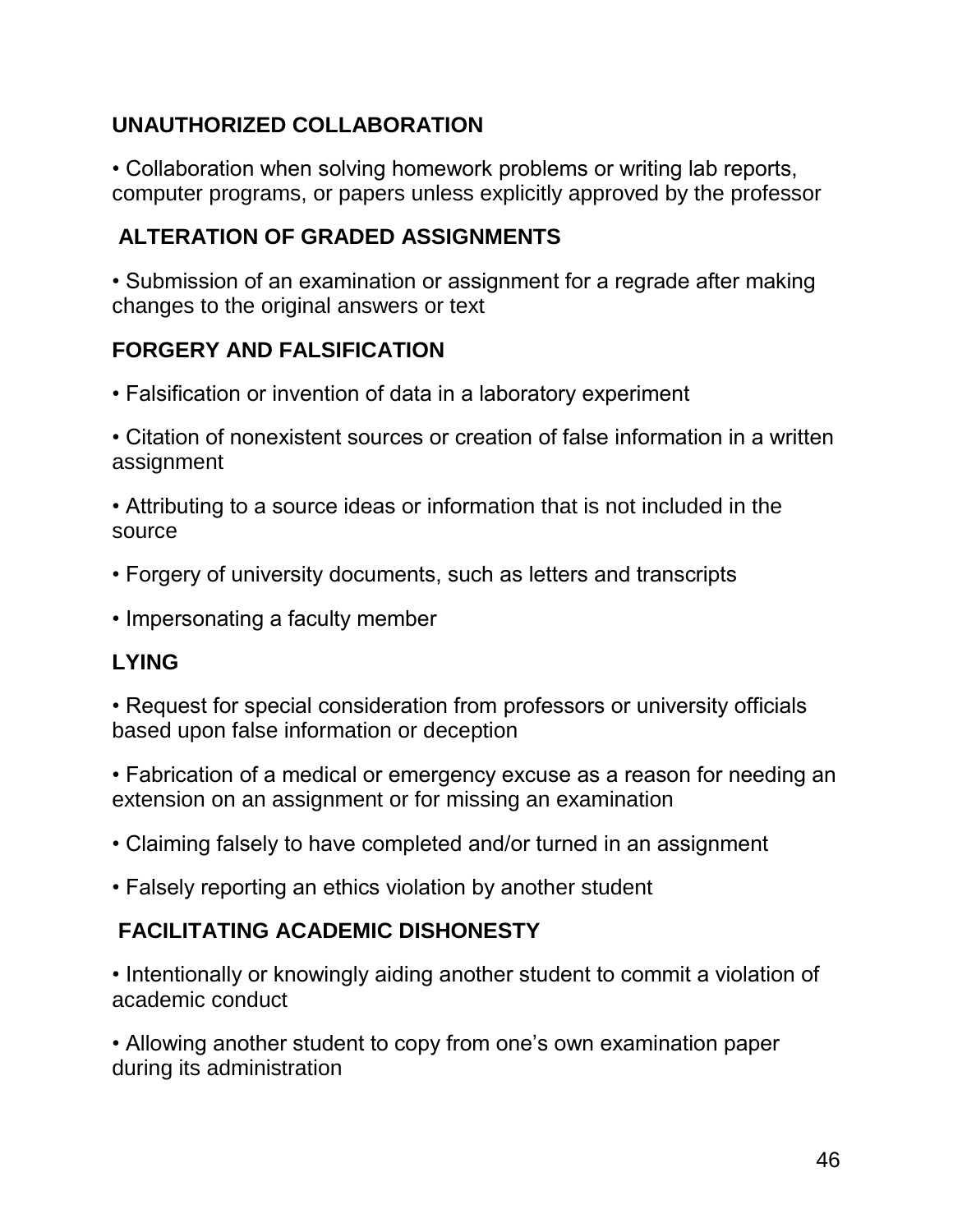• Providing copies of course materials whose circulation was prohibited (such as exams or assignments) to students enrolled in or planning to take that course

• Taking an examination or completing an assignment for another student, or permitting another student to do so on one's behalf

#### **UNFAIR COMPETITION**

- Willfully damaging the academic efforts of other students
- Stealing another student's academic materials (e.g., books, notes, assignments)

…